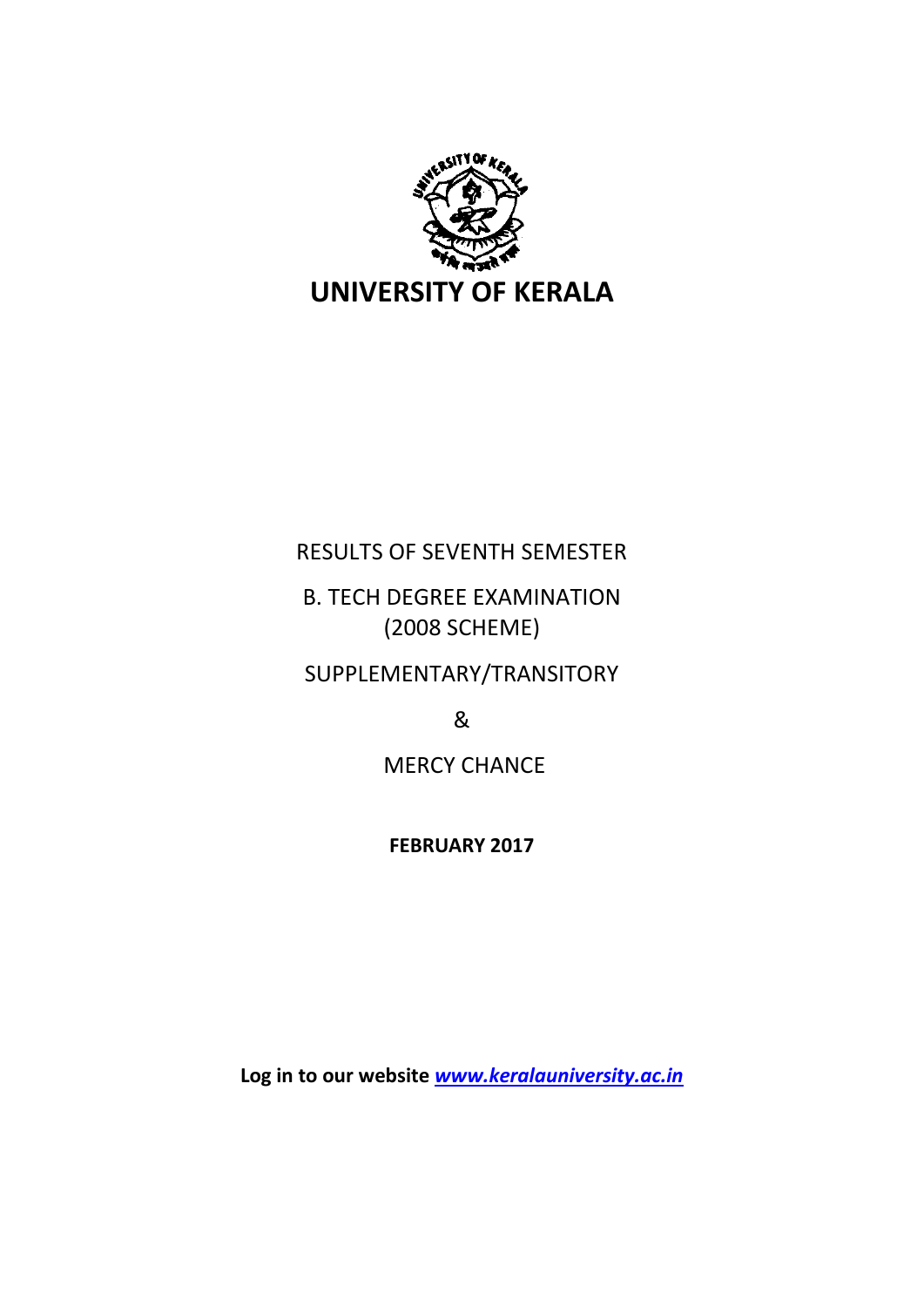

# **UNIVERSITY OF KERALA**

*Thiruvananthapuram, Kerala, India – 695034*

*(Established as University of Travancore by the Travancore University Act in 1937 and reconstituted as University of Kerala by the Kerala University Act of 1957 and presently governed by the KeralaUniversity Act of 1974 passed by the KeralaState Legislative Assembly) (Re-accredited by NAAC with 'A' Grade)*

# **NOTIFICATION**

The following is the provisional list of successful candidates at the Seventh Semester B.Tech. Degree Examination (2008 Scheme) Supplementary/ Transitory and Mercy Chance Candidates up to 2005 admission held in February 2017. The marklist of the candidates will be sent to the respective centres of examination by 31.01.2018. The mark list of those candidates in respect of whom there are defects to be rectified will not be issued although their results have been provisionally published. The results of the Transitory & Mercy Chance candidates will be available from the B.Tech tabulation sections.

The application for scrutiny and revaluation of answer scripts should reach this office on or before 31.01.2018.Candidates who are applying for revaluation& scrutiny should submit application only through online on or before 31.01.2018.Candidates can make use of the draft mark list available in the University Website for submitting application for scrutiny and revaluation.

The results are available on the University Website.

### **Sd/- CONTROLLER OF EXAMINATIONS**

To

- 1. The PRO for issuing urgent press release
- 2. PS to VC, PS to PVC, PA to Registrar, PA to CE
- 3. The Reception Officer
- 4. The Engineering Tabulation Sections-Section Officers should ensure that the marklistsare dispatched in time to the examination centres.
- 5. The Principals of all Engineering Colleges
- 6. JR1/DRVI/AR (B.Tech.)
- 7. CD Unit/Cash Section
- 8. All Engineering Revaluation Sections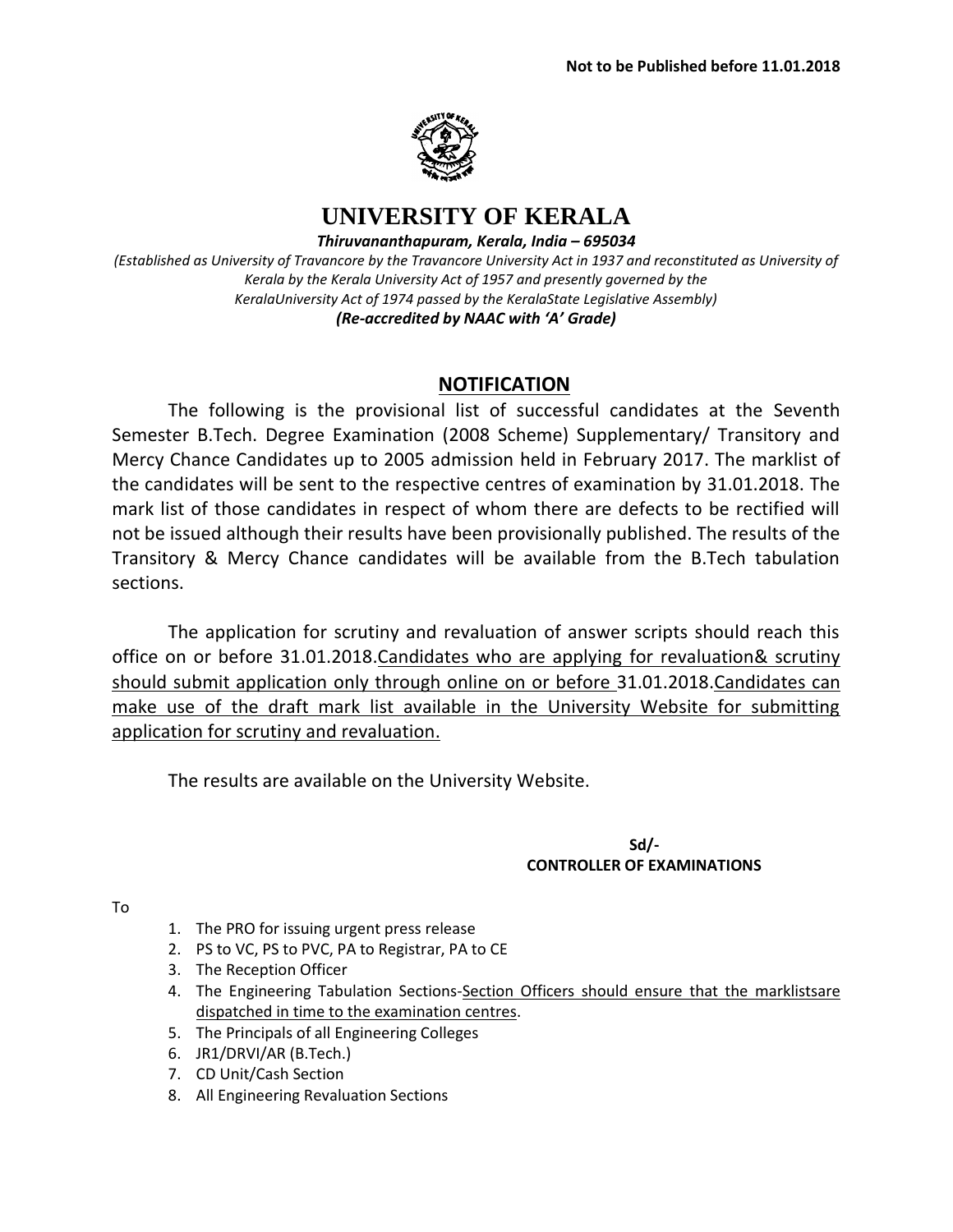# **College of Engineering, Thiruvananthapuram (400)**

## **B.Tech.Civil Engineering (401)**

All Pass (Semester scores given in brackets)

11400047(6.59) 12400016(6.57)027(6.38) 031(6.55) 045(6.66) 073(6.48) 081(6.12) 130(6.5) Passed in Parts (Subject codes given in brackets) 08400031() 09400004() 021() 083() 10400022(3) 050(136) 12400082() 087(357)

## **B.Tech.Mechanical Engineering (403)**

Passed in Parts (Subject codes given in brackets) 11400057(2) 12400003() 070() Withheld -RAL - ESA 09400021 10400061 11400065 12400092

#### **B.Tech.Mechanical Stream - Industrial Engineering (406)**

All Pass (Semester scores given in brackets)

12400020(6.31)025(6.05) Passed in Parts (Subject codes given in brackets) 029() 032(1) Withheld -RAL - ESA 10400012

#### **B.Tech.Electrical & Electronics Engineering (411)**

All Pass (Semester scores given in brackets)

11400082(6.33) 12400047(6.64)103(6.69) Passed in Parts (Subject codes given in brackets) 09400117() 10400033() 11400061() 063() 12400055() 077() 092(4) Withheld -Withheld 018

## **B.Tech.Electronics & Communication Engineering (412)**

All Pass (Semester scores given in brackets)

12400003(5.88)040(6.5) 069(6.55) Passed in Parts (Subject codes given in brackets)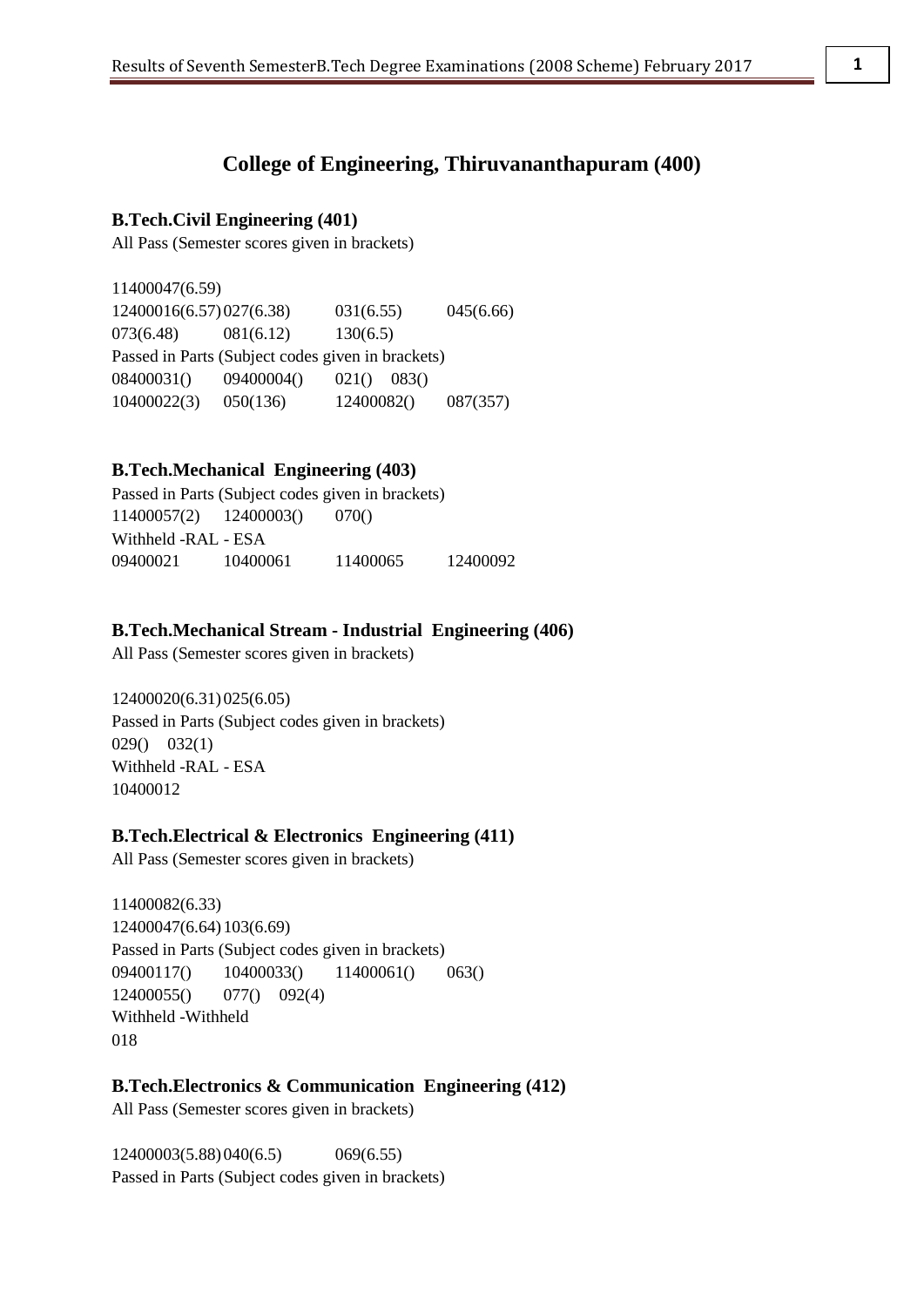09400026(25) 12400013() 046() Withheld -RAL - ESA 09400073

## **B.Tech.Applied Electronics & Instrumentation Engineering (413)**

All Pass (Semester scores given in brackets)

10400024(6.55) 12400052(5.78) Passed in Parts (Subject codes given in brackets) 10400012()

#### **B.Tech.Computer Science & Engineering (415)**

All Pass (Semester scores given in brackets)

11400022(6.36) 12400006(6.74)008(6.84) 019(6.53) 067(7.1)

Passed in Parts (Subject codes given in brackets) 09400027() 12400007() 021() 058() 062(367)

## **B.Tech.Civil Engineering (PT) (421)**

Passed in Parts (Subject codes given in brackets) 08400005() 014() 026(34)

# **B.Tech.Mechanical Engineering (PT) (422)**

Passed in Parts (Subject codes given in brackets) 08400028()

# **B.Tech.Electrical & Electronics Engineering (PT) (423)**

Passed in Parts (Subject codes given in brackets) 09400008()

#### **B.Tech.Electronics & Communication Engineering (PT) (424)**

All Pass (Semester scores given in brackets)

09400035(6.69) Passed in Parts (Subject codes given in brackets) 08400004() 015(2) 043() 09400013() 014(235) 026() 034() 036() 038() **B.Tech.Computer Science & Engineering (PT) (425)** Passed in Parts (Subject codes given in brackets) 08400025()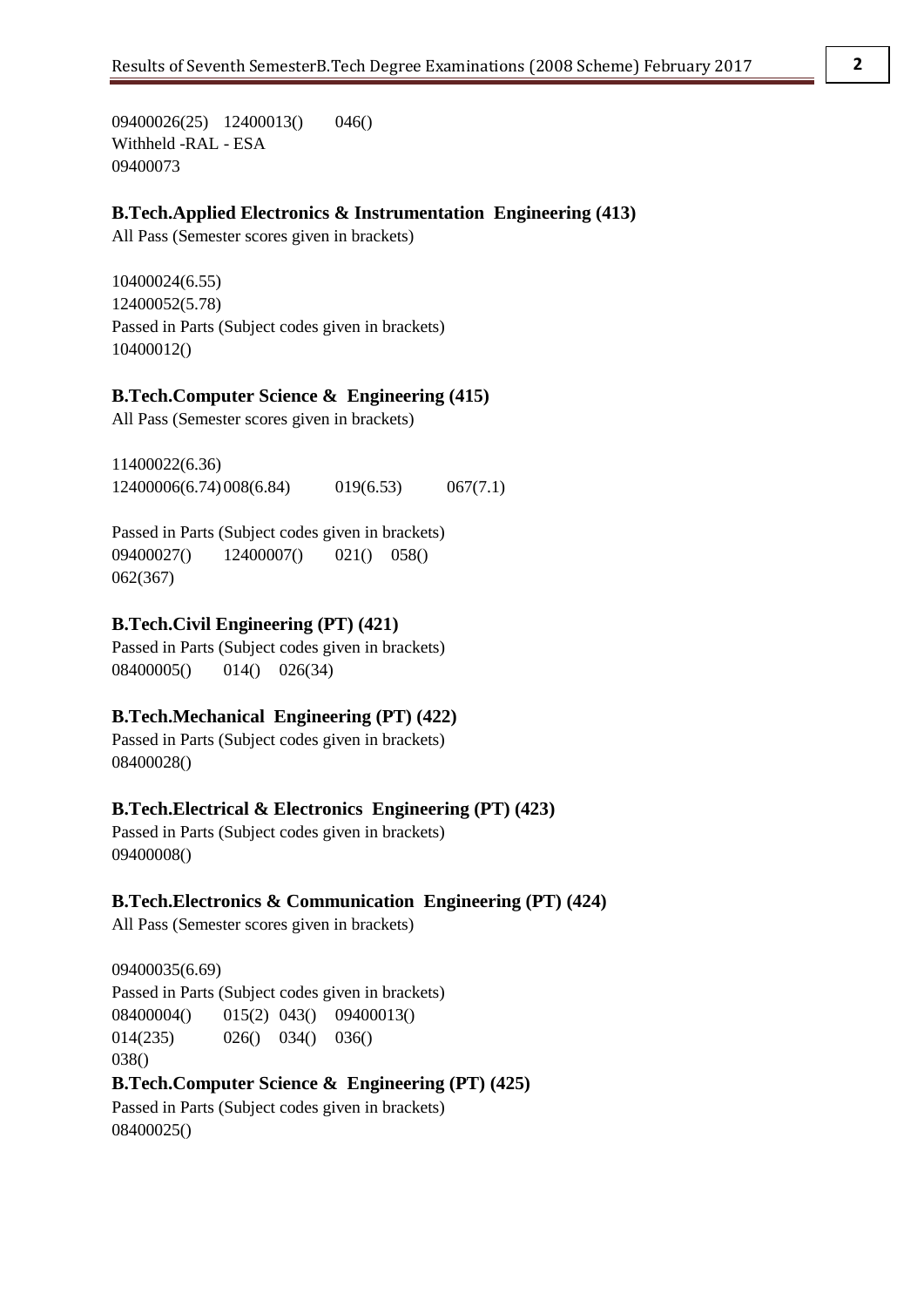# **Govt. College of Engineering, Barton Hill (401)**

# **B.Tech.Civil Engineering (401)**

All Pass (Semester scores given in brackets)

12401042(6.67)061(6.83)

# **B.Tech.Mechanical Engineering (403)**

All Pass (Semester scores given in brackets)

12401026(6.64) Passed in Parts (Subject codes given in brackets) 002() 003()

# **B.Tech.Electrical & Electronics Engineering (411)**

All Pass (Semester scores given in brackets)

10401062(7.43) 11401004(6.67) 12401021(6.19)025(7.02) 027(6.33) Passed in Parts (Subject codes given in brackets) 11401012(127) 015() 12401003(67) 057(237) 062()

# **B.Tech.Electronics & Communication Engineering (412)**

All Pass (Semester scores given in brackets)

11401007(6.59) Passed in Parts (Subject codes given in brackets) 10401006() 11401065(2) 12401005() 057() 059()

# **B.Tech.Information Technology (416)**

All Pass (Semester scores given in brackets)

10401052(6.43) 11401001(6.24)014(7.07) 12401065(6.78) Passed in Parts (Subject codes given in brackets) 09401045() 10401023() 11401069() 12401027() 035(6) 037(4) 049(7) 056(14) 066()

# **S.C.T. College of Engineering, Pappanamcod (402)**

**B.Tech.Mechanical Engineering (403)**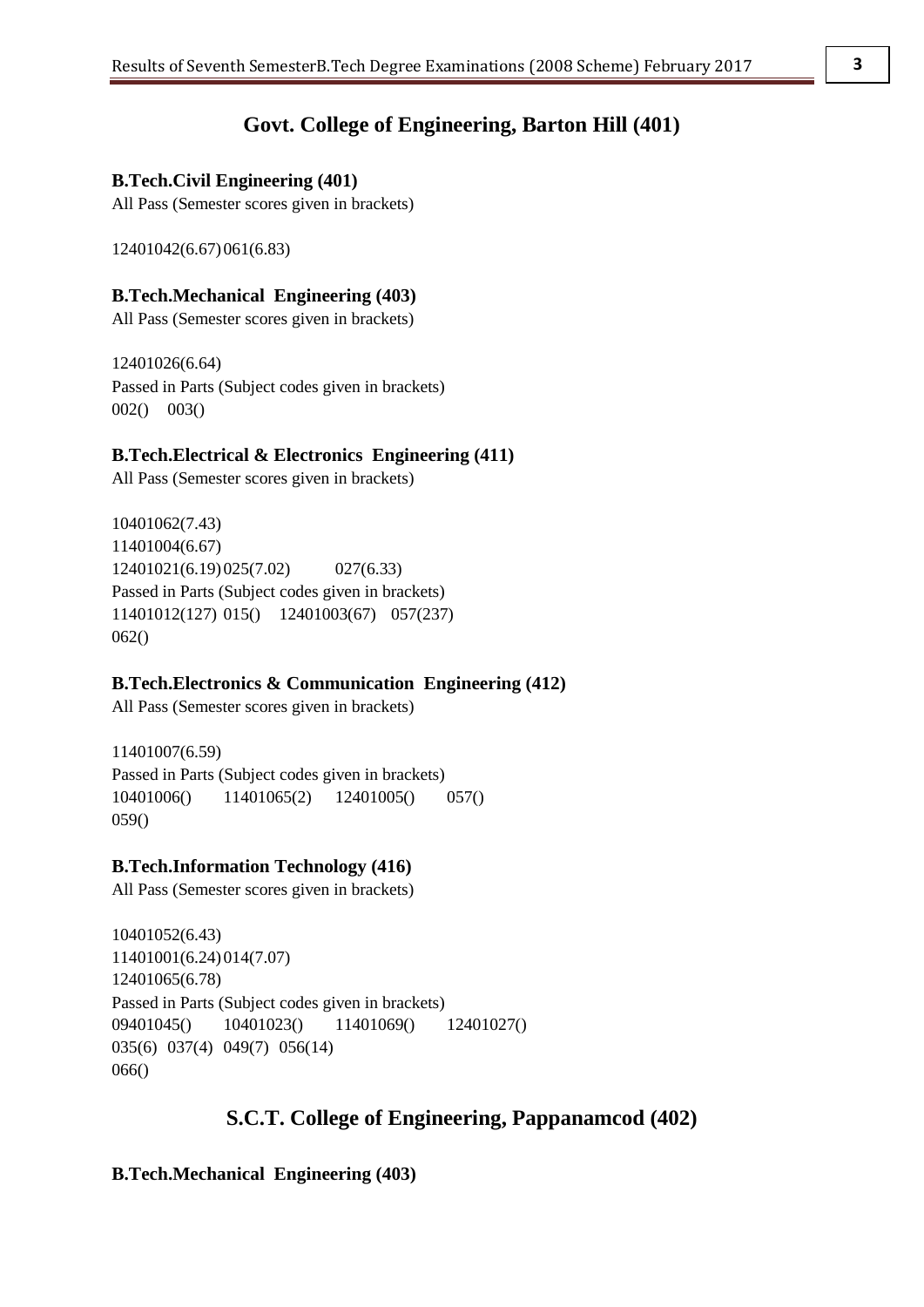All Pass (Semester scores given in brackets)

12402023(6.12)047(6.17) 065(6.12) Passed in Parts (Subject codes given in brackets) 08402025() 044() 10402031() 066(2) 11402055(1) 12402016(3) Withheld -RAL - ESA 059 070

#### **B.Tech.Mechanical Stream - Production Engineering (404)**

All Pass (Semester scores given in brackets)

12402039(5.98)042(6.43) Passed in Parts (Subject codes given in brackets) 10402062(5) 11402018() 028(1) 12402007() 010(3) 016() 022() 058(1) 067() Withheld -RAL - ESA 10402039 040

## **B.Tech.Mechanical Stream - Automobile Engineering (405)**

All Pass (Semester scores given in brackets)

12402020(5.88)026(7.57) 031(6.19) 067(6.67)

Passed in Parts (Subject codes given in brackets) 10402005() 060() 12402002(1) 007(5) 016(6) 037(26)053() Withheld -RAL - ESA 11402021

## **B.Tech.BioTechnology and BioChemical Engineering (408)**

All Pass (Semester scores given in brackets)

12402028(6.05)044(6.22) 047(6.48) 054(6.09)

Passed in Parts (Subject codes given in brackets) 08402019(2) 09402003() 004() 028() 10402001() 11402023() 12402012() 033(1) 055(2)

#### **B.Tech.Electronics & Communication Engineering (412)**

All Pass (Semester scores given in brackets)

10402134(6.36) 12402075(6.19) Passed in Parts (Subject codes given in brackets)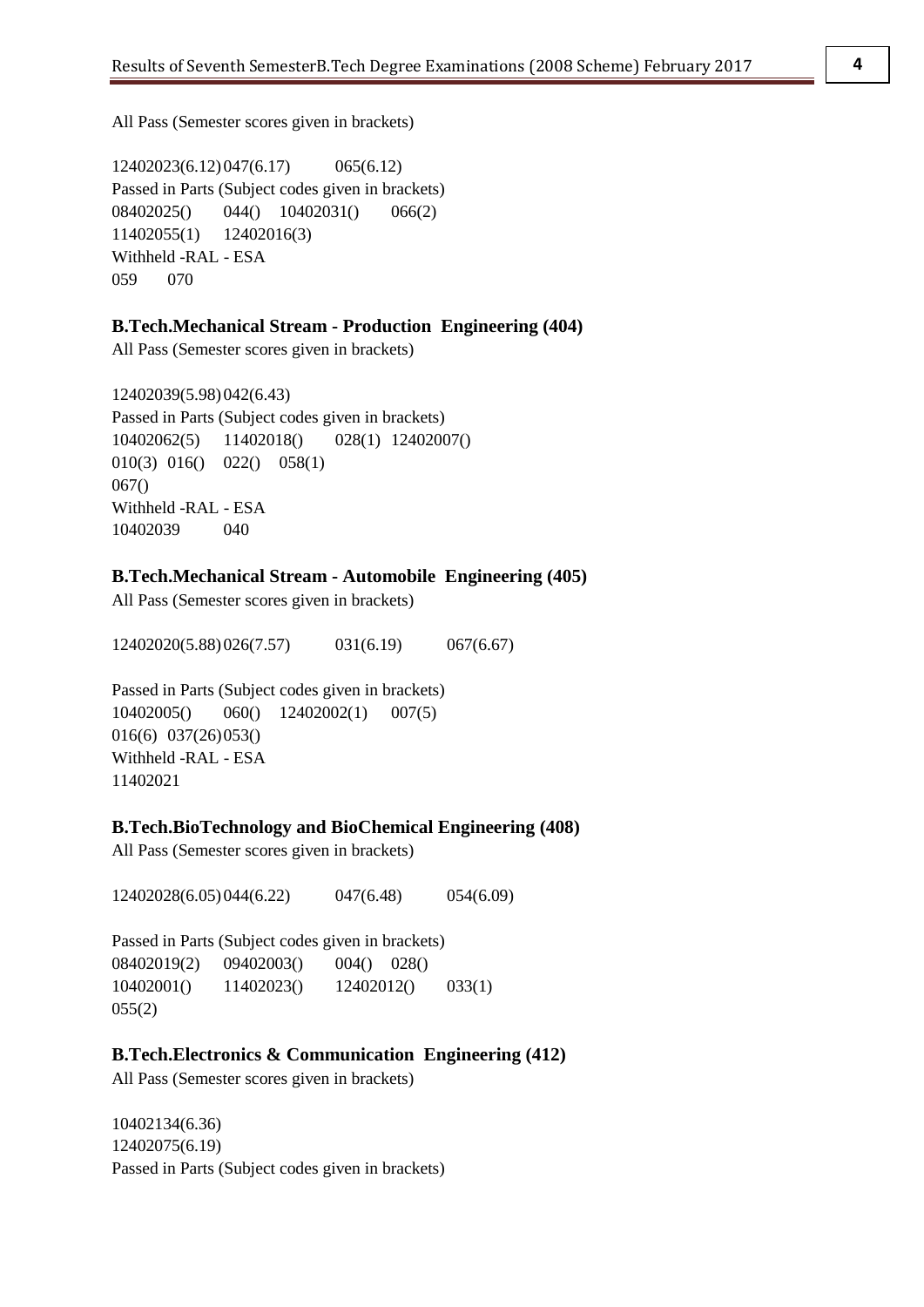08402076() 09402026() 068() 074(4) 136(4) 10402084(5) 142() 11402060() 132() 12402029(167) 082() 119() 126()

# **B.Tech.Computer Science & Engineering (415)**

All Pass (Semester scores given in brackets)

10402009(6.69)025(6.48) Passed in Parts (Subject codes given in brackets) 019() 022(67)033() 11402030() 035() 12402006(2) 011() 012() 022() 041() 047(7)

# **T.K.M College of Engineering, Kollam (403)**

## **B.Tech.Civil Engineering (401)**

All Pass (Semester scores given in brackets)

12403034(7.59) Passed in Parts (Subject codes given in brackets) 11403025() 126(34)132(23)12403003(3) 090(4) 104() 107() 135() 142() 146() Withheld -SUSPECTED MALPRACTICE 041

#### **B.Tech.Mechanical Engineering (403)**

All Pass (Semester scores given in brackets)

10403002(6.47) 11403051(6.67)055(6.22) 12403011(6.33)057(6.1) 058(6.47) 061(6.17) 066(6.47) 075(6.84) 076(6.72) 102(6.31) 115(6.78) Passed in Parts (Subject codes given in brackets) 08403086() 09403116() 10403033(5) 038() 11403033() 12403006() 027(56)094()

#### **B.Tech.Mechanical Stream - Production Engineering (404)**

Withheld -RAL - ESA 10403001 11403008 019

## **B.Tech.Chemical Engineering (407)**

All Pass (Semester scores given in brackets)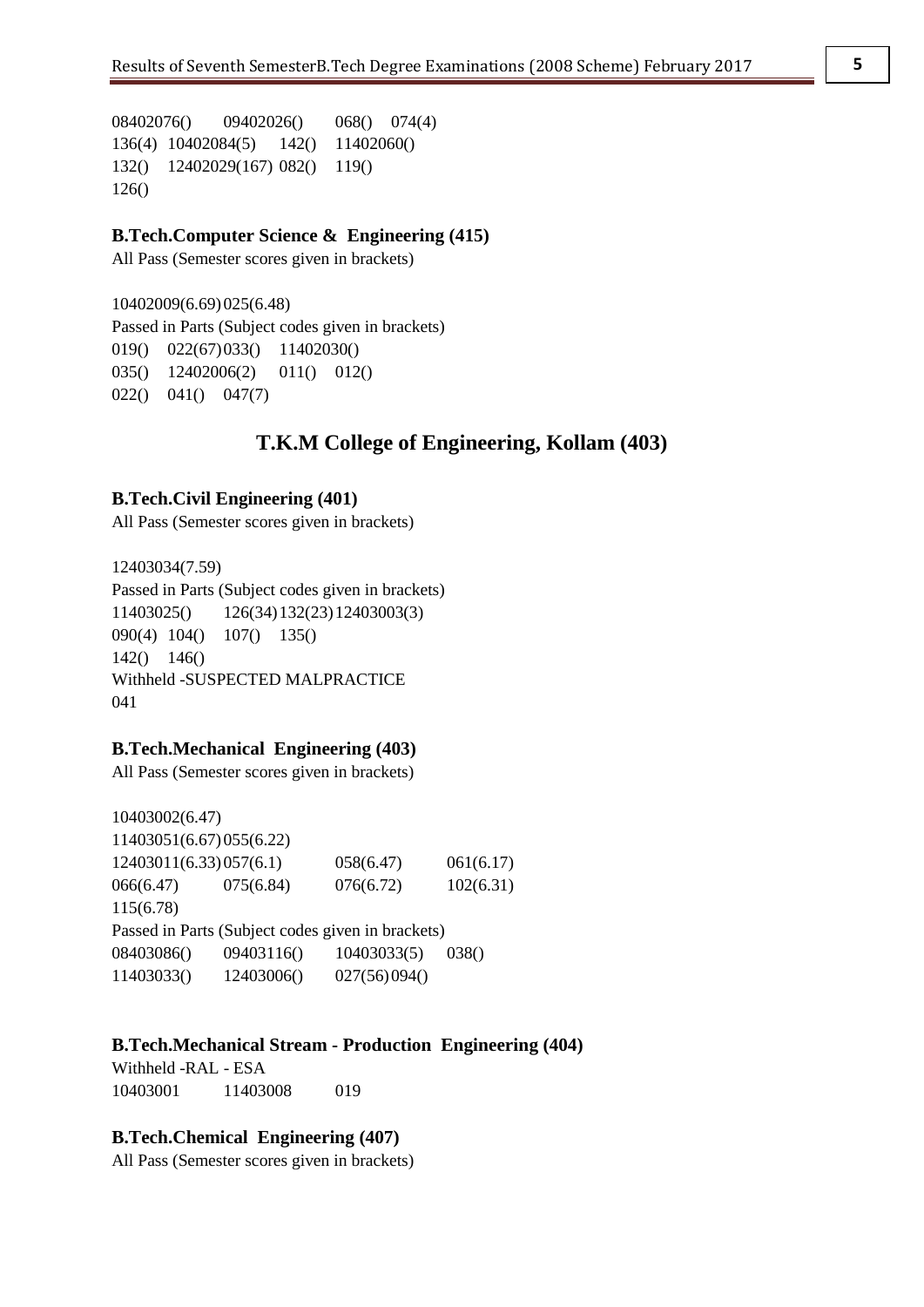12403009(6.53)010(5.98) 033(6.43) Passed in Parts (Subject codes given in brackets) 09403024() 10403015() 11403014(2) 035(3) 12403008() 022()

#### **B.Tech.Electrical & Electronics Engineering (411)**

All Pass (Semester scores given in brackets)

10403025(6.29) 12403045(6.53)086(6.47) 113(7.41) 115(6.81)

Passed in Parts (Subject codes given in brackets) 10403056() 116() 11403004(4) 011() 042() 043(7) 053() 067(37) 12403075() 076() 077() 080() 082() 102() 109()

## **B.Tech.Electronics & Communication Engineering (412)**

All Pass (Semester scores given in brackets)

12403054(6.55) Passed in Parts (Subject codes given in brackets) 11403013() 068(2) 12403010() 017() 029() 033() 034() 066(45)

#### **B.Tech.Computer Science & Engineering (415)**

All Pass (Semester scores given in brackets)

12403003(6.59)056(6.48) Passed in Parts (Subject codes given in brackets) 10403031() 11403009() 12403021()

#### **B.Tech.Mechanical Engineering (PT) (422)**

Passed in Parts (Subject codes given in brackets) 08403002(4)

#### **B.Tech.Electrical & Electronics Engineering (PT) (423)**

Passed in Parts (Subject codes given in brackets) 08403017()

# **University College of Engineering, Kariavattom (404)**

#### **B.Tech.Electronics & Communication Engineering (412)**

All Pass (Semester scores given in brackets)

08404071(6.24)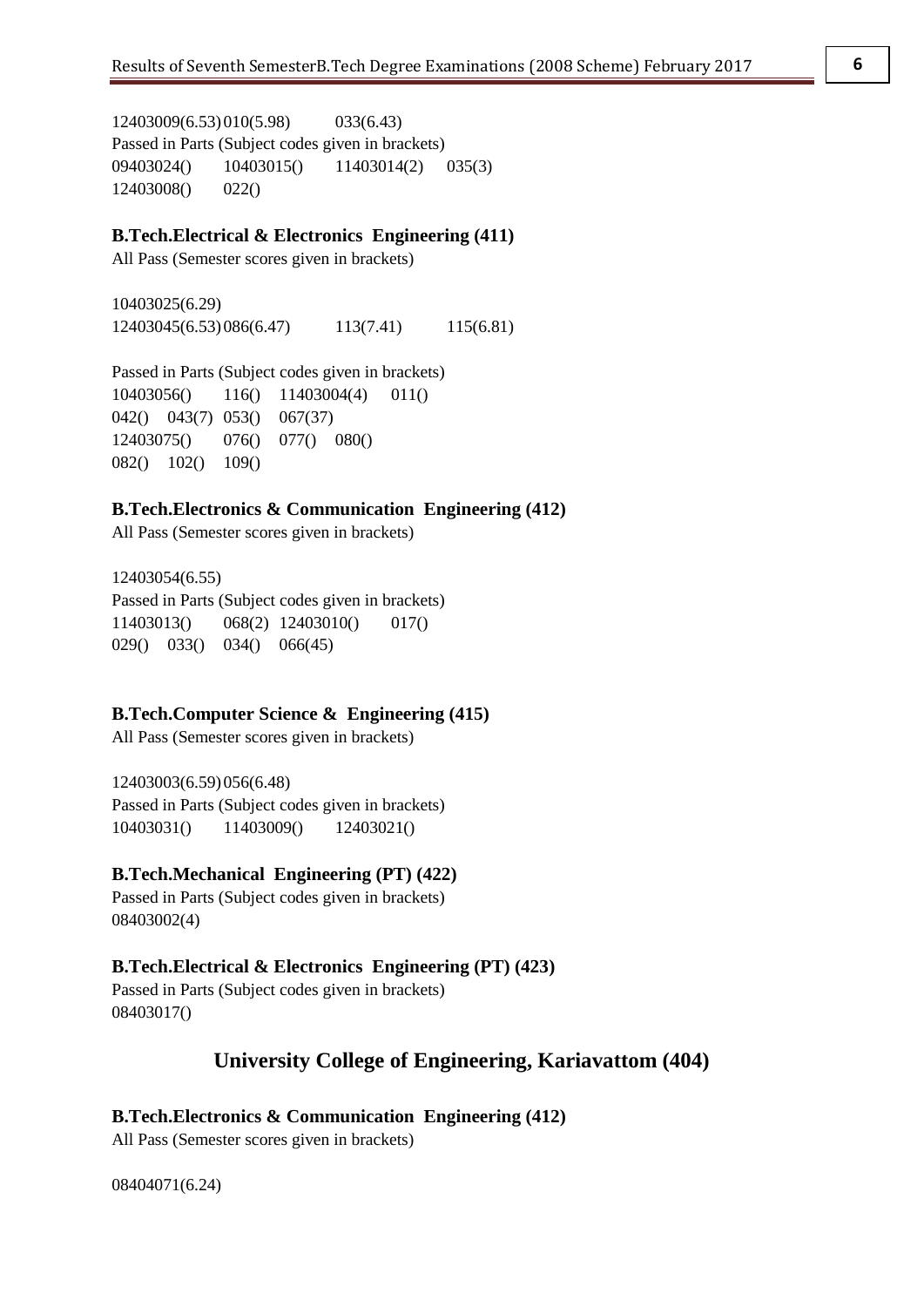```
09404053(6.81)
10404025(6.09)043(6.91) 045(6.31)
12404004(6.4) 017(6.07) 031(6.38) 039(5.97)
043(6.22) 051(6.9) 053(6.48) 060(6.79)
065(6.33)
Passed in Parts (Subject codes given in brackets)
08404032(2) 10404010(5) 013(1) 019(2)
024() 11404026() 12404001(16) 022()
034() 045(3578) 049() 062()
066()
```
# **B.Tech.Computer Science & Engineering (415)**

All Pass (Semester scores given in brackets)

08404015(5.97)017(6.81) 11404008(6.45) 12404017(6.4) 022(6.26) 030(6.43) 037(6.6) 057(6.26) Passed in Parts (Subject codes given in brackets) 09404032(3) 039() 10404015(36) 018() 041() 11404011() 041() 055() 12404023(126)

## **B.Tech.Information Technology (416)**

All Pass (Semester scores given in brackets)

11404009(6.36)021(6.29) 023(6.52) 12404002(6.71)012(7.4) Passed in Parts (Subject codes given in brackets) 08404020() 09404006() 017(2) 11404038() 12404005() 006(123) 015() 025(2) 049(2) 051()

# **L.B.S. Institute of Technology for Women, Poojappura (406)**

# **B.Tech.Electronics & Communication Engineering (412)**

Passed in Parts (Subject codes given in brackets) 09406055() 12406039()

# **B.Tech.Applied Electronics & Instrumentation Engineering (413)**

All Pass (Semester scores given in brackets)

12406053(6.05) Passed in Parts (Subject codes given in brackets) 11406016(4)

## **B.Tech.Computer Science & Engineering (415)**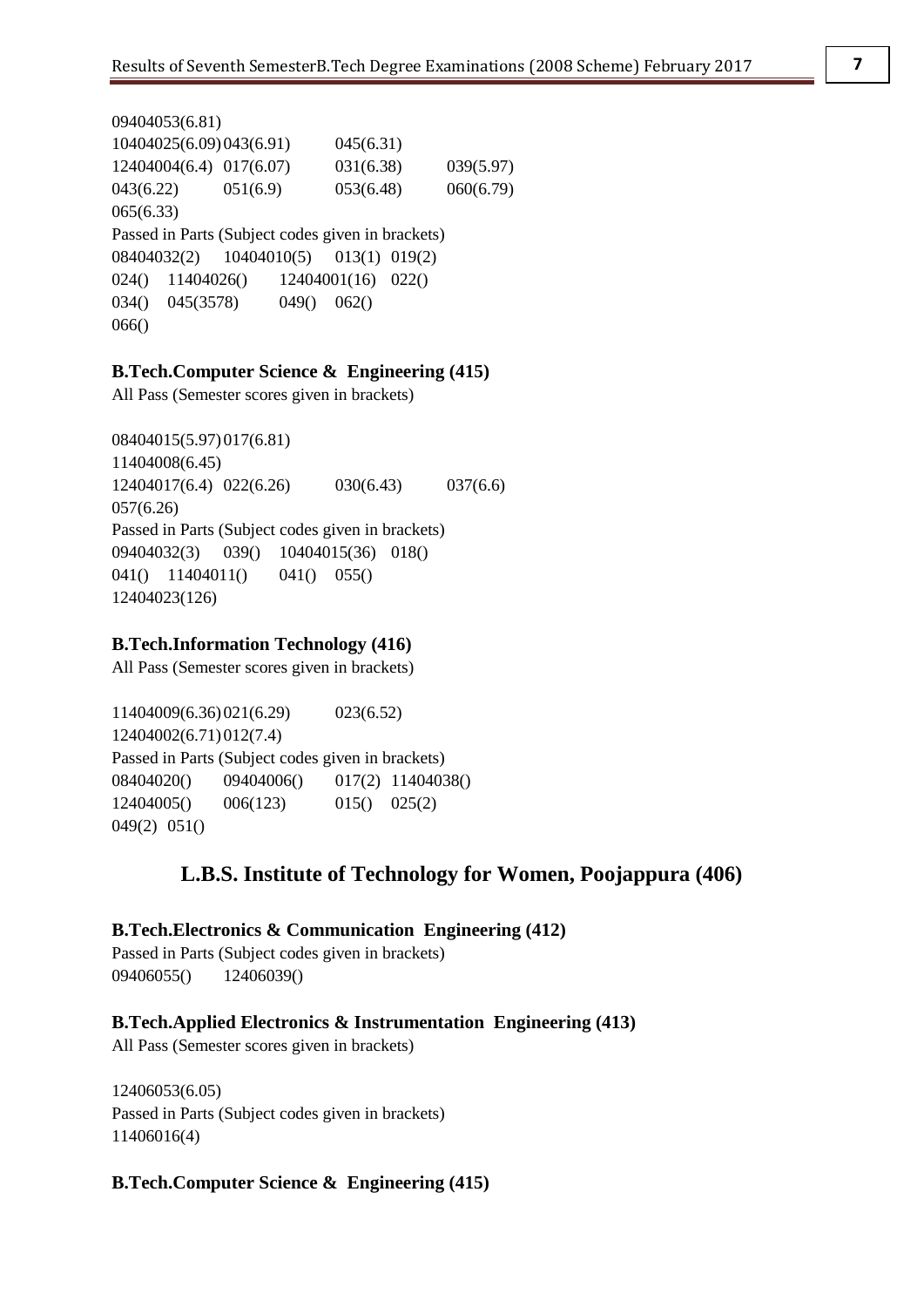All Pass (Semester scores given in brackets)

09406099(6.43)116(6.1) 10406055(7.28)076(6.59) Passed in Parts (Subject codes given in brackets) 025() 114() 11406062() 074() 116() 130() 12406089() 094(1) 104() 106(1) 113() 121()

## **B.Tech.Information Technology (416)**

All Pass (Semester scores given in brackets)

08406037(6.17) 09406029(5.98) 12406006(6.43)009(6.79) 023(6.59) 026(6.47) 045(6.4) 053(7.21) Passed in Parts (Subject codes given in brackets) 11406018() 036() 12406002() 034() 049(6)

# **Marian College of Engineering & Technology, Kazhakuttam (407)**

# **B.Tech.Civil Engineering (401)**

All Pass (Semester scores given in brackets)

12407011(6.67)020(6.38) 062(6.41) Passed in Parts (Subject codes given in brackets) 08407011() 10407014(5) 11407013(14) 12407026(57)

#### **B.Tech.Mechanical Engineering (403)**

All Pass (Semester scores given in brackets)

12407021(6.34)022(6.17) 025(6.21) 045(6.14)

Passed in Parts (Subject codes given in brackets) 09407035() 11407047() 085() 12407007() 043() 049(67)053(45)064(2) 069() 072() 073() 088()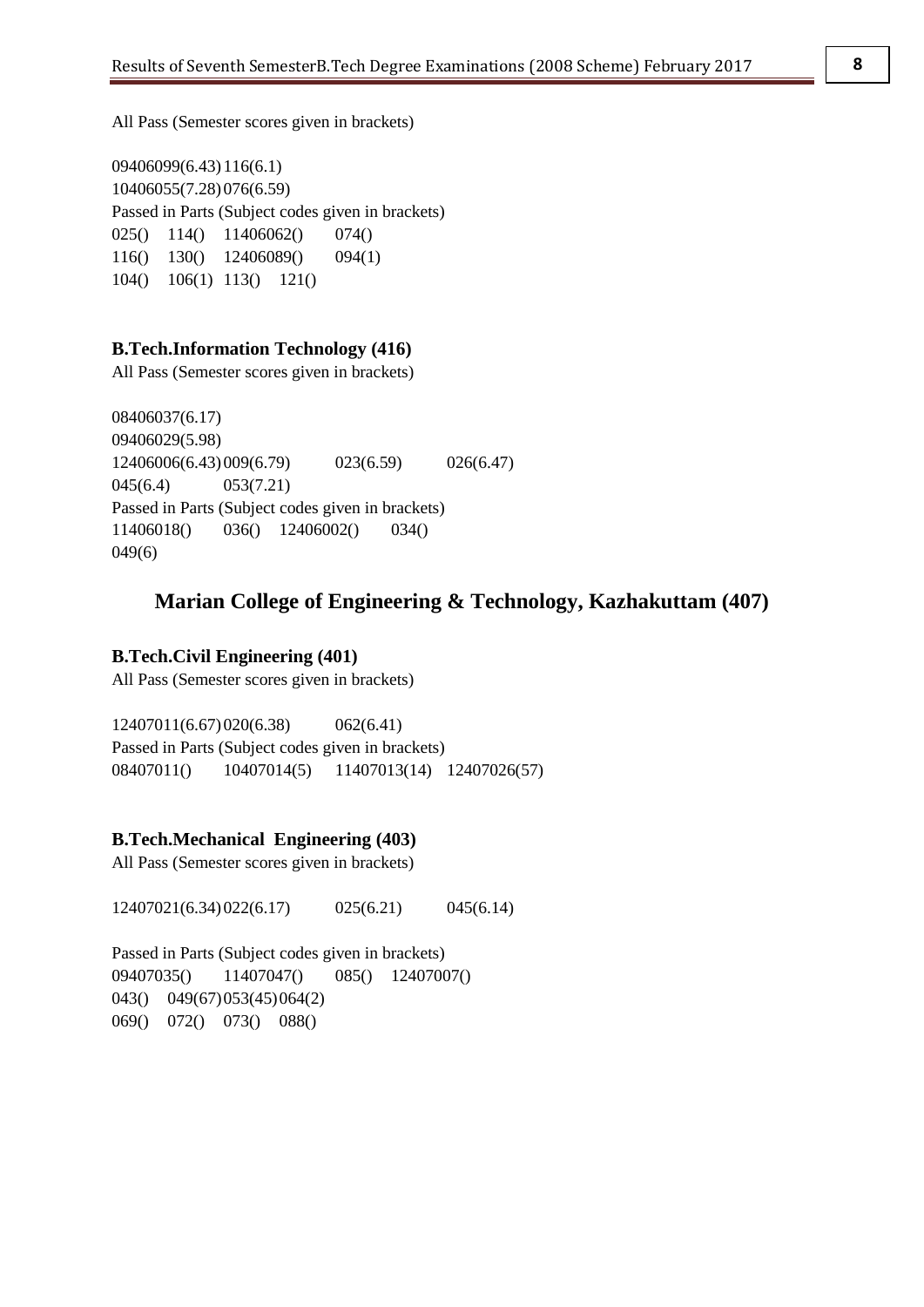#### **B.Tech.Electronics & Communication Engineering (412)**

All Pass (Semester scores given in brackets)

12407034(6.33) Passed in Parts (Subject codes given in brackets) 10407021() 11407015()

## **B.Tech.Applied Electronics & Instrumentation Engineering (413)**

All Pass (Semester scores given in brackets)

11407005(6.5) 12407031(6.5) Passed in Parts (Subject codes given in brackets) 11407006() 014(1) 12407003() 007()

#### **B.Tech.Computer Science & Engineering (415)**

All Pass (Semester scores given in brackets)

12407018(6.86)023(6.26) 032(6.78) 045(6.69) 047(6.62) 057(6.31) Passed in Parts (Subject codes given in brackets) 10407013() 028(6) 11407011() 12407008(5) 012(7) 029(35)042() 046() 058() 059()

### **B.Tech.Information Technology (416)**

All Pass (Semester scores given in brackets)

08407046(6.64)056(6.31) Passed in Parts (Subject codes given in brackets) 023() 049() 10407001() 11407014()

# **Mar Baselios College of Engineering & Technology, Nalanchira (408)**

#### **B.Tech.Civil Engineering (401)**

All Pass (Semester scores given in brackets)

12408037(6.29)052(6) 120(7.09) Passed in Parts (Subject codes given in brackets) 10408011(4) 11408010() 023() 054() 12408011(5) 029(35)033(5) 035() 057() 066() 073() 080() 084()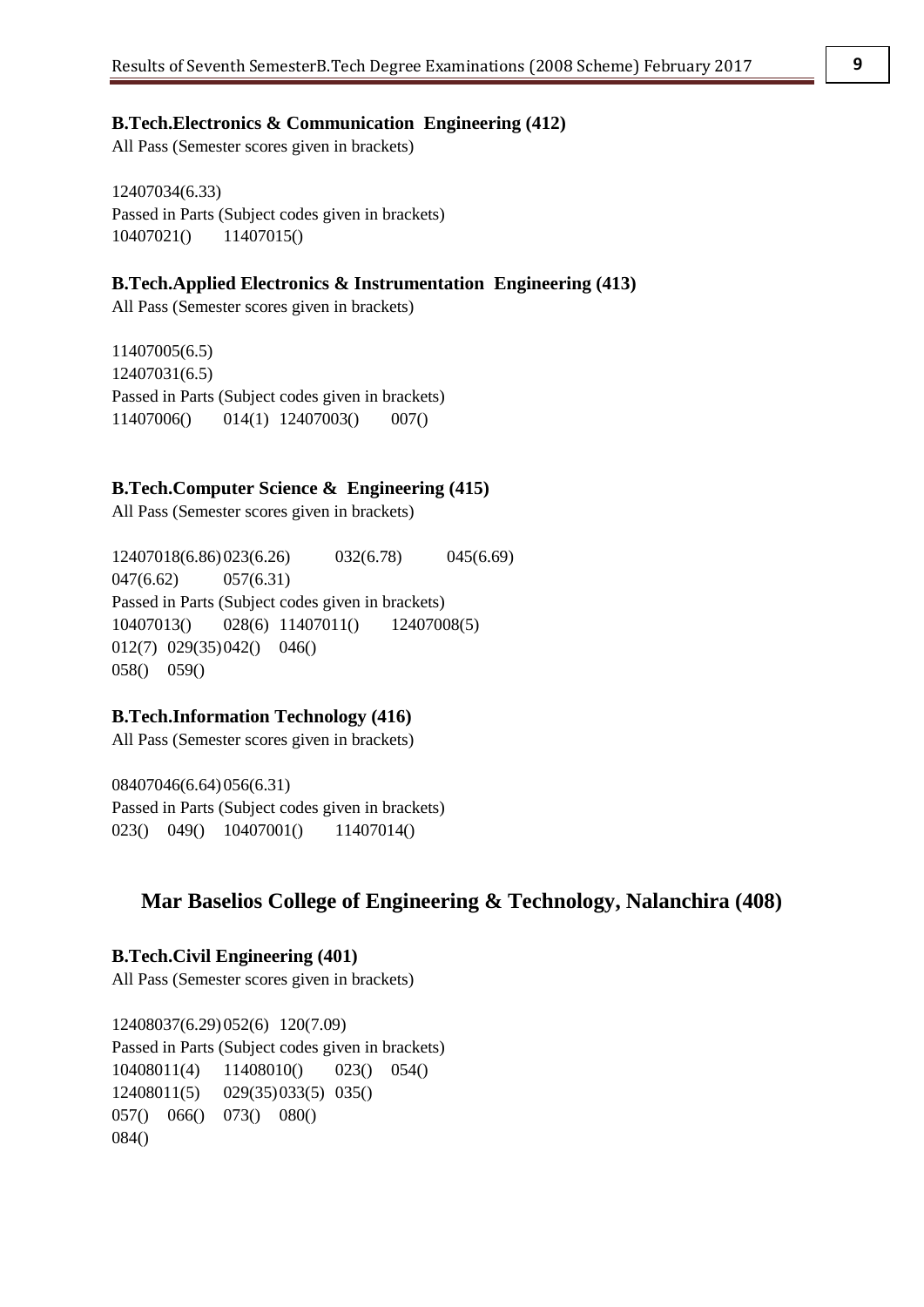#### **B.Tech.Mechanical Engineering (403)**

All Pass (Semester scores given in brackets)

12408063(6.07)080(6.29) 101(6.09) 104(6.74)

Passed in Parts (Subject codes given in brackets) 002(8) 021() 048() 058(24) 096(5) 115()

#### **B.Tech.Electrical & Electronics Engineering (411)**

All Pass (Semester scores given in brackets)

11408007(6.1) 020(6.52) 050(6.55) Passed in Parts (Subject codes given in brackets) 001() 002(1267) 12408043()

# **B.Tech.Electronics & Communication Engineering (412)**

All Pass (Semester scores given in brackets)

12408081(6.22)082(6.69) 089(6.52) Passed in Parts (Subject codes given in brackets) 10408006(2) 022() 033() 11408063() 12408004(5) 015() 055() 124(2)

#### **B.Tech.Computer Science & Engineering (415)**

Passed in Parts (Subject codes given in brackets) 09408038() 10408021() 11408041() 12408006() 010() 013() 014() 030(6) 039() 046(5) 047() 053()

#### **B.Tech.Information Technology (416)**

All Pass (Semester scores given in brackets)

12408028(6.95)040(6.16) 043(6.52) Passed in Parts (Subject codes given in brackets) 08408005() 10408004() 11408002(6) 008(4) 12408006(1) 014() 015()

# **Mohandas College of Engineering & Technology, Nedumangad (409)**

## **B.Tech.Mechanical Engineering (403)**

All Pass (Semester scores given in brackets)

12409002(6.17)012(6.34) 013(6.29) 024(6.36) 027(6.05) 031(6.62)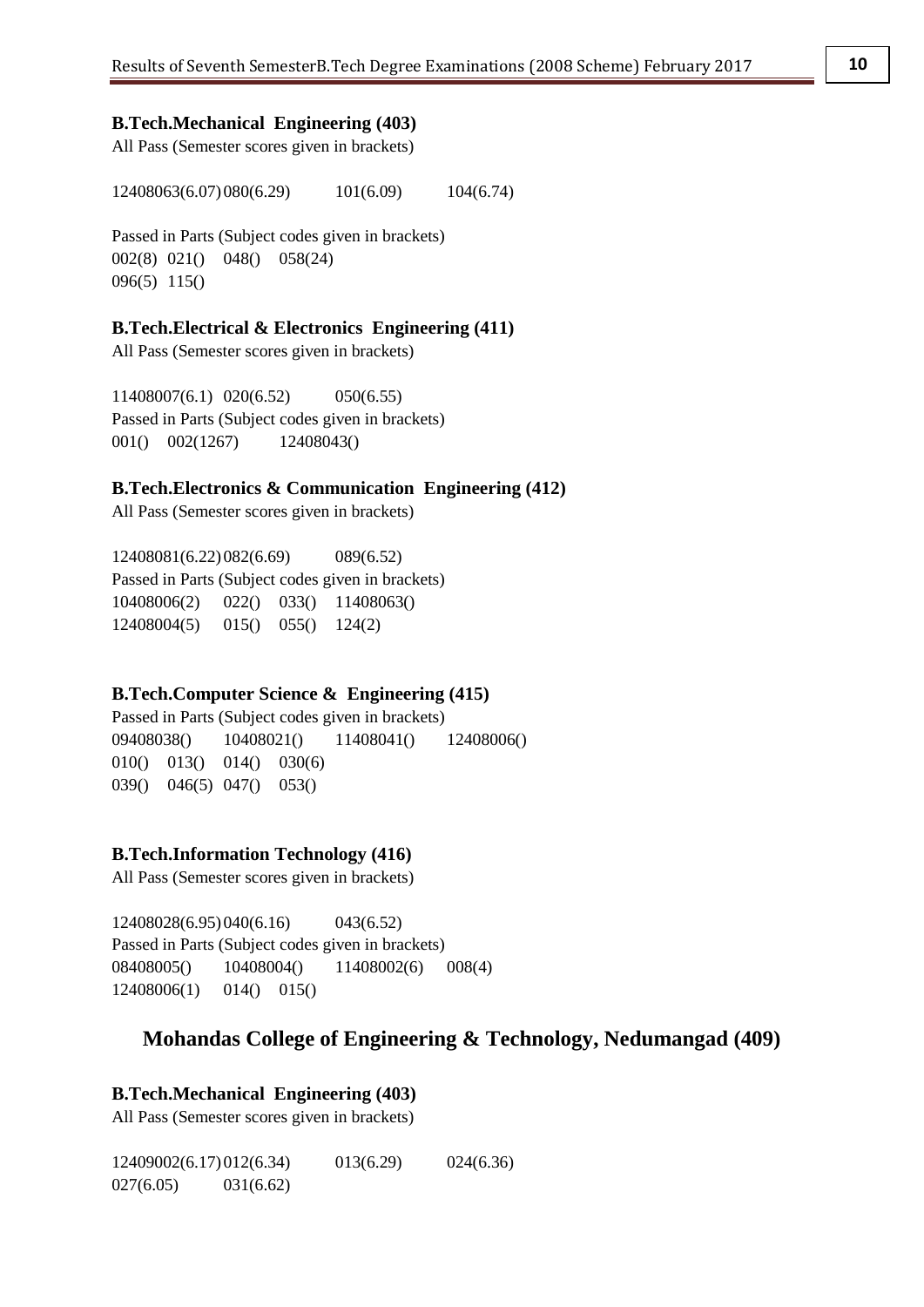Passed in Parts (Subject codes given in brackets) 09409057() 10409005() 11409022() 12409005() 064() 066() 070(1) 071()

Withheld -RAL - ESA 023

# **B.Tech.BioTechnology and BioChemical Engineering (408)**

All Pass (Semester scores given in brackets)

11409028(6.22) Passed in Parts (Subject codes given in brackets) 08409023() 12409008(1) 017()

## **B.Tech.Electrical & Electronics Engineering (411)**

All Pass (Semester scores given in brackets)

12409005(6.59) Passed in Parts (Subject codes given in brackets) 11409003() 12409020() 032() 043() 052()

#### **B.Tech.Electronics & Communication Engineering (412)**

All Pass (Semester scores given in brackets)

10409044(6.33) 11409012(6.4) 12409002(6.45) Passed in Parts (Subject codes given in brackets) 08409015(3) 09409027() 10409006() 021(25) 11409002() 004(1) 013() 12409018() 026() 027()

### **B.Tech.Computer Science & Engineering (415)**

All Pass (Semester scores given in brackets)

12409017(6.4) 043(7.16) Passed in Parts (Subject codes given in brackets) 08409046() 10409009() 11409025() 034() 050() 051() 12409001() 002(367) 009() 012() 014() 024() 026() 031() 055() 057()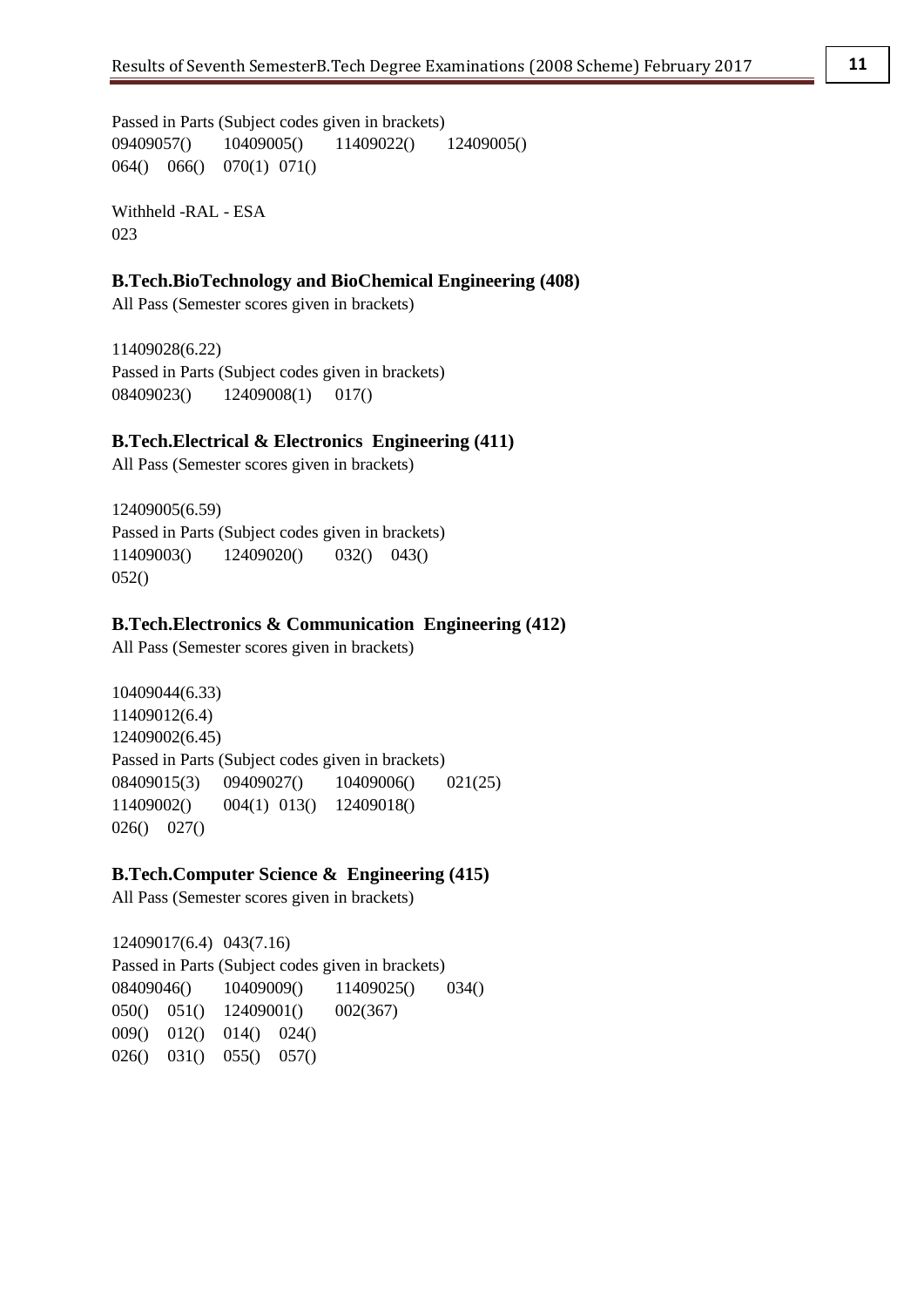#### **B.Tech.Information Technology (416)**

All Pass (Semester scores given in brackets)

11409025(6.12) 12409012(6.14)024(6.38) 025(6.84) 030(6.26)

Passed in Parts (Subject codes given in brackets) 11409001() 12409001() 004() 006(4) 011() 016(6) 017() 018() 019(46)023() 026() 029() 033() 045()

# **Basilous Mathews II College of Engineering, Sasthamcotta (411)**

#### **B.Tech.Civil Engineering (401)**

All Pass (Semester scores given in brackets)

12411007(6.14)012(6.59) 032(6.6) Passed in Parts (Subject codes given in brackets) 08411014() 11411001(67) 12411023(35) 046() 051() 056(34)

## **B.Tech.Mechanical Engineering (403)**

All Pass (Semester scores given in brackets)

11411017(5.97)033(5.93) 12411015(6.02)042(6.36) 050(6.29) 052(6.26)

Passed in Parts (Subject codes given in brackets) 10411024() 11411010() 12411009(15) 017(45) 018() 025(5) 031() 038(7) 043() 044() 048(5) 053(5)

#### **B.Tech.Electrical & Electronics Engineering (411)**

All Pass (Semester scores given in brackets)

11411002(6.76)005(7) 031(7.16) Passed in Parts (Subject codes given in brackets) 08411027() 029() 09411018() 025() 053() 10411002(7) 005() 040() 042(6) 11411012() 033(6) 12411003() 008()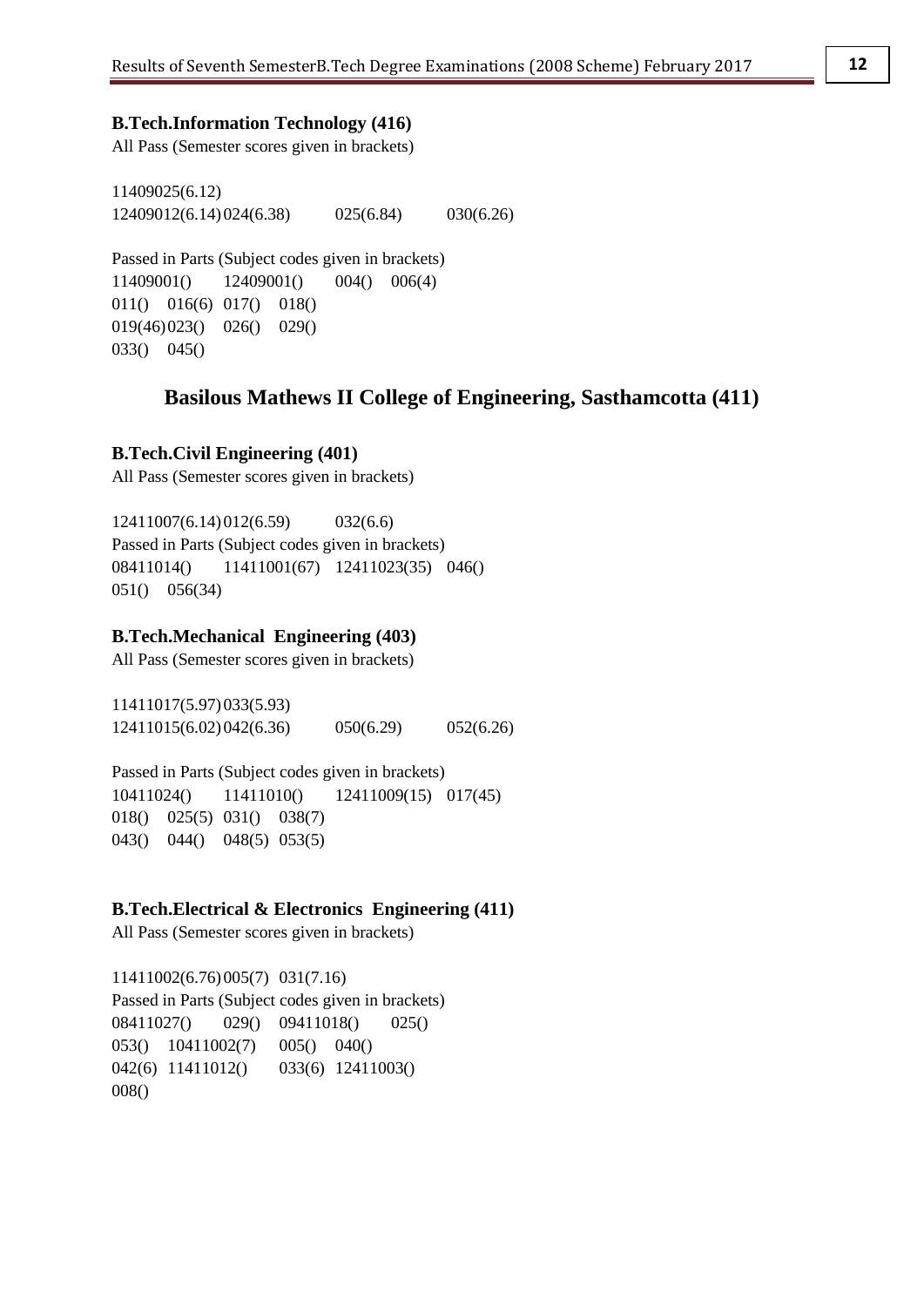# **B.Tech.Electronics & Communication Engineering (412)**

All Pass (Semester scores given in brackets)

12411008(6.28)016(7) 030(6.84) Passed in Parts (Subject codes given in brackets) 08411017() 051() 10411001(1) 11411003() 042() 047() 12411022() 024() 029()

#### **B.Tech.Applied Electronics & Instrumentation Engineering (413)**

All Pass (Semester scores given in brackets)

08411043(6.09) 12411004(6.79) Passed in Parts (Subject codes given in brackets) 10411026() 048() 12411009(2) 013(46)  $015()$ 

## **B.Tech.Computer Science & Engineering (415)**

All Pass (Semester scores given in brackets)

09411023(6.45) 11411023(6.62) 12411005(7.07) 007(7.1) 013(6.97) 023(6.24) 025(6.95) 027(7.31) 034(6.66) Passed in Parts (Subject codes given in brackets) 08411012(5) 11411001(1) 002() 040() 043(5) 044() 12411001(1) 003(15) 015(145) 018() 030(1) 035(5)

# **Shahul Hameed Memorial College of Engineering, Kadakkal (412)**

#### **B.Tech.Mechanical Engineering (403)**

All Pass (Semester scores given in brackets)

09412011(6.33) 10412019(6.52) 11412014(6.43) 12412004(6.64)006(6.17) 018(6.62) 019(6.76) 020(6.53) 022(6.72) 030(6.64) 034(6.47) 037(6.26) 046(6.78) Passed in Parts (Subject codes given in brackets) 09412004() 10412020() 11412007() 019() 040() 054(1) 12412002(1) 003() 021(145) 025(1) 026(156) 027(4)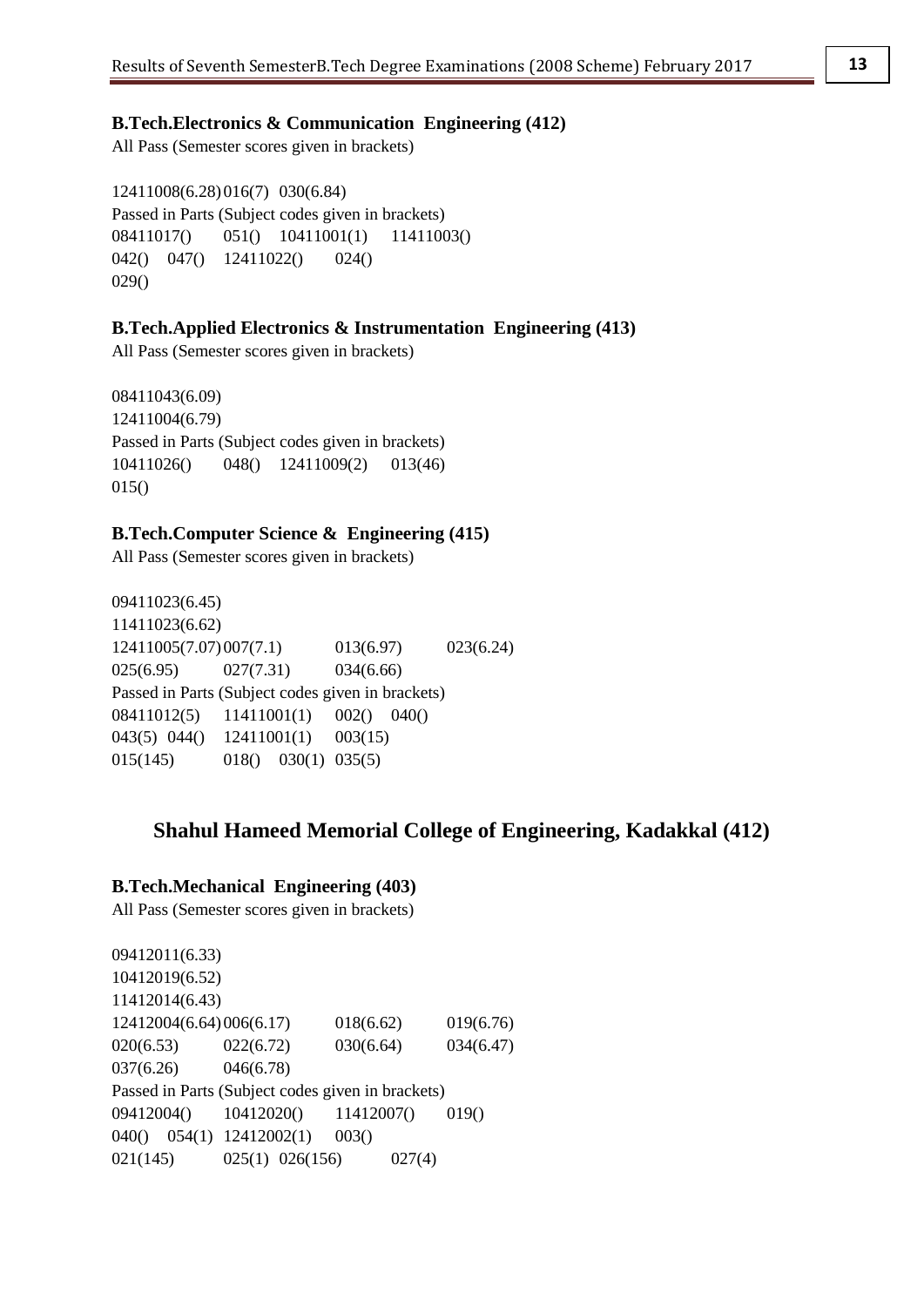## 031() 032(15)045(1)

# **B.Tech.Electrical & Electronics Engineering (411)**

All Pass (Semester scores given in brackets)

08412042(6.29)062(6.93) 10412007(6.02)030(6.26) Passed in Parts (Subject codes given in brackets) 09412056() 10412038() 043() 11412001() 011() 12412002(67) 004() 009() 018()

## **B.Tech.Electronics & Communication Engineering (412)**

All Pass (Semester scores given in brackets)

09412001(6.21)007(6.26) 10412007(5.81) 11412009(6.19) 12412014(6.93) Passed in Parts (Subject codes given in brackets) 08412066() 09412034() 10412028(2) 12412009(34) 016(5)

## **B.Tech.Computer Science & Engineering (415)**

All Pass (Semester scores given in brackets)

10412022(6.02)023(5.91) Passed in Parts (Subject codes given in brackets) 09412037() 10412005() 009(5) 046() 054(7) 11412011() 013() 027() 12412002() 003() 005() 006() 008() 009() 015() 025() 026()

# **B.Tech.Information Technology (416)**

All Pass (Semester scores given in brackets)

08412008(6.6) Passed in Parts (Subject codes given in brackets) 049(3)

# **Lourdes Matha College of Science & Technology, Kuttichal (413)**

# **B.Tech.Mechanical Engineering (403)**

All Pass (Semester scores given in brackets) 023(6.07) 10413037(6.12) 11413027(6.17)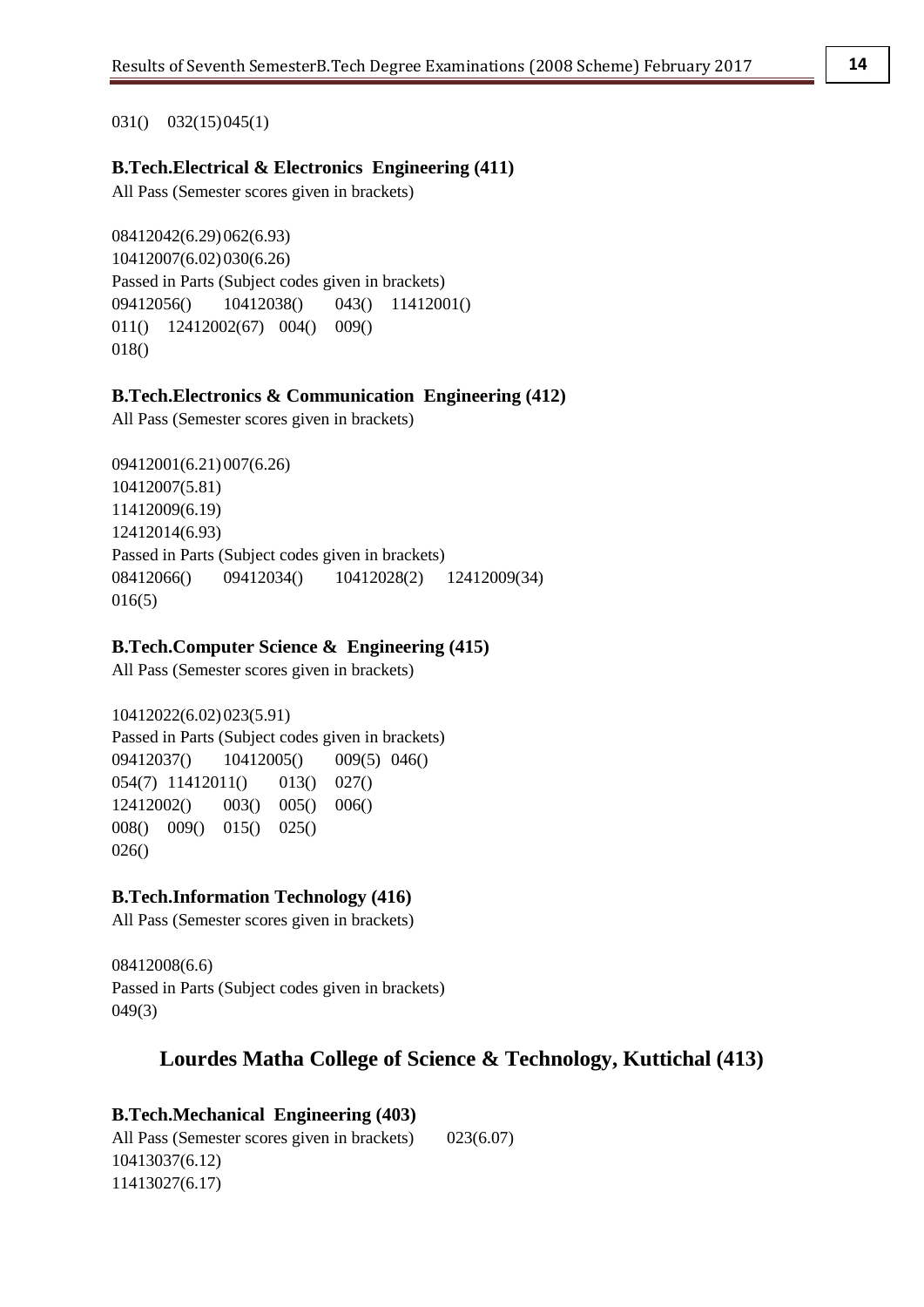12413004(6.72)021(6.22) 046(6.57) Passed in Parts (Subject codes given in brackets) 11413008(25) 037() 049(56)12413007() 028() 034() 035() 044() 052() 058()

#### **Withheld- RAL**

09413004

## **B.Tech.Electrical & Electronics Engineering (411)**

All Pass (Semester scores given in brackets)

10413001(6.76)027(6.45) 11413017(6.29) 12413004(6.67)033(6.34) Passed in Parts (Subject codes given in brackets) 09413033() 10413024(3) 11413002() 006(2) 021() 028() 12413026(67)

## **B.Tech.Electronics & Communication Engineering (412)**

All Pass (Semester scores given in brackets)

08413006(6.47) 10413022(6.5) 11413001(6.43)017(6.74) 12413005(6.1) 007(6.76) 016(6.24) 017(7.05)

Passed in Parts (Subject codes given in brackets) 08413012() 09413004() 10413012() 020(5) 053() 054() 058(6) 092() 11413006() 021() 022() 028() 031() 038() 043() 047() 054() 055(1) 12413001() 002() 003(3) 006(2) 022() 024() 032(6) 033(3) 034(3) 039(2) 061() 067()

#### **B.Tech.Computer Science & Engineering (415)**

All Pass (Semester scores given in brackets)

09413004(6.5) 11413004(6.47) 12413001(6.52)014(6.16) Passed in Parts (Subject codes given in brackets) 08413053(5) 10413036() 11413005(2) 006(5) 013() 014() 020(6) 023()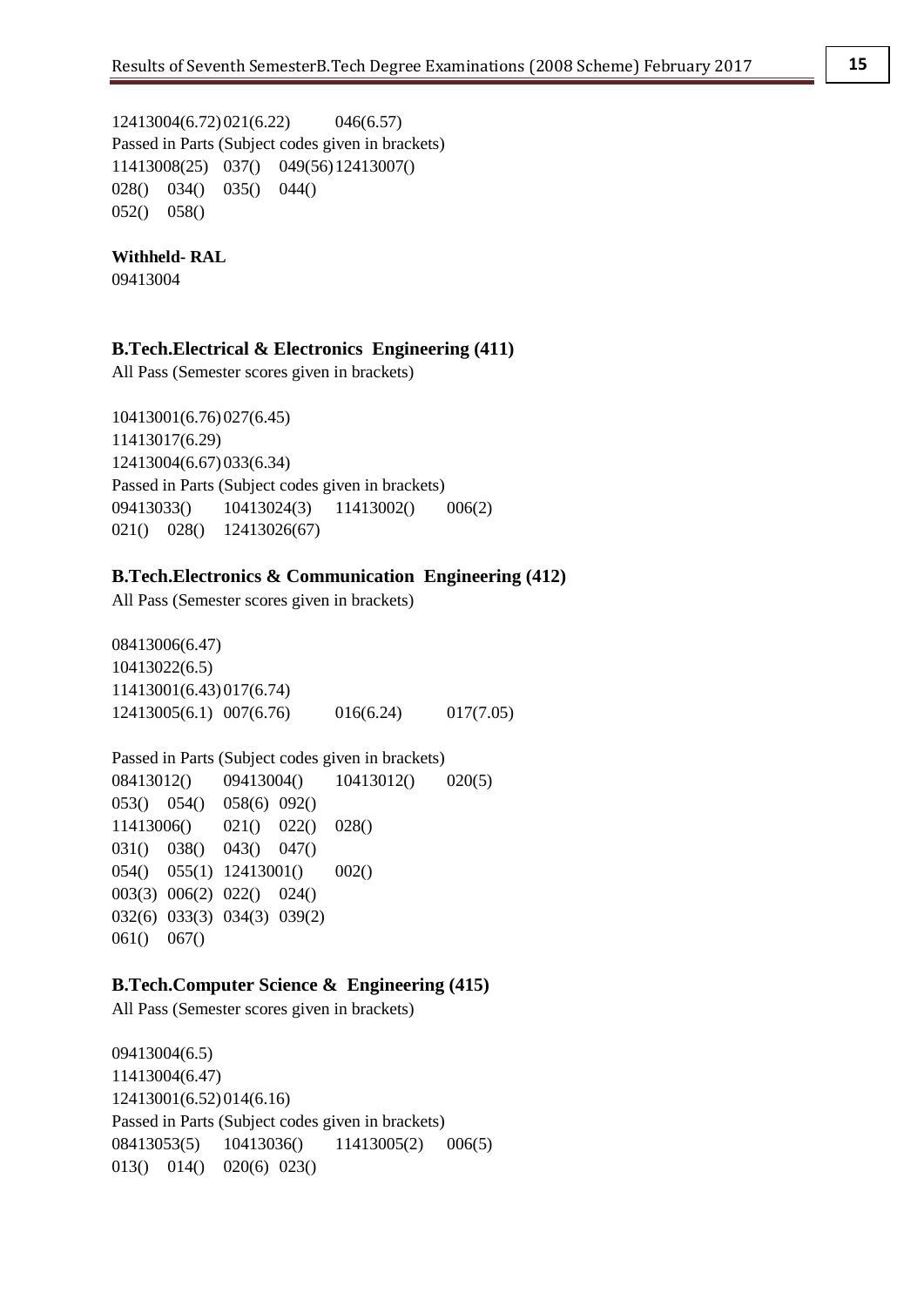029() 032() 034() 035() 12413003() 004() 006() 011() 022() 024() 025() 033()

#### **B.Tech.Information Technology (416)**

All Pass (Semester scores given in brackets)

12413011(6.29) Passed in Parts (Subject codes given in brackets) 09413011(3) 12413001() 004(3) 007(35)

# **Sree Buddha College of Engineering, Nooranad (414)**

#### **B.Tech.Civil Engineering (401)**

All Pass (Semester scores given in brackets)

11414007(6.83) Passed in Parts (Subject codes given in brackets) 12414064()

### **B.Tech.Mechanical Engineering (403)**

All Pass (Semester scores given in brackets)

12414005(6.16)057(6.33) 076(6.14) Passed in Parts (Subject codes given in brackets) 09414035() 10414015() 069() 12414018() 025() 032() 034(2) 037() 046() 058() 071() 077(26) 082() Withheld -CANCELLATION ON REQUEST 052

#### **B.Tech.BioTechnology and BioChemical Engineering (408)**

Passed in Parts (Subject codes given in brackets) 10414011() 11414006() 12414021()

#### **B.Tech.Electrical & Electronics Engineering (411)**

All Pass (Semester scores given in brackets)

10414013(6.16)016(6.5) 12414003(6.57)016(6.62) 023(6.4) 029(6.97) 058(6.38) Passed in Parts (Subject codes given in brackets) 09414026() 068() 10414018() 034() 12414001(7) 004() 017() 028()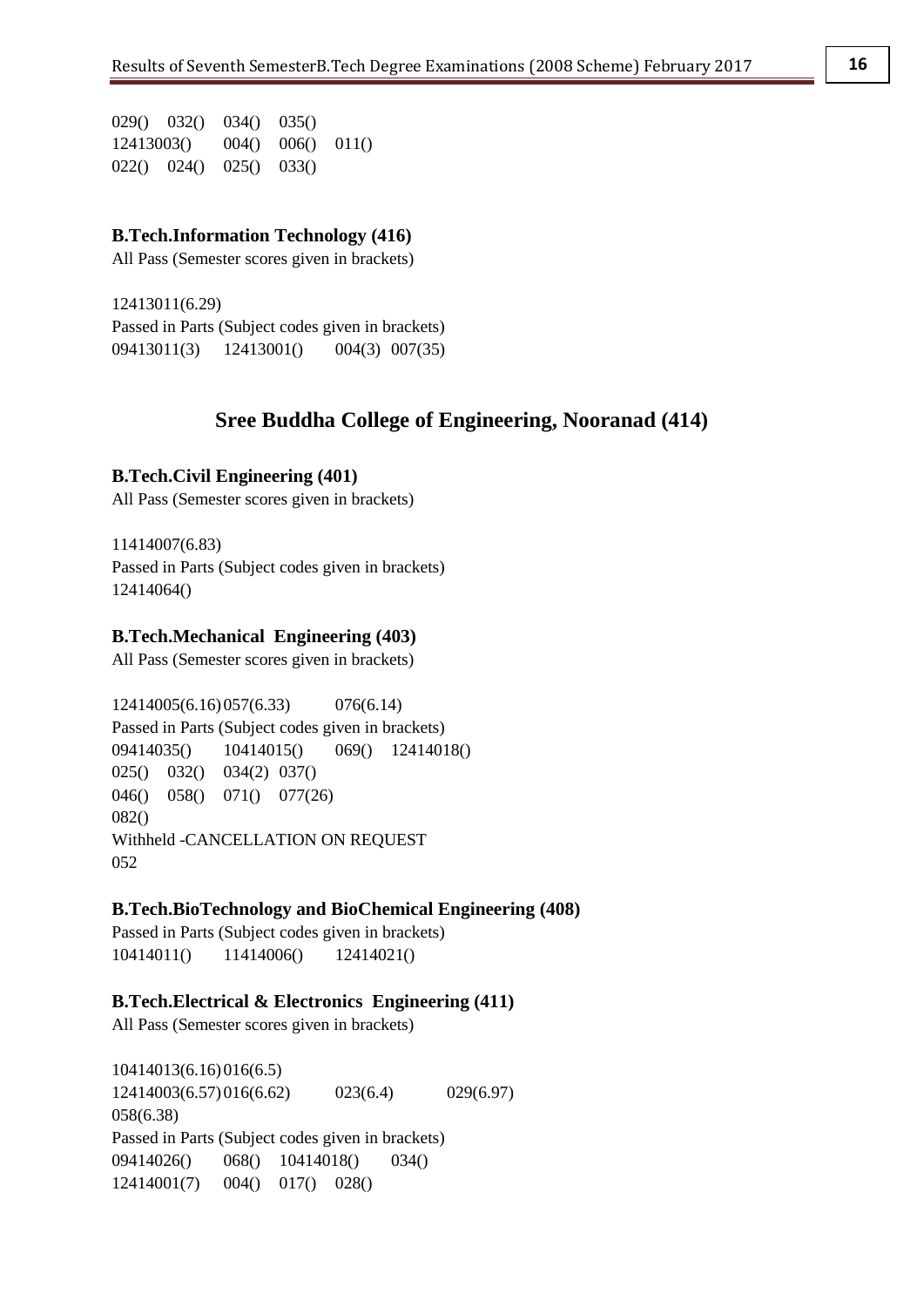#### **B.Tech.Electronics & Communication Engineering (412)**

All Pass (Semester scores given in brackets)

12414047(6.02) Passed in Parts (Subject codes given in brackets) 09414008() 065() 11414006(6) 053() 062() 12414001(8) 004() 020(3) 037() 040() 045() 049()

#### **B.Tech.Computer Science & Engineering (415)**

All Pass (Semester scores given in brackets)

12414040(6.53) Passed in Parts (Subject codes given in brackets) 08414047() 11414006() 011() 12414028() 029() 039()

# **Muslim Association College of Engineering, Venjarammoodu (415)**

#### **B.Tech.Civil Engineering (401)**

All Pass (Semester scores given in brackets)

| 11415011(6.1) |                         |           |           |
|---------------|-------------------------|-----------|-----------|
|               | 12415005(6.02)010(6.24) | 018(6.48) | 019(6.84) |
| 029(6.34)     | 032(6.09)               | 064(6.34) | 067(6.52) |

Passed in Parts (Subject codes given in brackets) 09415035() 11415006() 020() 12415007(4) 011() 014(5) 021(7) 024(45) 031(1) 038() 044(3) 059()

Withheld -Withheld 09415005

#### **B.Tech.Mechanical Engineering (403)**

All Pass (Semester scores given in brackets)

10415022(6.05)025(6.19) 11415043(6.47)051(6.41) 12415008(6.57)022(6.55) 045(6.66) 047(6.88) 053(6.48) Passed in Parts (Subject codes given in brackets) 08415009() 058() 09415046() 10415048(4) 11415006(5) 016(45)024(24)026(35)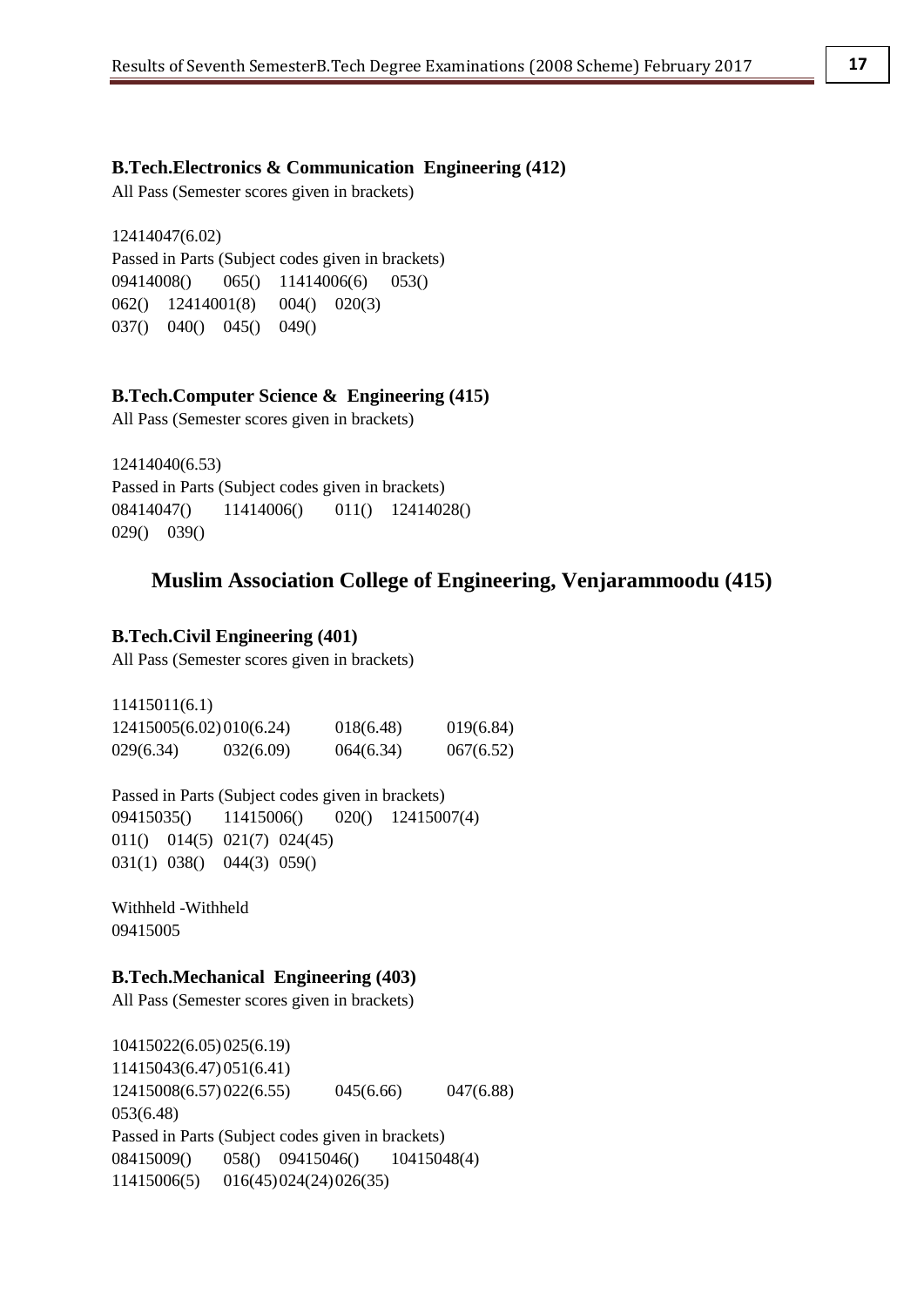034() 050() 12415001() 004(56) 005() 014(3) 018() 035() 037() 057(124678) 058(4) Withheld -CANCELLATION ON REQUEST 043

# **B.Tech.Electrical & Electronics Engineering (411)**

All Pass (Semester scores given in brackets)

10415015(5.83)040(5.69) 049(6.59) 11415017(6.19) 12415011(6.38)019(6.67) 032(7.26) 035(6.69)

Passed in Parts (Subject codes given in brackets) 08415055() 10415036(3) 11415001() 004(67) 006() 12415002() 015(15)025() 026() 028(145) 029(124) 031() 036() 037() 038(125)

## **B.Tech.Electronics & Communication Engineering (412)**

All Pass (Semester scores given in brackets)

08415031(6.31) 09415053(6.12) 11415075(7) 12415026(6.24)034(6.33) 044(5.93) 069(6.45) 074(7.05) Passed in Parts (Subject codes given in brackets) 08415017() 027() 028() 09415001() 016() 022(68)025() 051() 10415007() 009() 010() 020() 046(5) 054() 060(5) 11415004() 012() 022() 051() 12415002() 003() 049(256) 055() 062(26) 065(24)070() 072(6) 073() 077(78) Withheld -Withheld 068

#### **B.Tech.Computer Science & Engineering (415)**

All Pass (Semester scores given in brackets)

10415005(6.88)010(6.95) 11415002(6.14) 12415024(6.07)034(6.67) Passed in Parts (Subject codes given in brackets) 09415031() 039() 12415001() 004(5)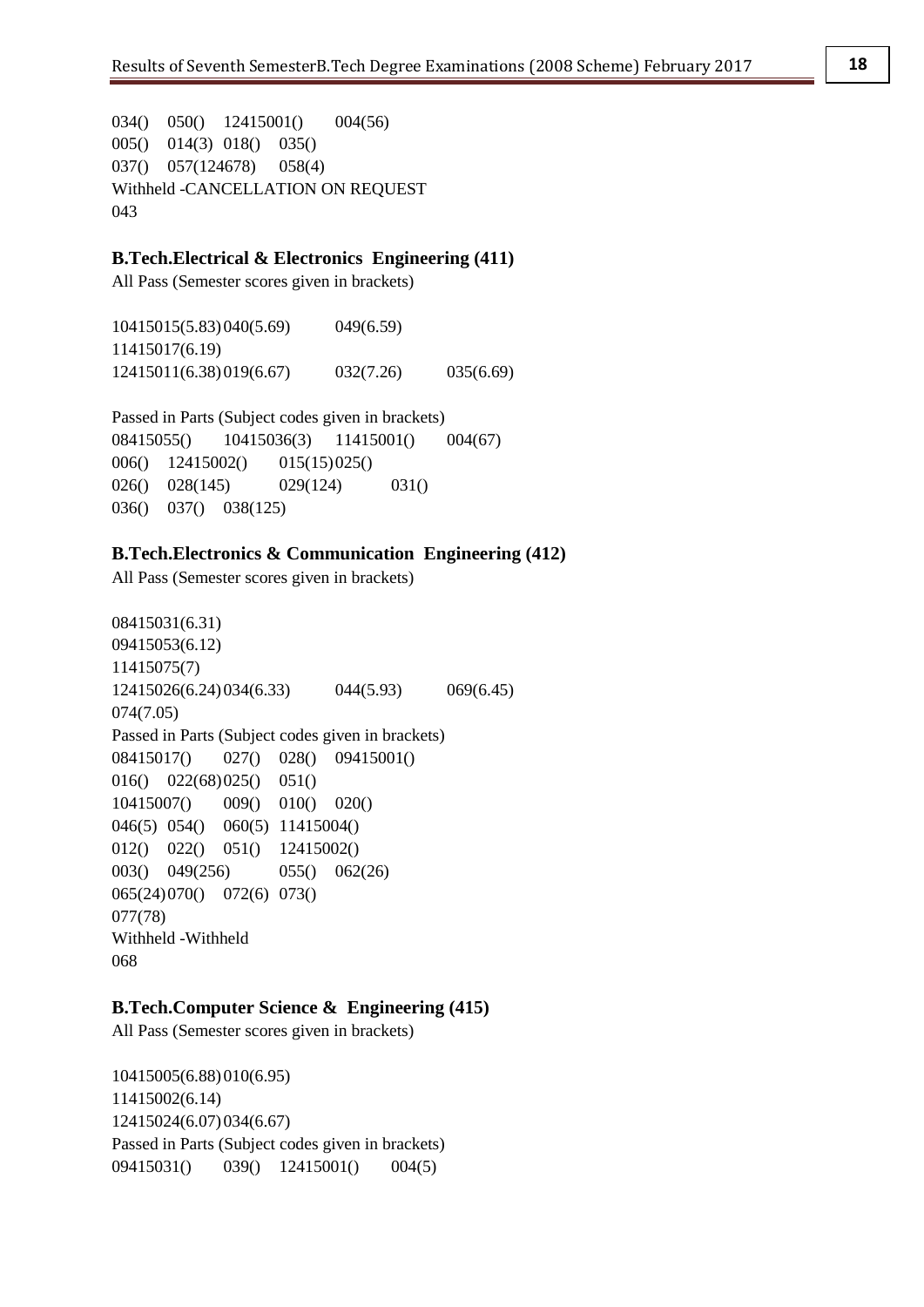017(1) 030() 048(5)

## **B.Tech.Information Technology (416)**

All Pass (Semester scores given in brackets)

08415045(5.97)065(6.53) 11415002(6.17) Passed in Parts (Subject codes given in brackets) 12415002() 006()

# **Younus College of Engineering & Technology, Vadakkevila (416)**

**B.Tech.Civil Engineering (401)**

All Pass (Semester scores given in brackets)

```
11416026(6.84)
12416004(6.41)005(6.72) 011(6.21)
Passed in Parts (Subject codes given in brackets)
08416019() 10416001() 013() 014(5)
017() 11416008() 013() 017()
018() 046() 12416008() 010()
012() 035() 038() 046(7)
059() 063() 064()
```
# **B.Tech.Mechanical Engineering (403)**

All Pass (Semester scores given in brackets)

10416013(7) 034(5.91) 12416008(6.29)013(6.05) 020(7.05) 026(6.81) 027(6.91) 034(6.74) 053(6.26) 067(6.07)

Passed in Parts (Subject codes given in brackets) 08416009() 09416053() 058() 10416036() 045() 056() 060(3) 061(1256) 062() 11416015(13) 046() 12416009(5) 023(5) 024(1247) 042(3) 045() 063() Withheld -Withheld 10416039

## **B.Tech.Electrical & Electronics Engineering (411)**

All Pass (Semester scores given in brackets)

08416010(6) 11416025(6.53) 12416028(7.19)029(6.22) 035(6.78) 040(6.29) 042(6.19)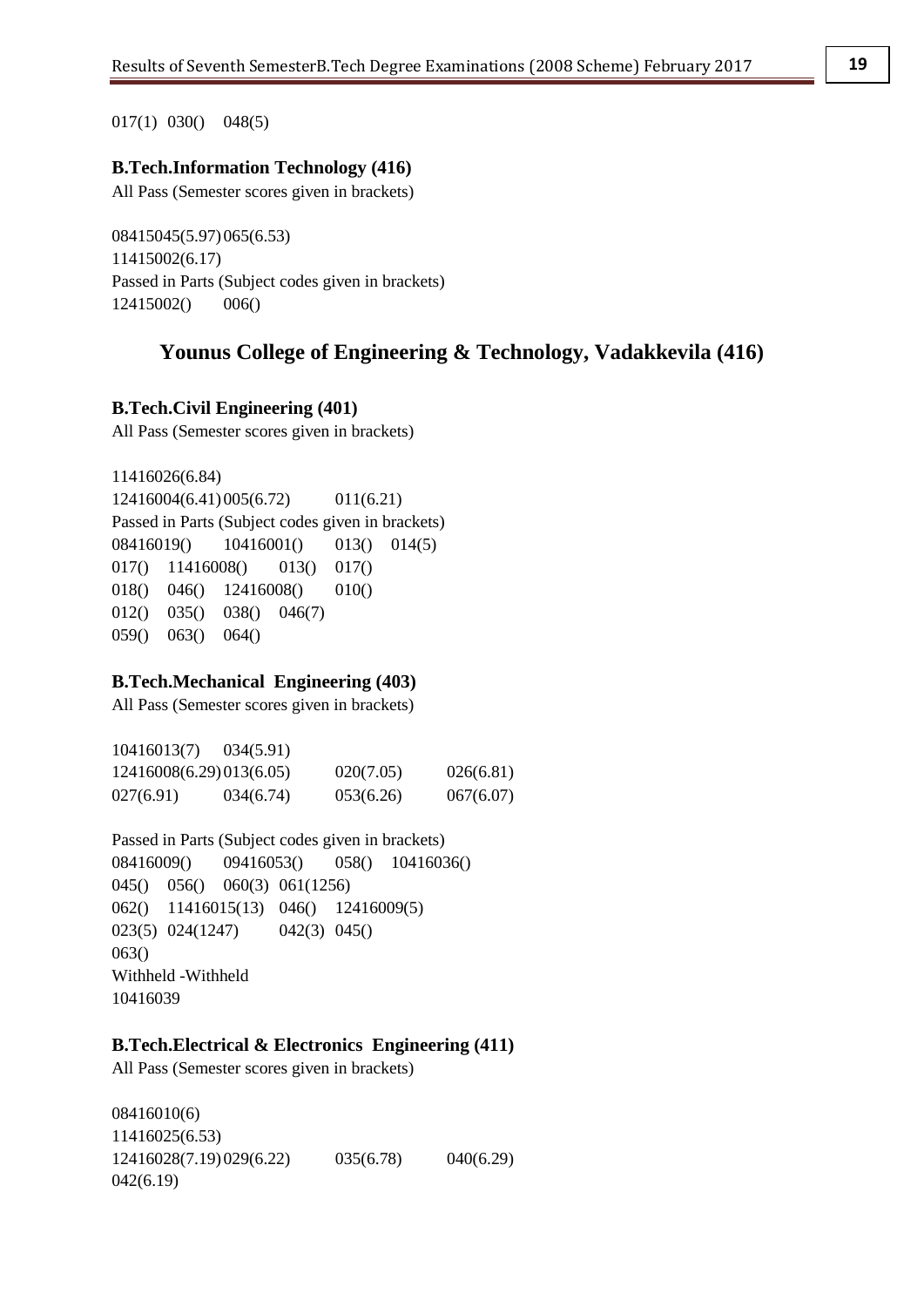Passed in Parts (Subject codes given in brackets) 08416046() 09416016() 043() 048() 10416012(5) 12416001() 006() 016() 034(56)045(5) 049() 050(67) 055(5)

# **B.Tech.Electronics & Communication Engineering (412)**

All Pass (Semester scores given in brackets)

09416070(5.97) 10416088(5.93) 11416022(5.98)031(6.02) 041(6.31) 045(6.28) 12416005(5.78)029(6.03) 052(6.36) 062(6.14) 071(6.29) 074(6.72) Passed in Parts (Subject codes given in brackets) 08416037() 073() 082() 126() 10416002() 022() 044() 067() 092() 103() 11416001() 006() 016(2) 017() 12416003(124) 014() 020() 024(15)031(2) 038() 046() 054(125) 055(15)065(245) 077()

# **B.Tech.Computer Science & Engineering (415)**

Passed in Parts (Subject codes given in brackets) 08416001(3) 037() 09416007() 024() 029() 11416023() 12416004() 019(18) 020() 023() 037() 039() 045() 050() 052() 055()

# **B.Tech.Information Technology (416)**

All Pass (Semester scores given in brackets)

08416027(6.17) 09416023(5.98) Passed in Parts (Subject codes given in brackets) 08416010() 015() 021() 09416005() 10416038(7) 12416006(46) 007() 008() 016() 022(3)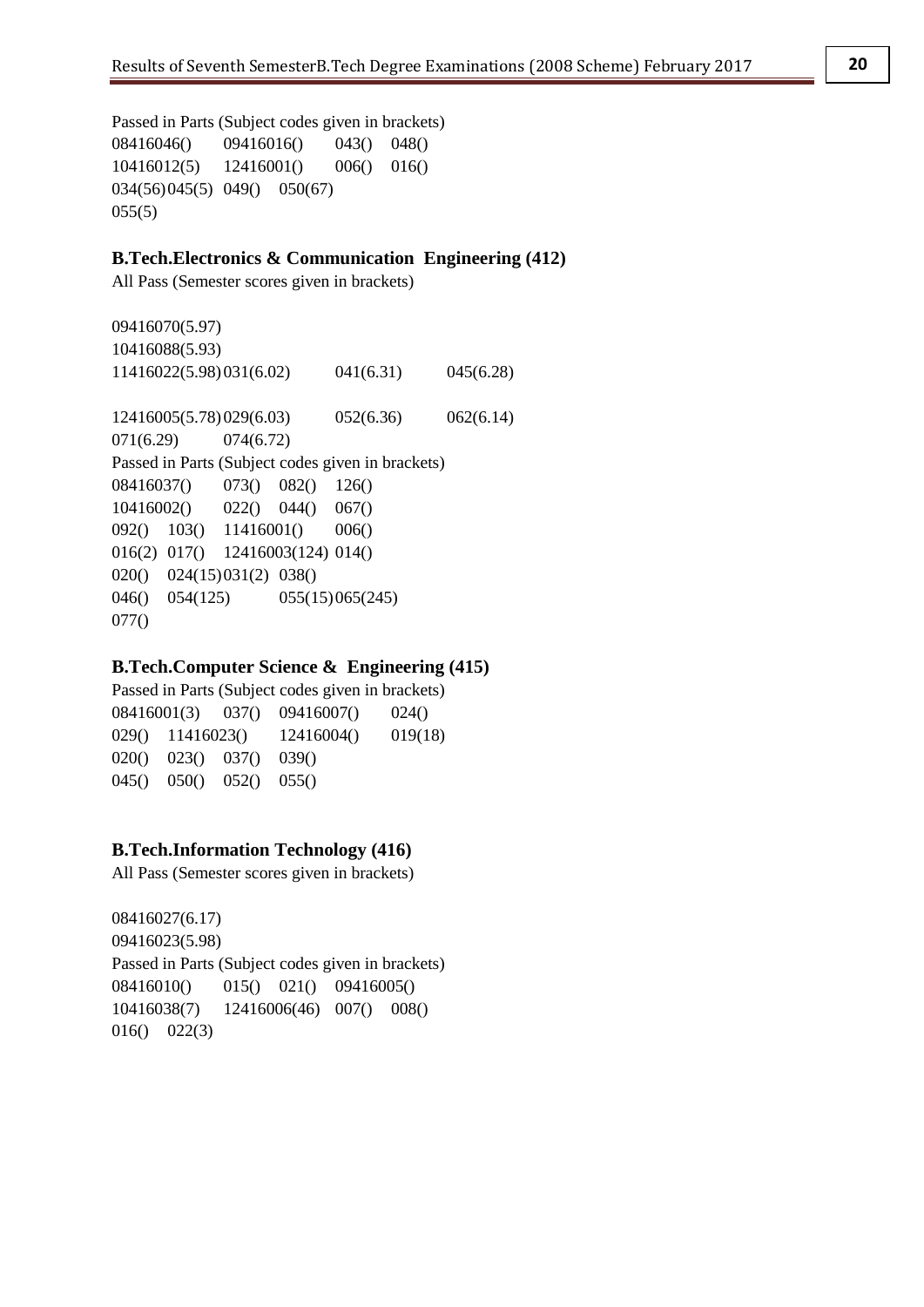# **Travancore Engineering College, Oyoor (417)**

## **B.Tech.Civil Engineering (401)**

All Pass (Semester scores given in brackets)

09417023(6.31)032(6.43) 10417002(6.69)036(6.62) 11417014(6.45)018(6.38) 12417007(6.55)008(6.28) 015(6.34) 024(6.5) 041(6.34) 042(6.69) 043(6.29) 047(6.6) 054(6.38) Passed in Parts (Subject codes given in brackets) 09417026(3) 10417001() 014() 025() 030() 032() 11417023() 027(1) 034() 035(13)047() 048() 051() 12417002() 003() 010(4) 011() 020() 023(4) 029() 031() 032() 033(5) 044(34) 045(14)051(1) 053() 055()

#### **B.Tech.Mechanical Engineering (403)**

All Pass (Semester scores given in brackets)

08417052(6.36) 10417001(5.95) 11417007(6.81)027(6.62) 033(6.43) 036(6.26)

12417015(6.47)025(6.21) Passed in Parts (Subject codes given in brackets) 08417056() 10417029(4) 050() 059() 062(1) 11417005(6) 006() 009() 015() 022() 039(3456) 12417003() 008() 010(245) 026() 028(5) 031() 035(5) 036() 039()

Withheld -CANCELLATION ON REQUEST 013

## **B.Tech.Electrical & Electronics Engineering (411)**

All Pass (Semester scores given in brackets)

10417063(6.76) 11417032(7.03) Passed in Parts (Subject codes given in brackets) 08417007(2) 008() 09417009() 013() 014(16)017(1) 037() 10417006()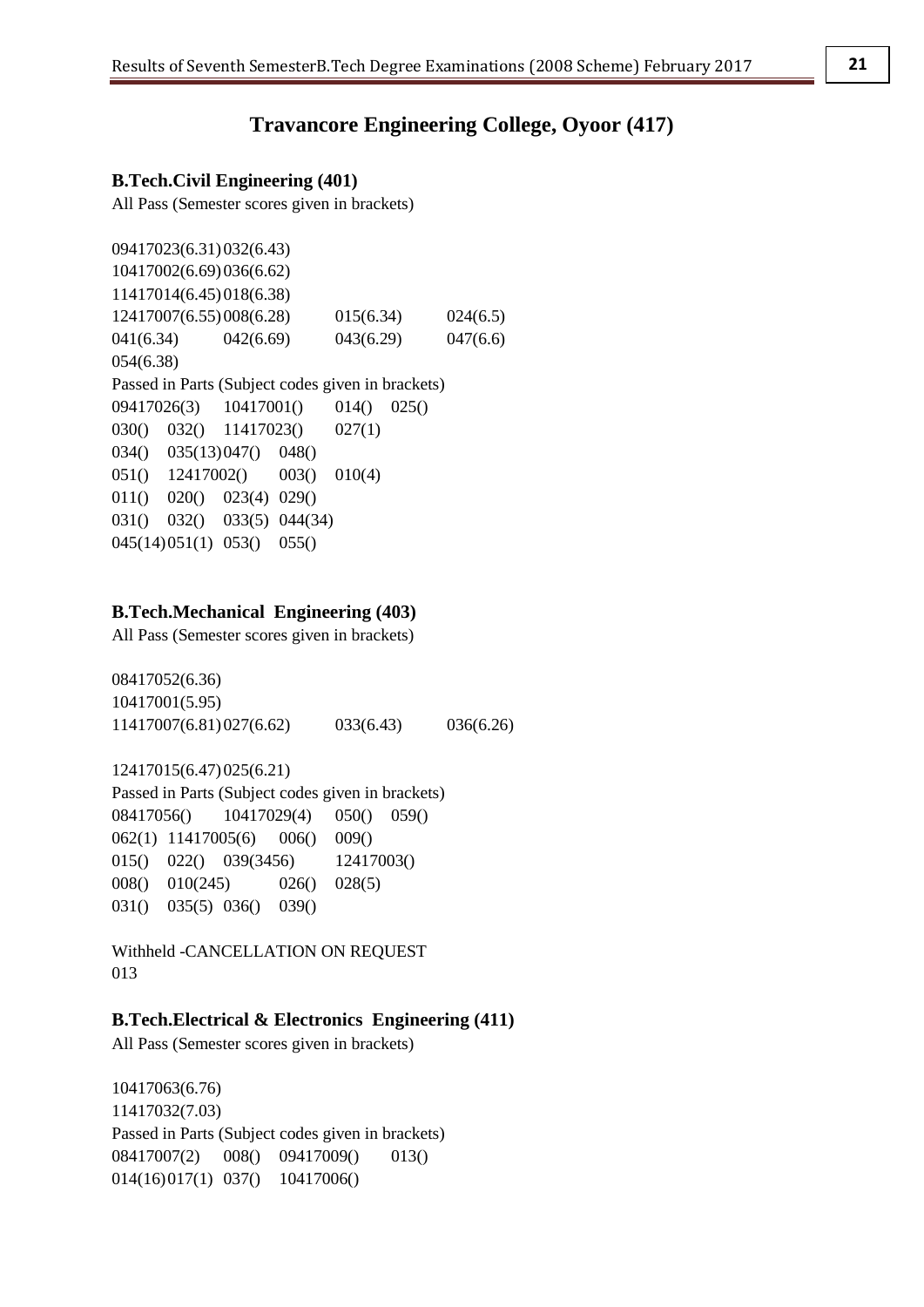010() 013() 036() 048() 11417004() 028(1) 031() 033(2) 12417003() 013() 017()

## **B.Tech.Electronics & Communication Engineering (412)**

All Pass (Semester scores given in brackets)

08417012(6.09) 09417010(6.53) 11417024(5.98) Passed in Parts (Subject codes given in brackets) 09417003(2) 009(12)029() 10417002() 016() Withheld -RAL - ESA 12417011

## **B.Tech.Computer Science & Engineering (415)**

All Pass (Semester scores given in brackets)

12417001(6.33)009(6.6) 022(7.29) Passed in Parts (Subject codes given in brackets) 08417022(1) 11417005() 12417004(1) 015() 017() 026()

# **PRS College of Engineering and Technology, Paliyode (418)**

# **B.Tech.Civil Engineering (401)**

All Pass (Semester scores given in brackets)

10418016(6.33) 12418001(6.36)042(6.05) 053(6.05) Passed in Parts (Subject codes given in brackets) 08418012(4) 09418012() 11418001(34) 007() 010() 013() 12418003() 051() 052()

#### **B.Tech.Mechanical Engineering (403)**

All Pass (Semester scores given in brackets)

11418056(6.19) 12418007(6.84)023(6.26) 043(6.64) 045(6.4)

Passed in Parts (Subject codes given in brackets) 08418032() 09418006() 020() 030() 10418017() 026() 034() 11418019(3) 033() 042(5) 12418047(2) 057()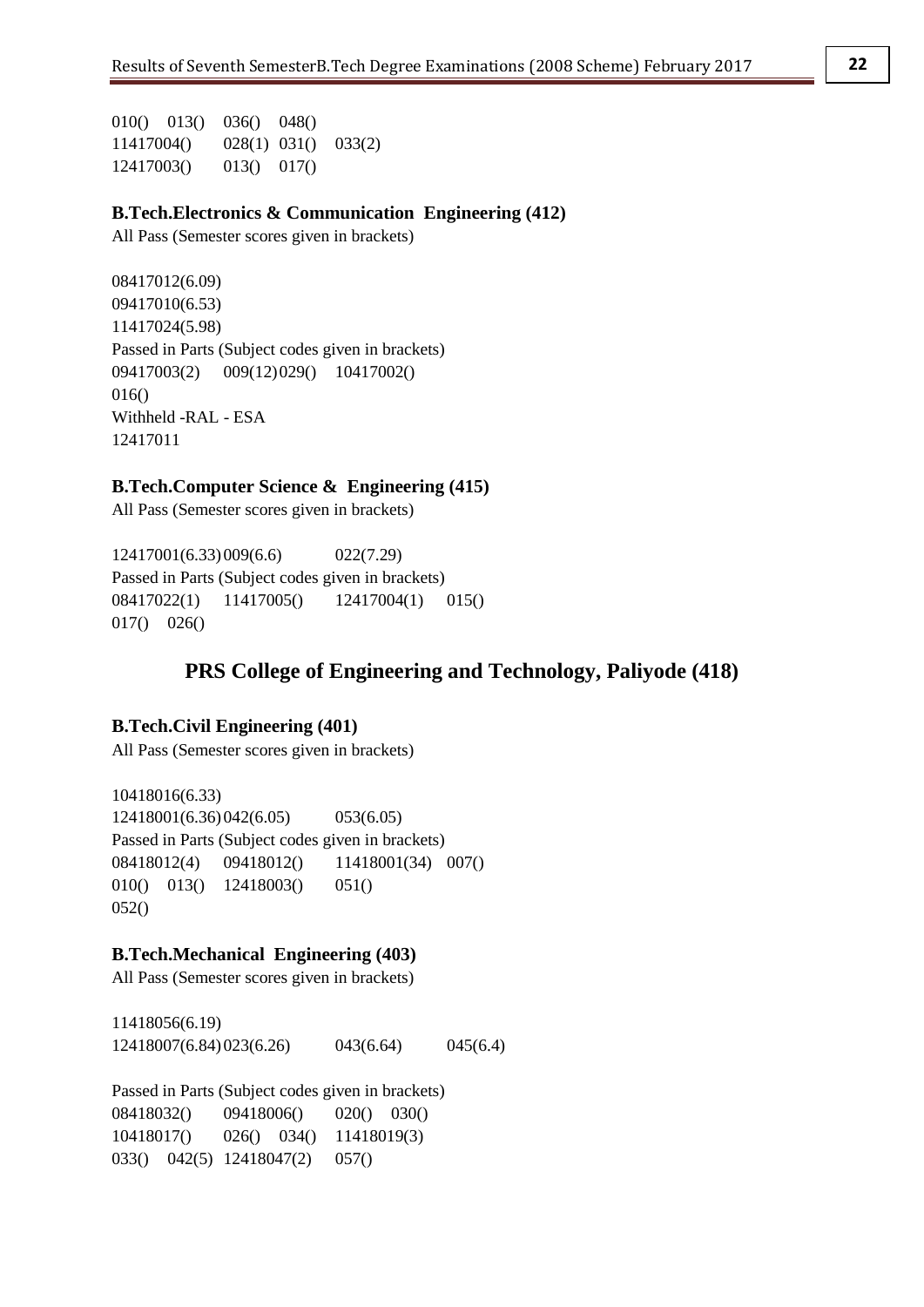058(3)

# **B.Tech.Electrical & Electronics Engineering (411)**

All Pass (Semester scores given in brackets)

10418036(6.16) 12418001(6.97) Passed in Parts (Subject codes given in brackets) 08418016() 064() 09418031() 10418049() 11418001(2) 005() 007(1) 009(14) 013() 016() 021() 12418003()

## **B.Tech.Electronics & Communication Engineering (412)**

All Pass (Semester scores given in brackets)

09418043(6.22) 11418001(6.22)007(6.07) Passed in Parts (Subject codes given in brackets) 08418011(4) 09418037() 045() 10418014() 016() 043(6) 11418002() 023(3) 024() 028(4) 12418001() 002() 003() 019() 026() 032() 033() 034(13)

## **B.Tech.Computer Science & Engineering (415)**

All Pass (Semester scores given in brackets)

10418023(6.29) Passed in Parts (Subject codes given in brackets) 08418014() 025() 09418001(4) 10418003() 013()

# **P A Aziz College of Engineering, Thiruvananthapuram (419)**

#### **B.Tech.Civil Engineering (401)**

Passed in Parts (Subject codes given in brackets) 09419022() 039(3) 10419003() 015() 026() 11419046(345)

#### **B.Tech.Mechanical Engineering (403)**

All Pass (Semester scores given in brackets)

08419054(6.03) 11419022(7.31)044(6.6) Passed in Parts (Subject codes given in brackets) 10419067(26) 11419003(25) 045() 047()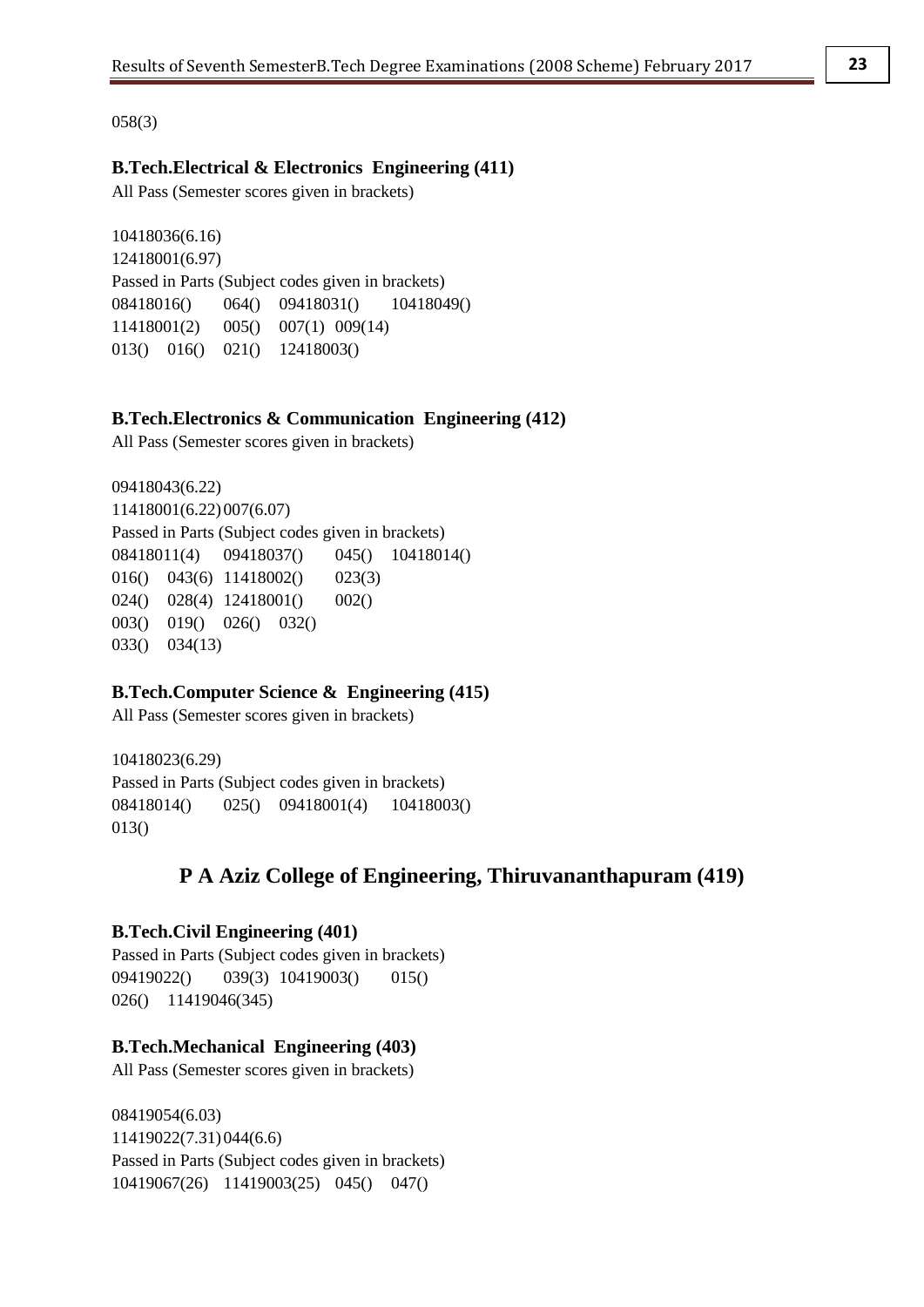052() 053(2)

# **B.Tech.Electrical & Electronics Engineering (411)**

All Pass (Semester scores given in brackets)

08419050(6.4) 10419018(6.38) Passed in Parts (Subject codes given in brackets) 08419019() 023() 10419001(2) 028(6) 030() 040() 044(67)062(6) 067()

## **B.Tech.Electronics & Communication Engineering (412)**

All Pass (Semester scores given in brackets)

09419121(6.67) Passed in Parts (Subject codes given in brackets) 08419035(2) 09419003() 10419056(5) 093()

## **B.Tech.Applied Electronics & Instrumentation Engineering (413)**

Passed in Parts (Subject codes given in brackets) 08419061() 09419061() 10419002() 023()

# **B.Tech.Computer Science & Engineering (415)**

Passed in Parts (Subject codes given in brackets) 09419061() 11419015(5) 016()

# **College of Engineering and Management, Punnapra, Vadackal (420)**

# **B.Tech.Civil Engineering (401)**

All Pass (Semester scores given in brackets)

11420020(6.5) 027(6.17) 12420001(6.97) Passed in Parts (Subject codes given in brackets) 09420008() 020(4) 027(5) 072(1) 12420016(4) 020() 031() 060()

#### **B.Tech.Mechanical Engineering (403)**

All Pass (Semester scores given in brackets)

10420047(5.74) 11420011(6.31) 12420010(5.97)020(6.21)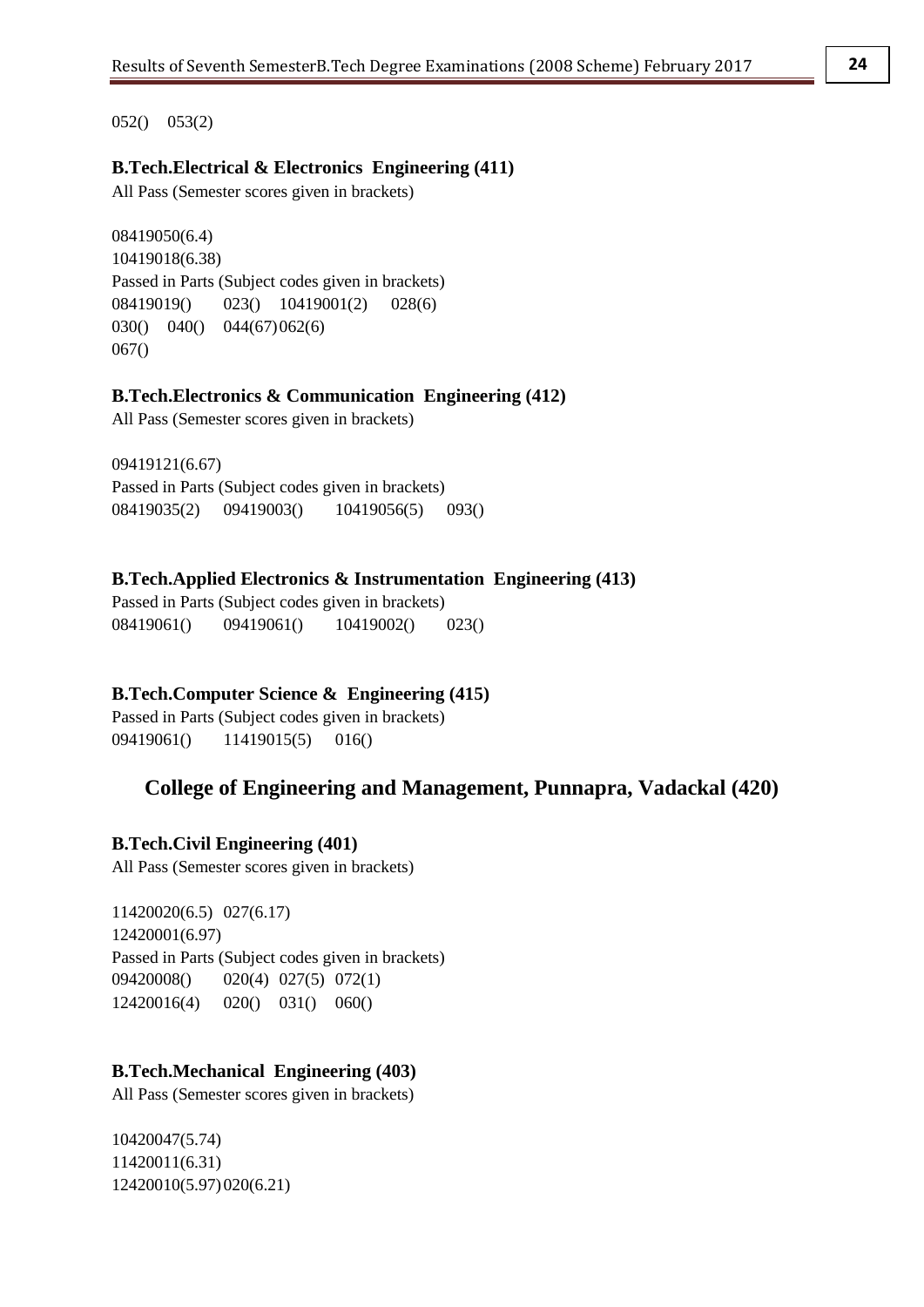Passed in Parts (Subject codes given in brackets) 10420001() 004() 022() 11420008() 049() 12420035() 056()

### **B.Tech.Electrical & Electronics Engineering (411)**

All Pass (Semester scores given in brackets)

10420015(5.78) Passed in Parts (Subject codes given in brackets) 08420012() 09420031() 10420010() 059() 11420007() 015() 037() 044() 12420002() 011(12)019() 020() 045() 053() 059() 061() 065()

## **B.Tech.Electronics & Communication Engineering (412)**

All Pass (Semester scores given in brackets)

08420002(6.1) 12420005(6.81) Passed in Parts (Subject codes given in brackets) 08420014() 018() 042(3) 052(2) 059() 063() 09420011() 015() 10420045(6) 059() 064() 065() 11420006(2) 014() 036() 12420052(3) 062()

#### **B.Tech.Computer Science & Engineering (415)**

All Pass (Semester scores given in brackets)

11420012(6.83)022(6.43) 12420001(7.29)031(7) 036(7.05) 045(7.24)

Passed in Parts (Subject codes given in brackets) 08420071() 09420006() 10420005() 006() 008() 010() 032() 033() 034(14)054() 11420021() 12420003() 009() 019() 026() 027() 044(3) 047()

#### **B.Tech.Information Technology (416)**

All Pass (Semester scores given in brackets)

09420017(6.5) 12420004(6.78)022(6.69) Passed in Parts (Subject codes given in brackets) 08420060() 09420002() 014(35)10420006()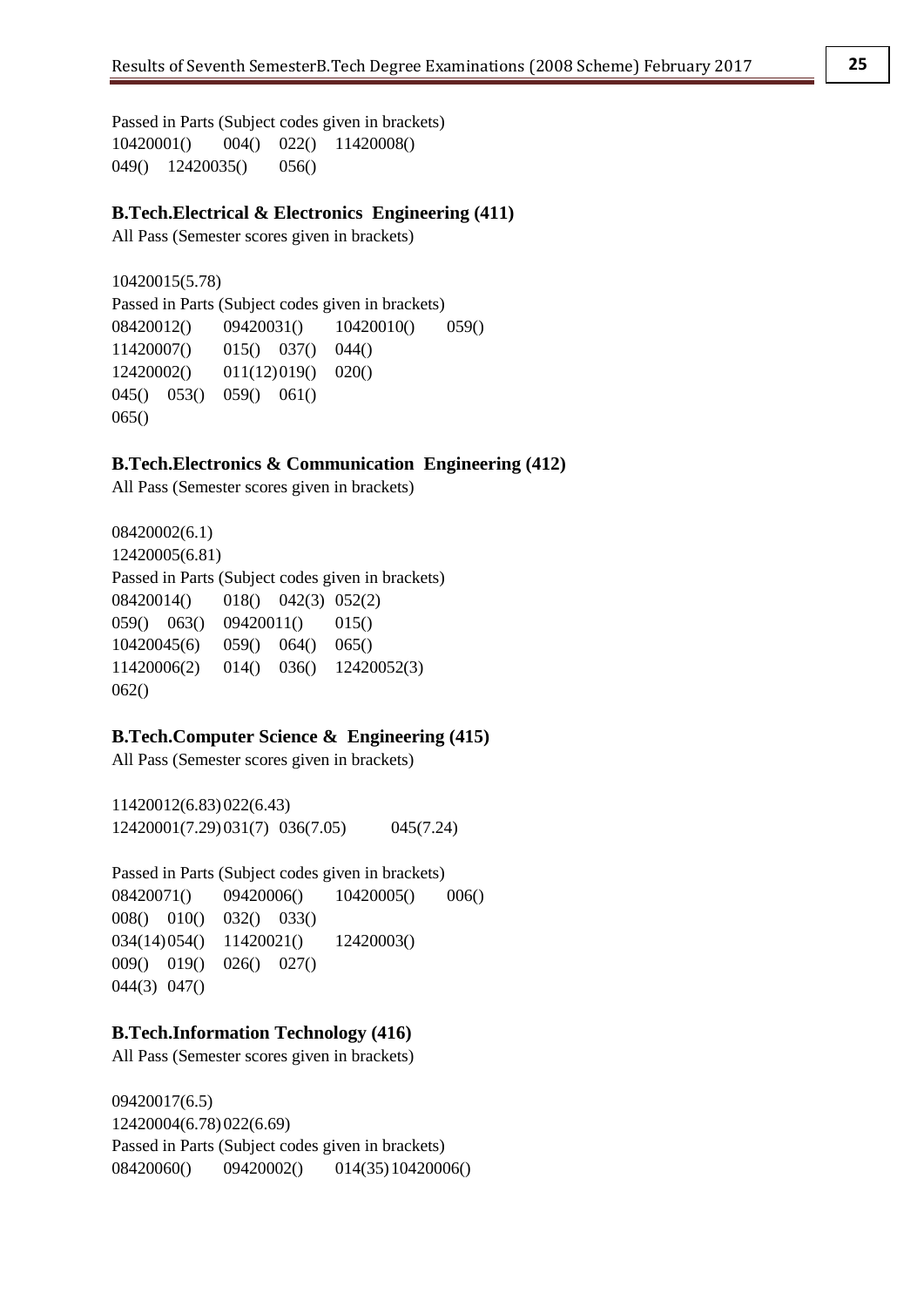007(6) 11420014() 019() 12420012() 013(3) 015(3) 018() 024()

# **Archana College of Engineering, Palamel,Nooranad P.O (421)**

#### **B.Tech.Civil Engineering (401)**

All Pass (Semester scores given in brackets)

12421012(6.14)017(6.14) 019(6.52) 020(6.41) 032(6.45) Passed in Parts (Subject codes given in brackets) 002() 005() 008(5) 016() 018(4) 021(4) 023(456) 026(4) 033(5)

## **B.Tech.Mechanical Engineering (403)**

All Pass (Semester scores given in brackets)

09421012(5.98) 10421016(6.34)017(6.59) 11421005(6.52)007(6.45) 014(5.91) 022(6.29) 031(6.21) 12421021(6.1) 036(6.5) 039(7.09) 045(6.31) 049(6.86) Passed in Parts (Subject codes given in brackets) 10421024() 046() 11421013(24) 048(26) 12421001() 006() 013() 014() 019(2) 034(2) 037() 038(5)

#### **B.Tech.Electrical & Electronics Engineering (411)**

All Pass (Semester scores given in brackets)

10421001(5.95)005(5.97) 11421025(6.14) 12421016(6.97) Passed in Parts (Subject codes given in brackets) 09421003() 033() 10421030(2) 11421011(14) 013() 020(1) 023(67)037(12) 12421002(12467) 008(4) 010(567) 012(7) 014(1467) 015(1)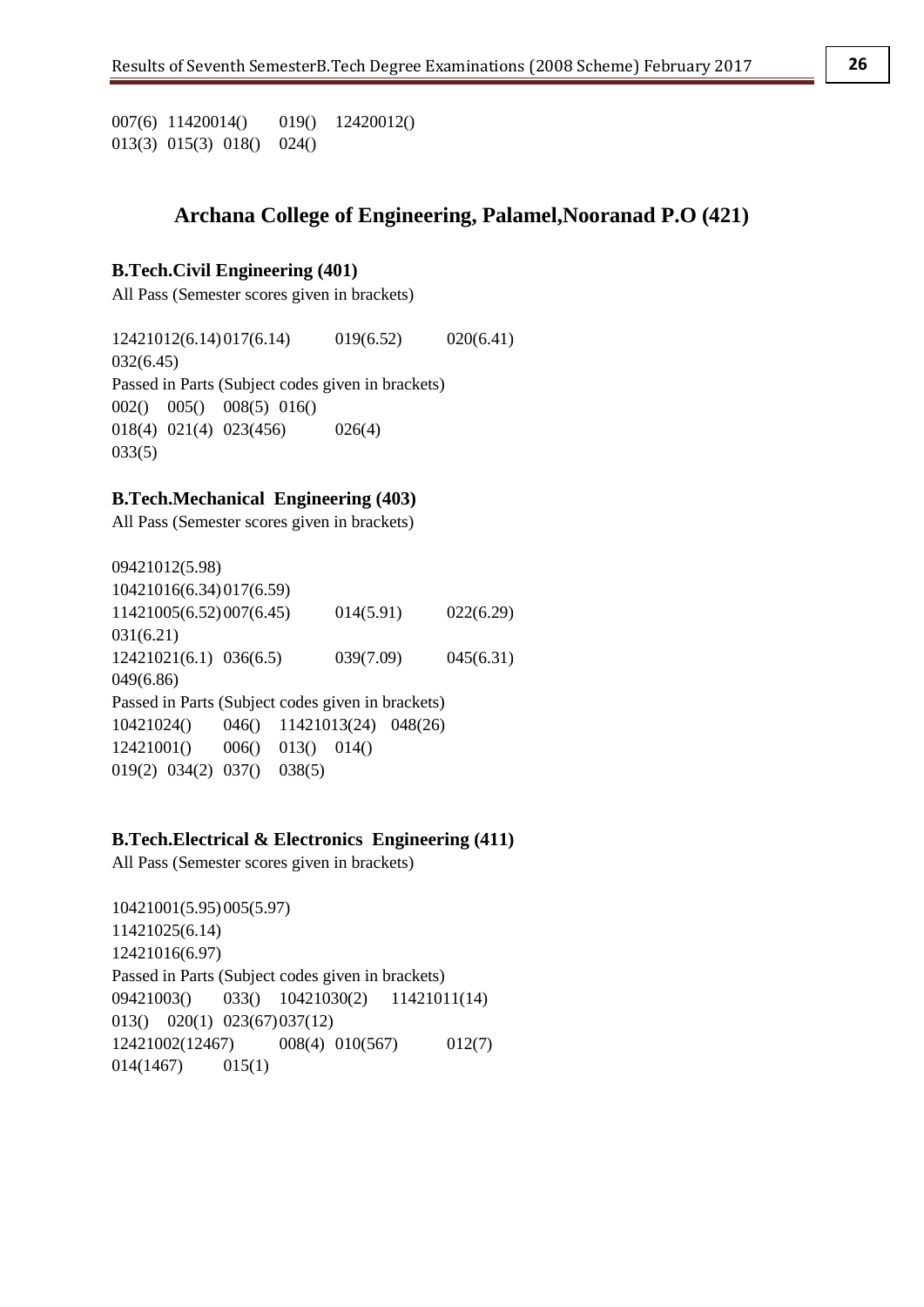# **B.Tech.Electronics & Communication Engineering (412)**

All Pass (Semester scores given in brackets)

11421002(6.02) 12421004(6.67)014(6.67) Passed in Parts (Subject codes given in brackets) 10421022() 037() 11421013() 12421002(1) 006(135) 010() 012(23)013(135)  $017(15)$ 

# **B.Tech.Computer Science & Engineering (415)**

All Pass (Semester scores given in brackets)

11421007(6.03)014(6.12) 031(6.31) 034(6.17) 036(6.6) 040(6.19) 041(6.16) Passed in Parts (Subject codes given in brackets) 09421020() 10421009() 12421005(5) 012(23) 015(4)

# **Hindustan College of Engineering, Arippa, Kulathupuzha (422)**

## **B.Tech.Civil Engineering (401)**

All Pass (Semester scores given in brackets)

10422024(6.47) 12422041(6.02) Passed in Parts (Subject codes given in brackets) 09422061() 10422004() 044(3) 11422014() 021() 037() 12422001() 010()

# **B.Tech.Mechanical Engineering (403)**

All Pass (Semester scores given in brackets)

09422009(6.24) 11422020(6.29) 12422025(6.48)029(6.59) 030(6.41) Passed in Parts (Subject codes given in brackets) 09422012() 10422021(2) 11422009() 044() 12422009() 014(7) 015() 038(8) 041()

#### **B.Tech.Electronics & Communication Engineering (412)**

All Pass (Semester scores given in brackets)

09422035(6.19) Passed in Parts (Subject codes given in brackets)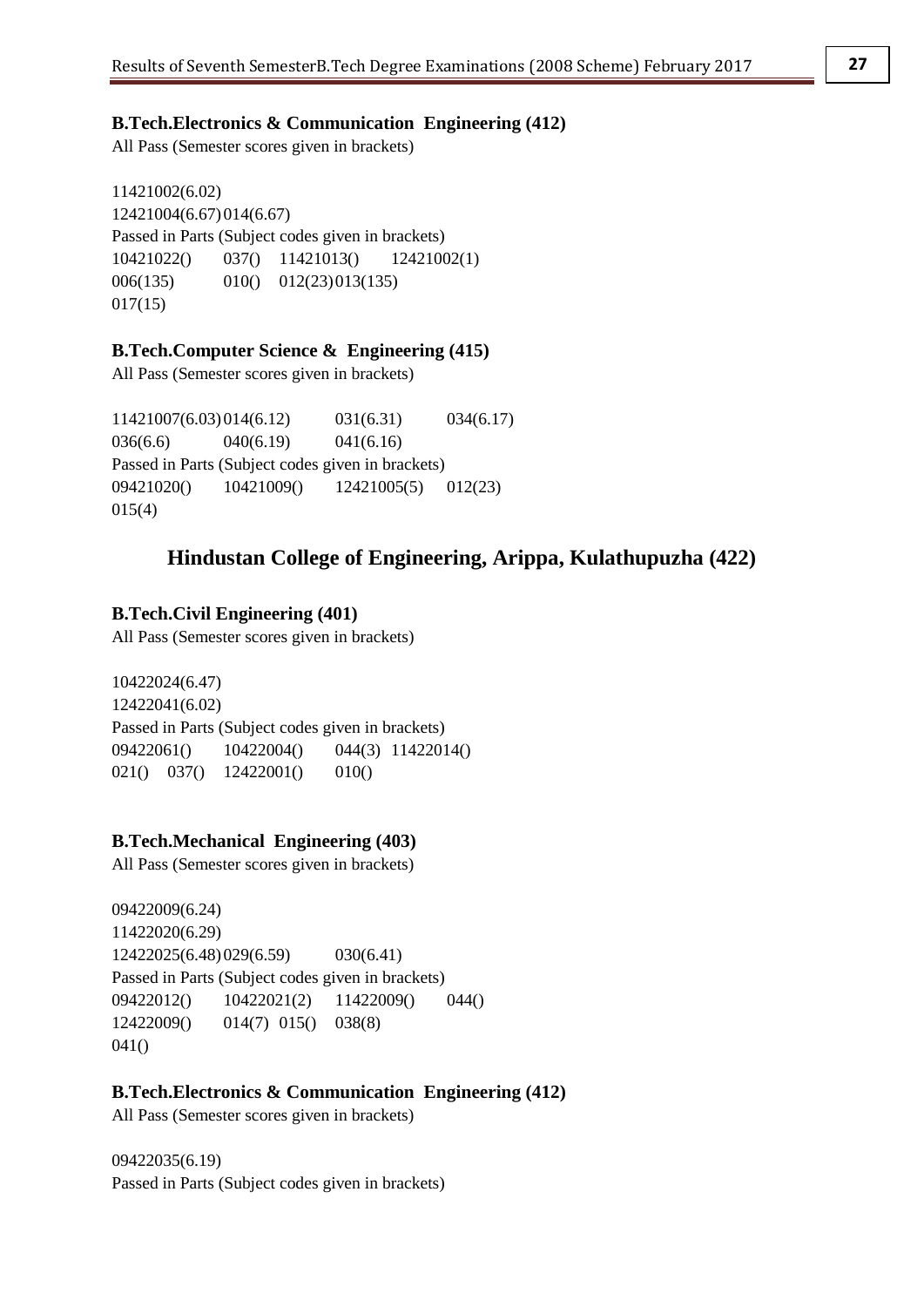005() 011() 015() 022() 024(23)039() 054() 10422006() 035() 037(2) 11422026() 12422003() 013()

# **B.Tech.Computer Science & Engineering (415)**

All Pass (Semester scores given in brackets)

12422007(6.64)023(6.43) Passed in Parts (Subject codes given in brackets) 10422008() 11422003() 004() 019() 12422008() 027(7)

# **John Cox Memorial CSI Institute of Technology, Kannammoola (423)**

### **B.Tech.Mechanical Engineering (403)**

All Pass (Semester scores given in brackets)

09423011(6.09)047(5.88) 10423014(5.88) 11423004(5.97)014(6.76) 12423015(6.09)019(6.07) 032(6.31) 035(6.74) 045(6.41) 046(6.29) 050(6.53) 058(6.19)

## Passed in Parts (Subject codes given in brackets)

09423038(5) 056(5) 10423004(5) 010() 018() 025(5) 027(6) 11423008() 011() 012(3) 013() 021() 028() 046() 060(6) 12423005(4) 010() 013(6) 014() 018() 020() 024(2) 026(3) 030() 031(346) 044(6) 047(2) 059()

### **B.Tech.Electrical & Electronics Engineering (411)**

All Pass (Semester scores given in brackets)

11423002(6.4) 12423005(6.52)006(6.45) 008(6.69) Passed in Parts (Subject codes given in brackets) 09423002() 011() 019() 10423011() 032() 11423007() 008() 011(67) 013(5) 018() 020() 027(12) 031() 12423001() 014() 020() 023(1) 028() 029(67)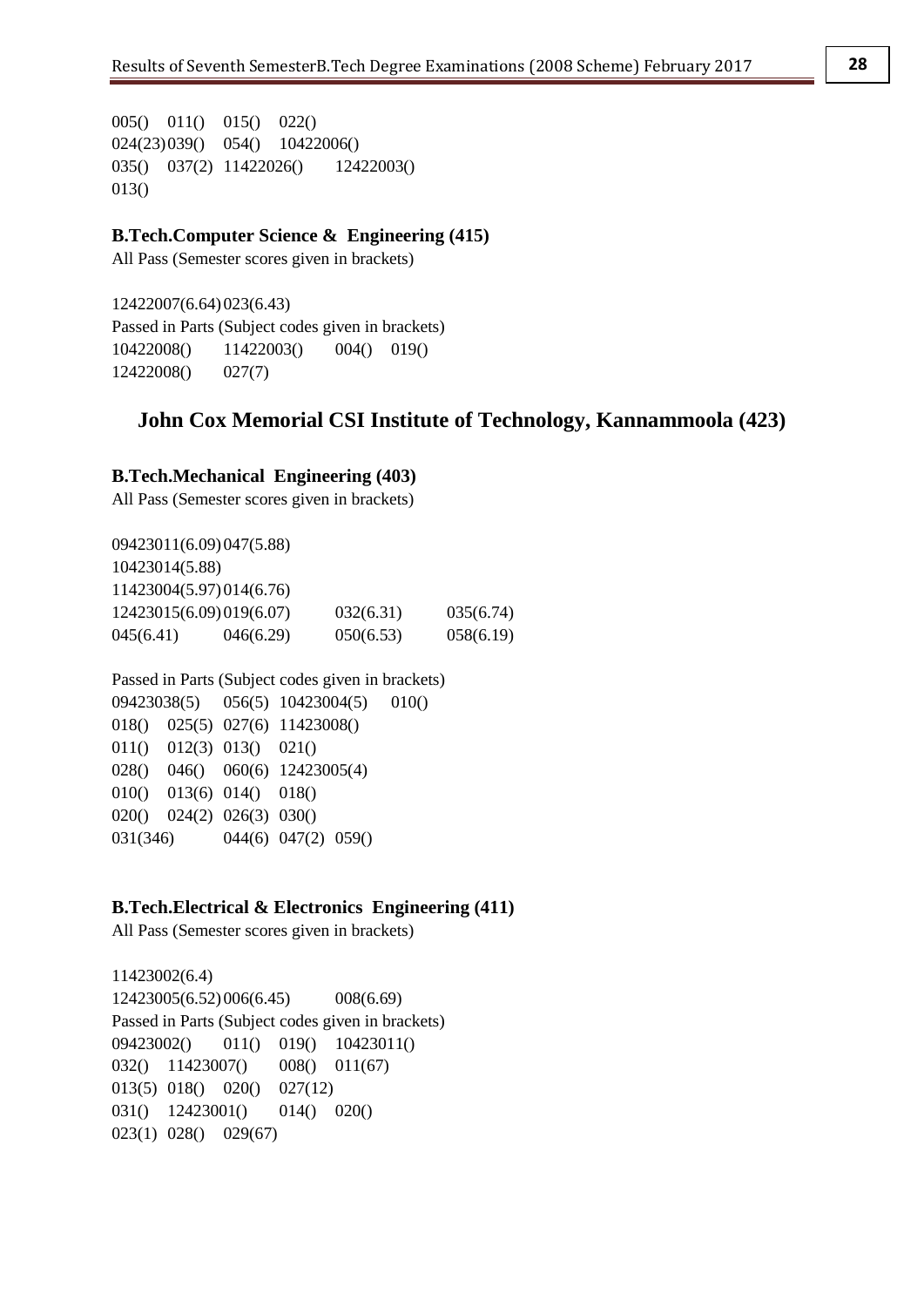## **B.Tech.Electronics & Communication Engineering (412)**

All Pass (Semester scores given in brackets)

10423016(6.28) 11423042(6.29) 12423014(6.29)016(6.9) 021(6.72) 046(6.12)

Passed in Parts (Subject codes given in brackets) 09423004() 11423014() 016() 043() 12423007(7) 017() 020() 049(5)

#### **B.Tech.Computer Science & Engineering (415)**

All Pass (Semester scores given in brackets)

10423018(6.17) Passed in Parts (Subject codes given in brackets) 003(34)032() 12423007() 023() 031() 034() 047(67)

# **KR Gouri Amma College of Engineering For Women, Thuravoor (424)**

### **B.Tech.Civil Engineering (401)**

All Pass (Semester scores given in brackets)

09424056(6.38)081(6.19) 10424045(6.59) 11424010(6.74) Passed in Parts (Subject codes given in brackets) 09424018() 022() 076() 10424010(1) 029() 067(4) 072() 11424009() 013() 025() 042() 065() 12424028() 050()

## **B.Tech.Electronics & Communication Engineering (412)**

All Pass (Semester scores given in brackets)

12424012(6.5) Passed in Parts (Subject codes given in brackets) 09424021() 10424003() 037(5) 059() 088() 11424006() 029(57)

#### **B.Tech.Computer Science & Engineering (415)**

All Pass (Semester scores given in brackets)

12424003(6.64)032(5.64) Passed in Parts (Subject codes given in brackets)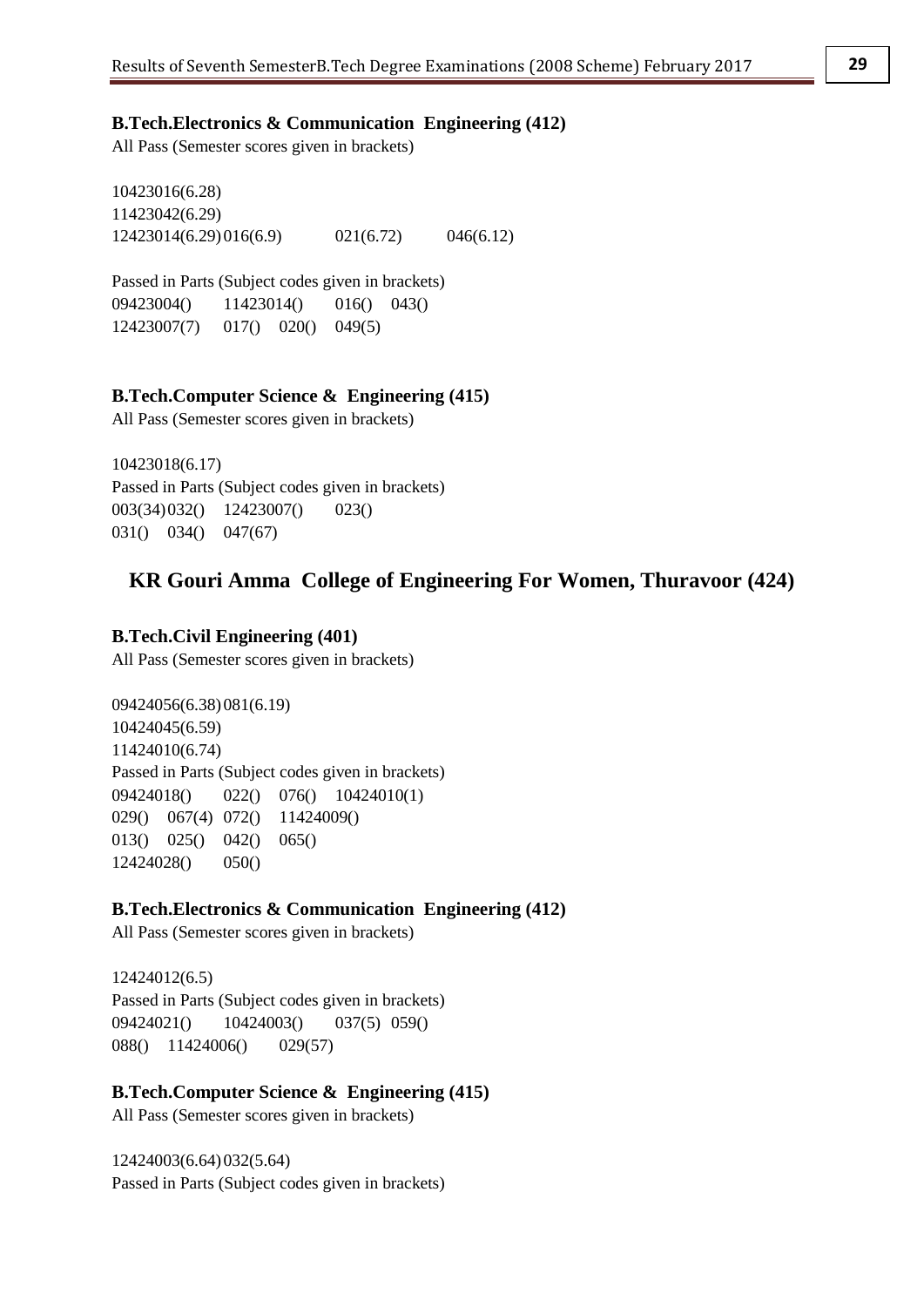10424009() 036() 046() 11424015() 019() 020() 12424001() 014(6) 017(1) 025() 035()

# **MES Institute of Technology and Management, Chathannoor (425)**

## **B.Tech.Civil Engineering (401)**

All Pass (Semester scores given in brackets)

11425022(6.26)058(6.43) 12425012(6.55) Passed in Parts (Subject codes given in brackets) 09425004() 023() 040(3) 10425017() 034() 11425013() 015() 023() 028() 12425010(5) 022(5) 025(5) 031(1) 032(15)036(1) 061(45)

#### **B.Tech.Mechanical Engineering (403)**

All Pass (Semester scores given in brackets)

11425018(6.66) 12425007(6.52)021(5.84) 026(6.24) 035(7.45) 062(6.45) Passed in Parts (Subject codes given in brackets) 11425005() 011() 021() 026() 031() 034() 038() 039() 12425001() 003(2) 022() 024() 039() 046() 047(7) 052() 053(2) 059(3) 061()

# **B.Tech.Electrical & Electronics Engineering (411)**

All Pass (Semester scores given in brackets)

10425017(5.97) 12425014(6.84)021(7.02) 031(7) 033(6.09) 040(6.64) Passed in Parts (Subject codes given in brackets) 09425017() 028() 034() 039() 042() 10425011() 014(1) 024(1) 031(1) 040() 049() 12425010(23) 016() 044(1)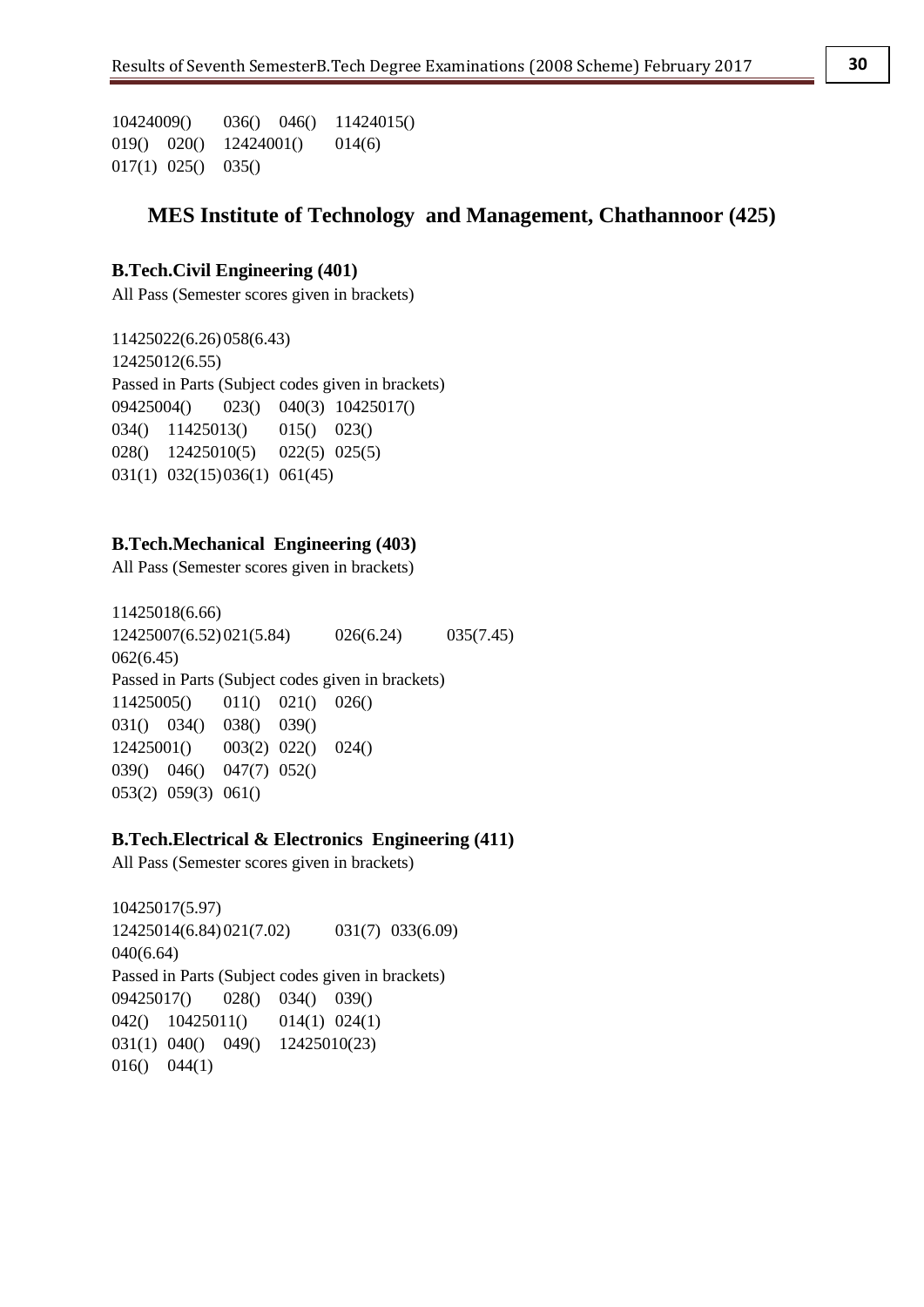#### **B.Tech.Electronics & Communication Engineering (412)**

All Pass (Semester scores given in brackets)

10425018(6.29) 11425018(6.93) 12425012(6.38)022(6.24) Passed in Parts (Subject codes given in brackets) 09425003() 004() 10425015(1) 11425001() 007(5) 011() 012() 013(3) 014() 016(6) 12425001(134) 002() 004(35)015() 017() 020() 023()

## **B.Tech.Computer Science & Engineering (415)**

Passed in Parts (Subject codes given in brackets) 09425001() 008() 009(4) 012() 022() 10425028(6) 033() 035() 11425001() 010() 12425015() 025()

# **Mount Zion College of Engineering And Technology For Women, Kozhuvalloor,Chengannur (426)**

## **B.Tech.Civil Engineering (401)**

All Pass (Semester scores given in brackets)

11426014(6.66) Passed in Parts (Subject codes given in brackets) 09426031(4) 10426008() 040(13)11426006(13) 011() 018(14)

### **B.Tech.Electronics & Communication Engineering (412)**

All Pass (Semester scores given in brackets)

09426014(6.1) 041(6.29) 10426006(5.83) 11426018(6.26)023(6.12) 12426015(6.76) Passed in Parts (Subject codes given in brackets) 09426017() 10426027() 12426007() 008(1) 010()

## **B.Tech.Computer Science & Engineering (415)**

Passed in Parts (Subject codes given in brackets) 09426019() 12426017()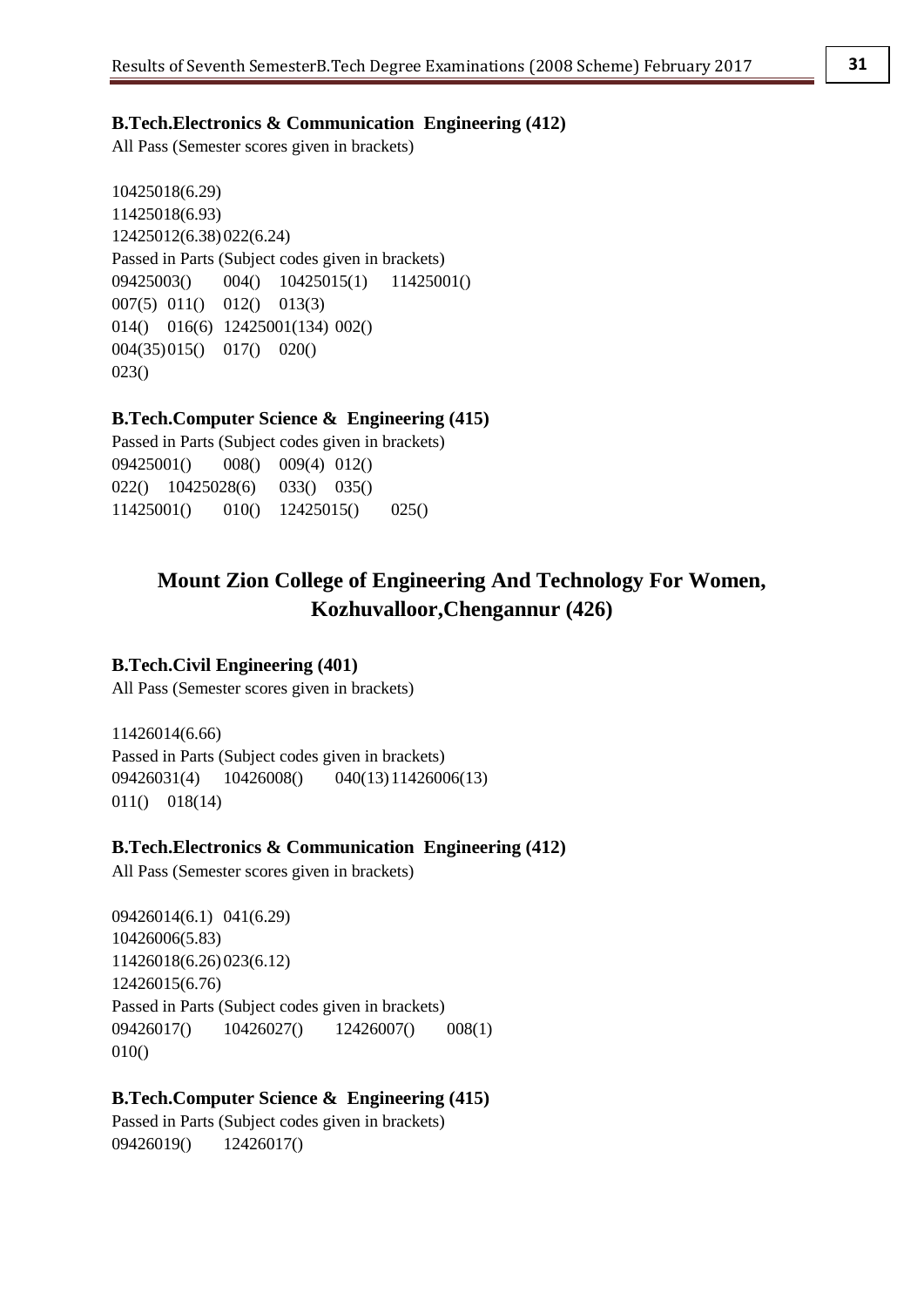# **Pankajakasthuri College of Engineering And Technology, Kandala,Kattakada (427)**

# **B.Tech.Civil Engineering (401)**

All Pass (Semester scores given in brackets)

12427048(6.41) Passed in Parts (Subject codes given in brackets) 10427003() 012(3) 019() 039() 11427017() 037(1) 12427007() 010() 012(4) 023() 050(345) 057(14) 058(1) 061(15)

# **B.Tech.Mechanical Engineering (403)**

All Pass (Semester scores given in brackets)

09427010(6.6) 018(6.71) 031(6.5) 044(6.64) 11427004(6.66)030(6.05) 049(6.41) 12427003(6.43)026(6.19) 028(6.19) 030(6.29) 032(6.38) 046(7.36) 048(6.86) Passed in Parts (Subject codes given in brackets) 10427005(1356) 037(34)11427034(34678) 12427007(3) 047(13456) 049(3)

## **B.Tech.Electrical & Electronics Engineering (411)**

Passed in Parts (Subject codes given in brackets) 09427020() 10427006() 009() 11427009() 12427006(13) 013(3) 017()

## **B.Tech.Electronics & Communication Engineering (412)**

All Pass (Semester scores given in brackets)

09427002(6.4) 10427008(6.03) Passed in Parts (Subject codes given in brackets) 09427003(36) 004() 10427011(5) 050() 11427013()

# **Rajadhani Institute of Engineering And Technology, Alamcode,Attingal (428)**

# **B.Tech.Civil Engineering (401)**

All Pass (Semester scores given in brackets)

11428008(6.22)040(6.5)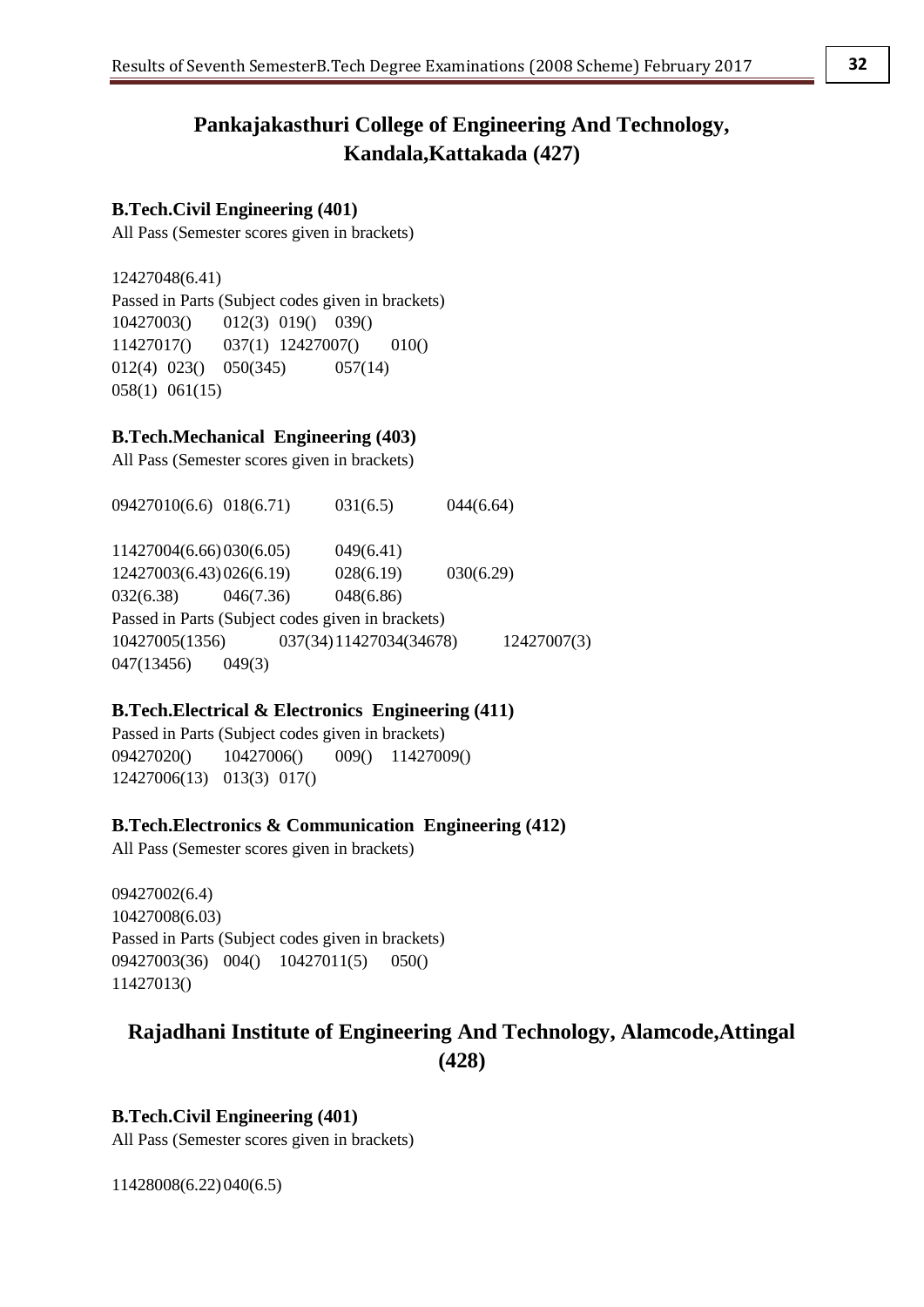12428005(5.97)020(6.33) 041(6.19) 047(6.88)

Passed in Parts (Subject codes given in brackets) 09428027() 058() 10428038() 11428037() 12428002(35) 013() 014(3) 018() 031() 054() 062(5)

# **B.Tech.Mechanical Engineering (403)**

All Pass (Semester scores given in brackets)

11428006(6.05) 12428004(6.53)008(6.93) 012(6.26) 016(6.38) 036(6.62) 038(6.86) Passed in Parts (Subject codes given in brackets) 10428012(8) 061(5) 11428025() 12428022(1) 025(1246) 027(5) 029(5) 031() 039() 055(5)

#### **B.Tech.Aeronautical Engineering (409)**

All Pass (Semester scores given in brackets)

12428015(6.64) Passed in Parts (Subject codes given in brackets) 003() 012(256) 036()

#### **B.Tech.Electrical & Electronics Engineering (411)**

All Pass (Semester scores given in brackets)

12428013(6.45)014(6.43) Passed in Parts (Subject codes given in brackets) 10428007() 11428009(1) 12428003() 022() 023() 032() 038(1)

### **B.Tech.Electronics & Communication Engineering (412)**

All Pass (Semester scores given in brackets)

10428008(6.21)029(6.12) 11428027(6.4) 045(6.22) 12428004(6.24)034(6.4) Passed in Parts (Subject codes given in brackets) 10428049(1) 11428002() 035() 12428001() 005() 006() 016() 017() 020() 021() 033() 038()  $055(5)$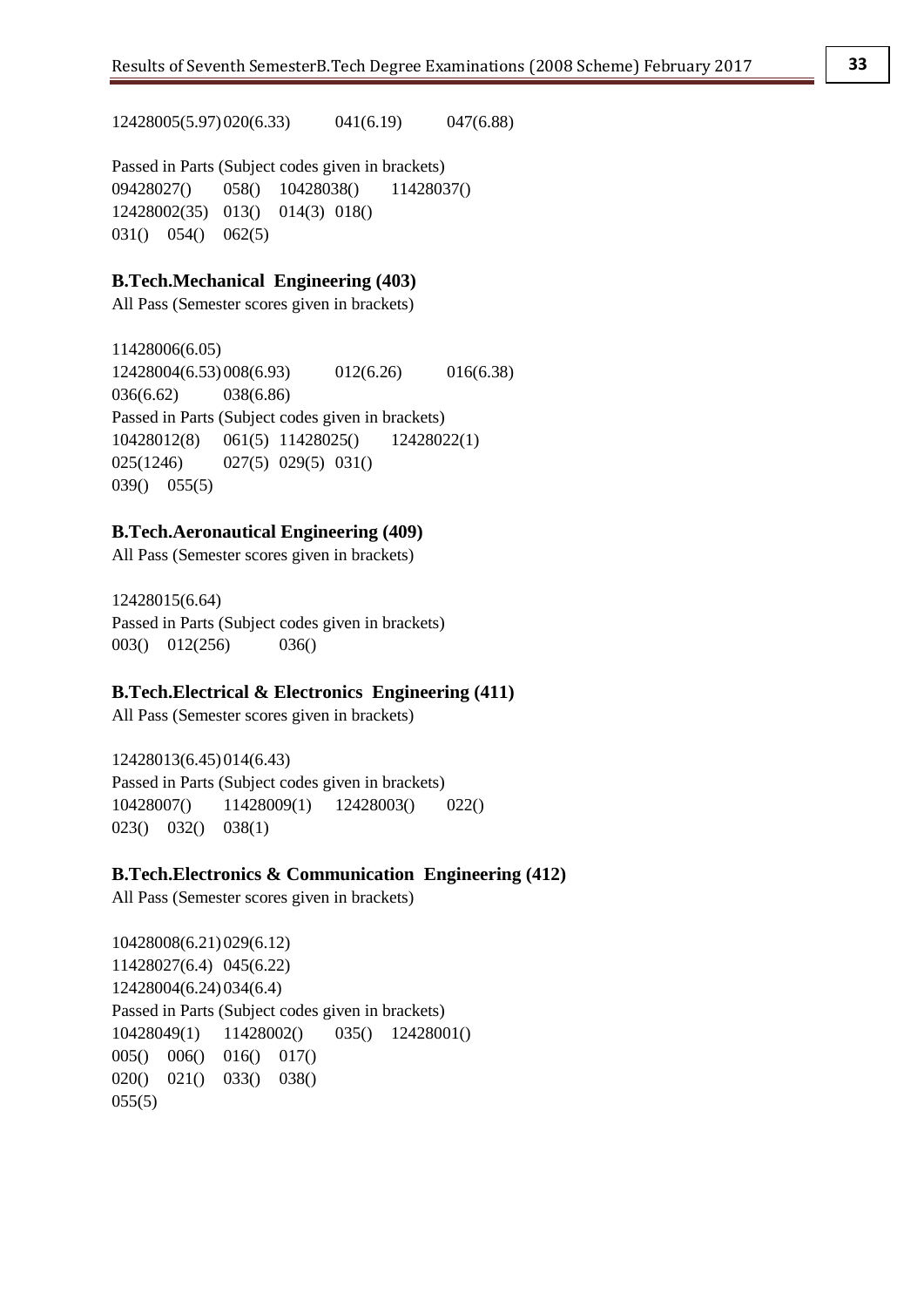#### **B.Tech.Computer Science & Engineering (415)**

All Pass (Semester scores given in brackets)

12428003(6.53)007(7.02) 014(6.57) 017(6.93)

Passed in Parts (Subject codes given in brackets) 09428002() 10428012() 018(4) 039() 053() 11428001() 12428001() 002() 008(6) 010() 021() 027(468) 034(46)037(8) 043() 050() 053()

# **UKF College of Engineering And Technology, Paripally (429)**

#### **B.Tech.Civil Engineering (401)**

All Pass (Semester scores given in brackets)

12429001(6.17)032(6.17) Passed in Parts (Subject codes given in brackets) 09429017(5) 062(4) 10429011() 11429002() 005() 006() 007() 013(2) 12429003() 005() 006() 022(4) 027(4) 033() 049(4) 062(345) 064() 067()

#### **B.Tech.Mechanical Engineering (403)**

All Pass (Semester scores given in brackets)

12429002(6.66)005(5.91) 020(6.5) 030(6.36)

Passed in Parts (Subject codes given in brackets) 11429058() 12429003() 013(78)033(2) 034() 035(2) 039(123) 044() 058() 062(2) 064()

## **B.Tech.Electrical & Electronics Engineering (411)**

All Pass (Semester scores given in brackets)

10429018(6.28) 11429009(6.14)043(5.84) Passed in Parts (Subject codes given in brackets) 09429002(25) 009() 019() 11429004() 011() 013() 014() 018(16) 019(5) 020(1) 023(4) 027(13) 032() 033() 044(1) 12429019()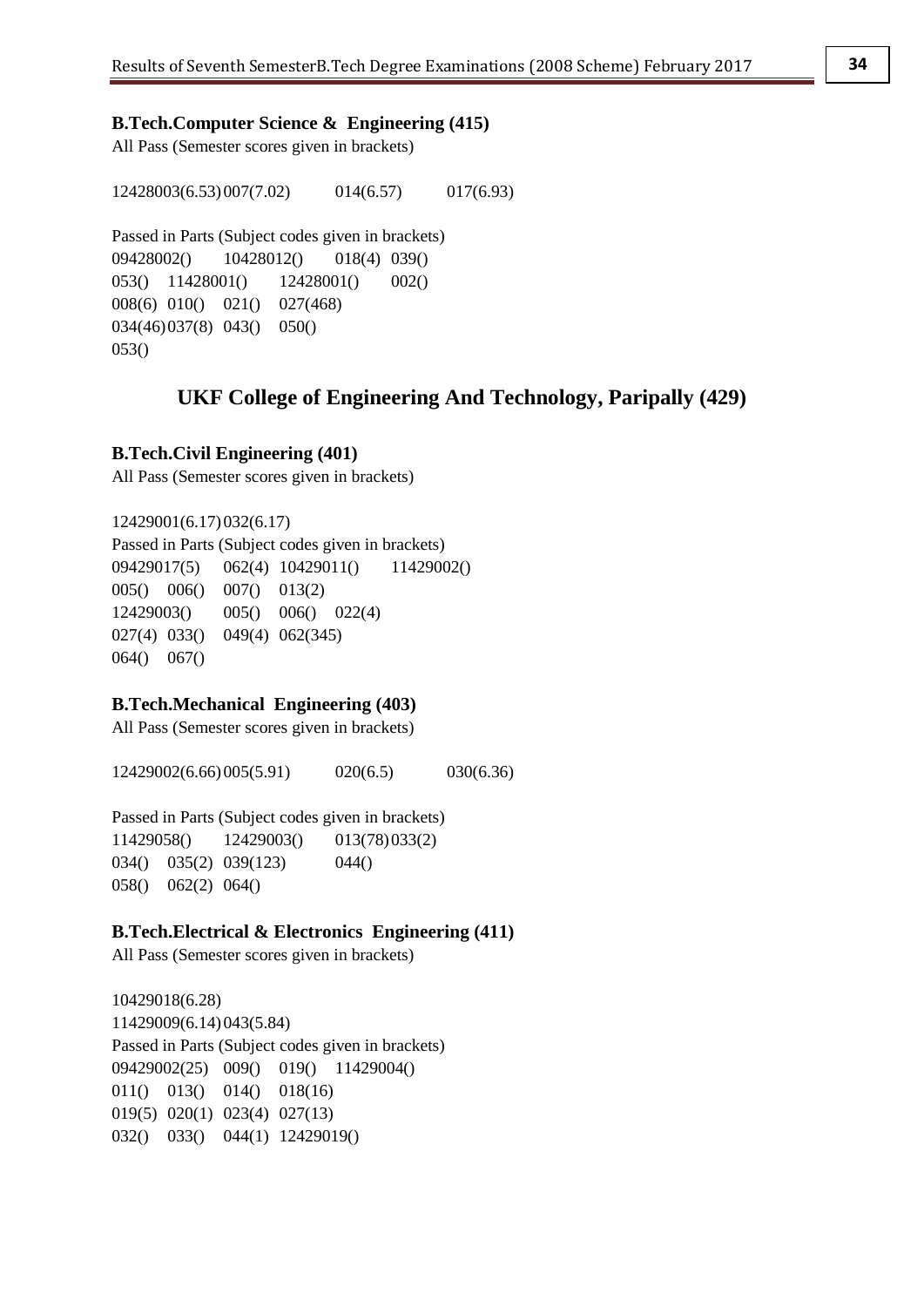### **B.Tech.Electronics & Communication Engineering (412)**

All Pass (Semester scores given in brackets)

10429016(6.81)022(7.14) 11429033(6.52) Passed in Parts (Subject codes given in brackets) 09429012() 021() 10429007() 023() 12429011() 019() 021(1)

#### **B.Tech.Computer Science & Engineering (415)**

All Pass (Semester scores given in brackets)

11429029(6.6) Passed in Parts (Subject codes given in brackets) 10429021() 11429002() 013() 016() 12429007() 014(67)024() 028(23)

# **Valia Koonambaikulathamma College of Engineering And Technology, Chavarcode (430)**

### **B.Tech.Civil Engineering (401)**

Passed in Parts (Subject codes given in brackets) 11430004(3) 006() 013() 032() 035() 12430020() 056()

#### **B.Tech.Mechanical Engineering (403)**

All Pass (Semester scores given in brackets)

11430022(6.36)035(5.98) 12430008(6.28)018(6.33) 028(6.12) 038(5.83)

Passed in Parts (Subject codes given in brackets) 09430002(3) 11430001() 008() 019() 028() 12430017() 032(6) 053(5)

#### **B.Tech.Electrical & Electronics Engineering (411)**

All Pass (Semester scores given in brackets)

12430012(6.47)019(7.31) Passed in Parts (Subject codes given in brackets) 10430032() 038() 12430018() 022() 024()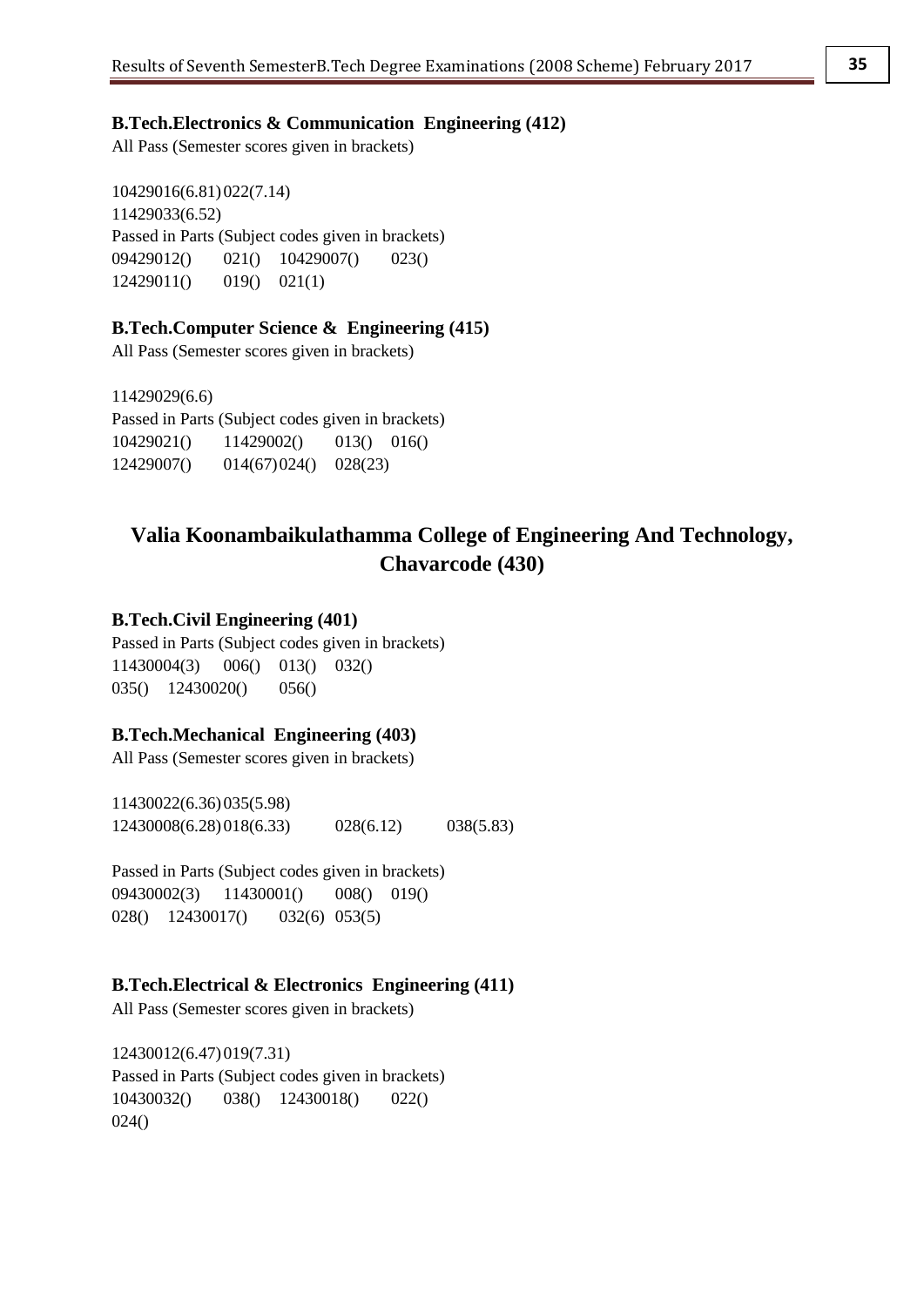## **B.Tech.Electronics & Communication Engineering (412)**

All Pass (Semester scores given in brackets)

10430005(6.98)014(6.29) 12430017(6.19)023(6.71) Passed in Parts (Subject codes given in brackets) 09430014() 11430007(1) 12430005() 011() 030()

#### **B.Tech.Computer Science & Engineering (415)**

All Pass (Semester scores given in brackets)

12430006(6.52)013(6.17) 028(5.83) 029(6.36)

Passed in Parts (Subject codes given in brackets) 10430025() 058() 11430006() 007() 12430003() 021() 025(4) 031()

# **Vellapally Natesan College of Engineering, Kattachira,Kayamkulam (431)**

## **B.Tech.Civil Engineering (401)**

All Pass (Semester scores given in brackets)

09431001(6.6) 11431030(6.48) 12431005(6.64)010(6.21) Passed in Parts (Subject codes given in brackets) 10431017() 019(4) 033() 11431016() 12431001(4) 018() 024(5) 026() 027() 032() 033(345) 037() 038() 053(3) 058() 062() 063()

## **B.Tech.Mechanical Engineering (403)**

All Pass (Semester scores given in brackets)

11431032(6.02) 12431044(5.84)047(6.31) 048(5.84) 054(5.95)

Passed in Parts (Subject codes given in brackets) 10431042() 065() 11431005() 006() 016() 058() 12431007() 022(245) 040() 043(6) 062() 066() 067() 069()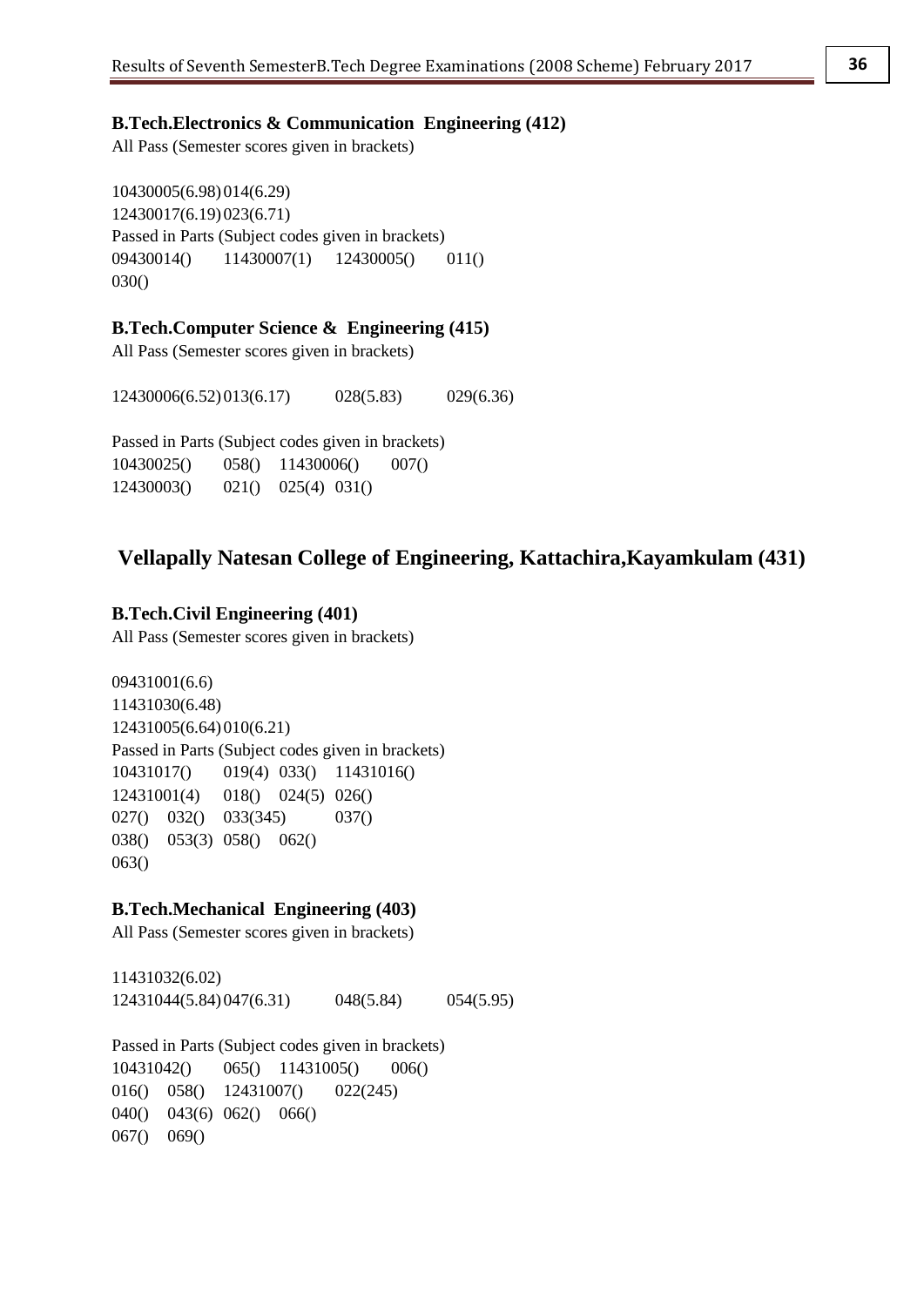Passed in Parts (Subject codes given in brackets) 12431011() 012() 014()

# **B.Tech.Electronics & Communication Engineering (412)**

All Pass (Semester scores given in brackets)

10431010(6.28)016(6.45) 11431005(6.34) Passed in Parts (Subject codes given in brackets) 09431042() 10431033() 058() 11431012() 12431005() 026() 027() 037() 039() 040() 042() 043() 059(23)060() 061()

# **B.Tech.Computer Science & Engineering (415)**

Passed in Parts (Subject codes given in brackets) 10431027() 029() 11431007() 12431002() 005() 036() 048(7)

# **Heera College of Engineering & Technology, Panavoor, Nedumangad (432)**

# **B.Tech.Civil Engineering (401)**

All Pass (Semester scores given in brackets)

11432016(6.29) 12432010(6.34)055(6.02) Passed in Parts (Subject codes given in brackets) 10432017() 12432028(4) 030()

# **B.Tech.Mechanical Engineering (403)**

All Pass (Semester scores given in brackets)

10432001(5.98)029(6.07) 048(6.29) 12432010(6.48)011(6.57) 027(6.97) 030(6.19) 031(6.38) 044(6.26) 046(6.33) Passed in Parts (Subject codes given in brackets) 10432046() 11432017() 027() 029() 051() 12432006() 020(78)036() 040(34)041() 043(3) 050()

# **B.Tech.Electrical & Electronics Engineering (411)**

All Pass (Semester scores given in brackets)

11432014(6.5) 022(6.02) 028(6.21) 12432002(6.29)015(6.03)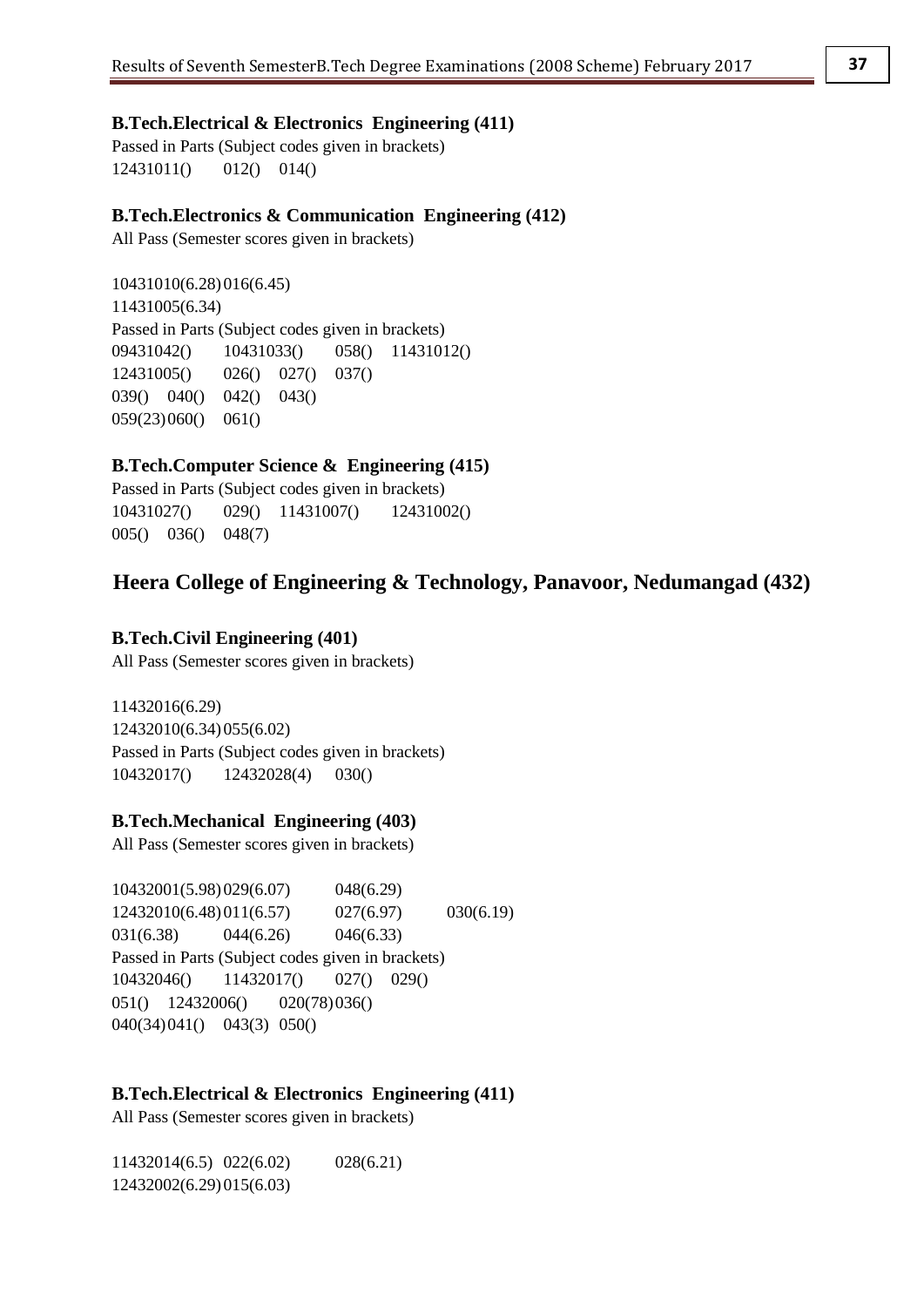Passed in Parts (Subject codes given in brackets) 11432003() 008() 036() 12432021() 027(5) 035() 036()

# **B.Tech.Electronics & Communication Engineering (412)**

Passed in Parts (Subject codes given in brackets) 10432013() 11432012() 025() 12432036()

Withheld -RAL - ESA 012 032

### **B.Tech.Computer Science & Engineering (415)**

Passed in Parts (Subject codes given in brackets) 10432010(4) 022() 030(5) 12432004() 007() 011() 016()

# **St. Thomas College of Engineering & Technology, Kozhuvalloor, Chengannur (433)**

### **B.Tech.Civil Engineering (401)**

All Pass (Semester scores given in brackets)

11433035(6.55) 12433005(6.34) Passed in Parts (Subject codes given in brackets) 10433008() 018(5) 11433001() 002() 006() 034() 038() 12433001(4) 002() 015() 017() 022() 030(45)039() 044() 048(5)

# **B.Tech.Mechanical Engineering (403)**

All Pass (Semester scores given in brackets)

| 10433004(5.98)011(6.12)                           |                                      |           |           |
|---------------------------------------------------|--------------------------------------|-----------|-----------|
| 11433005(6.48)038(6.24)                           |                                      | 049(6.24) | 056(6.29) |
| 12433010(6.05) 011(5.98)                          |                                      | 016(5.84) | 027(6.05) |
| $028(5.93)$ $038(5.91)$                           |                                      | 049(6.1)  | 057(5.95) |
| $059(6.53)$ $062(6.14)$                           |                                      |           |           |
| Passed in Parts (Subject codes given in brackets) |                                      |           |           |
| 09433001() 10433018() 11433007()                  |                                      |           | 008(5)    |
|                                                   | $013()$ $035(2)$ $063(25)12433003()$ |           |           |
| $020()$ $024(5)$ $040(34)051(35)$                 |                                      |           |           |
| 054()                                             |                                      |           |           |
|                                                   |                                      |           |           |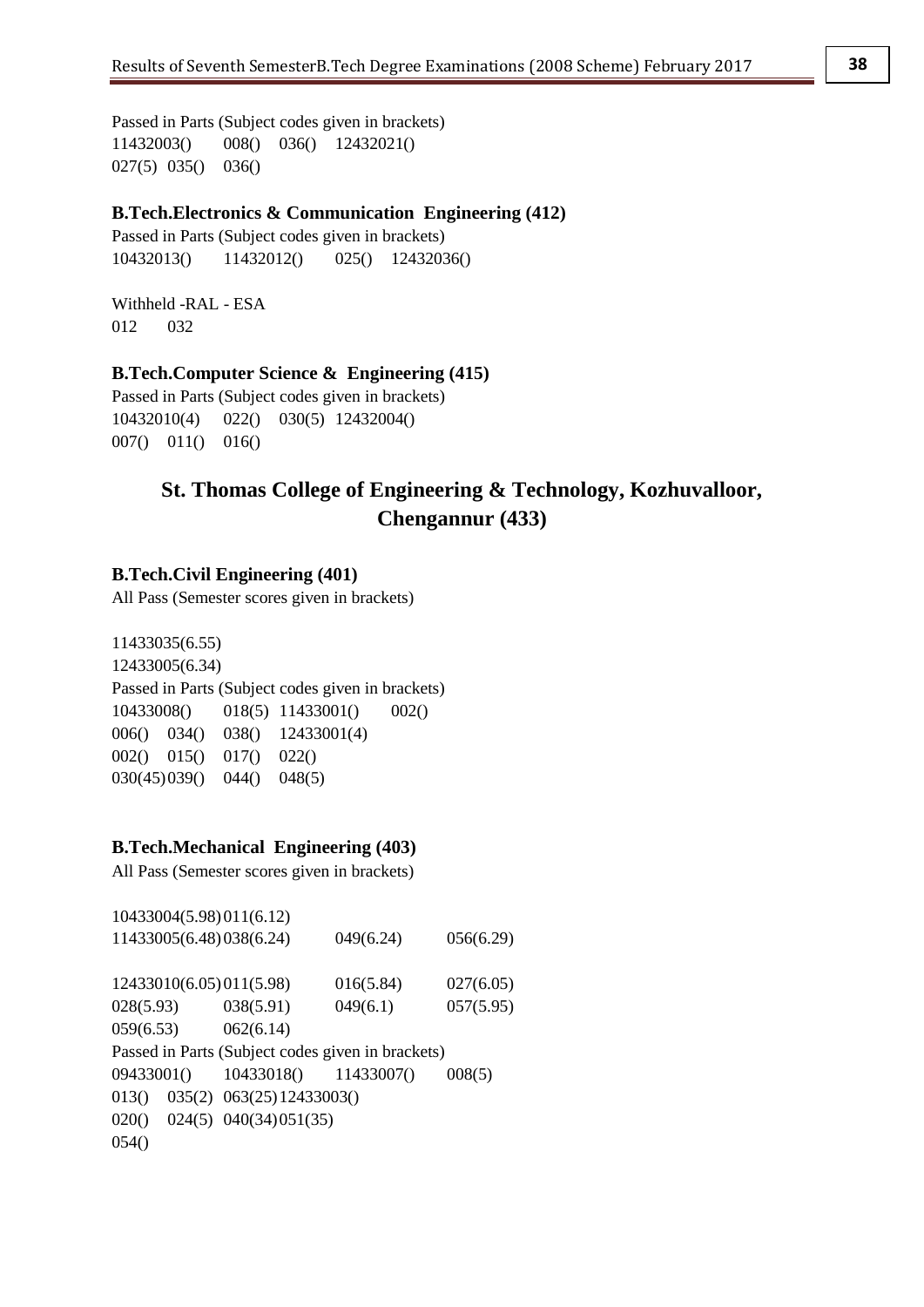All Pass (Semester scores given in brackets)

10433006(6.36)022(6.88) 11433023(6.5) Passed in Parts (Subject codes given in brackets) 005() 013() 014() 021() 12433001()

#### **B.Tech.Electronics & Communication Engineering (412)**

All Pass (Semester scores given in brackets)

10433019(6.26) 11433029(6.4) Passed in Parts (Subject codes given in brackets) 10433011() 015() 032() 11433023() 031()

## **B.Tech.Computer Science & Engineering (415)**

All Pass (Semester scores given in brackets)

11433022(7.55) 12433014(6.88) Passed in Parts (Subject codes given in brackets) 003() 010() 015()

# **St. Thomas Institute of Science & Technology, Mar Chrystom Nagar, Kattaikonam (434)**

#### **B.Tech.Civil Engineering (401)**

All Pass (Semester scores given in brackets)

10434012(6.21)033(6.28) 11434023(6.17) 12434061(7) Passed in Parts (Subject codes given in brackets) 11434001(35) 004(5) 12434008() 012() 016() 043() 053(5)

## **B.Tech.Mechanical Engineering (403)**

All Pass (Semester scores given in brackets)

12434009(6.62) Passed in Parts (Subject codes given in brackets) 10434011() 032() 040() 11434003()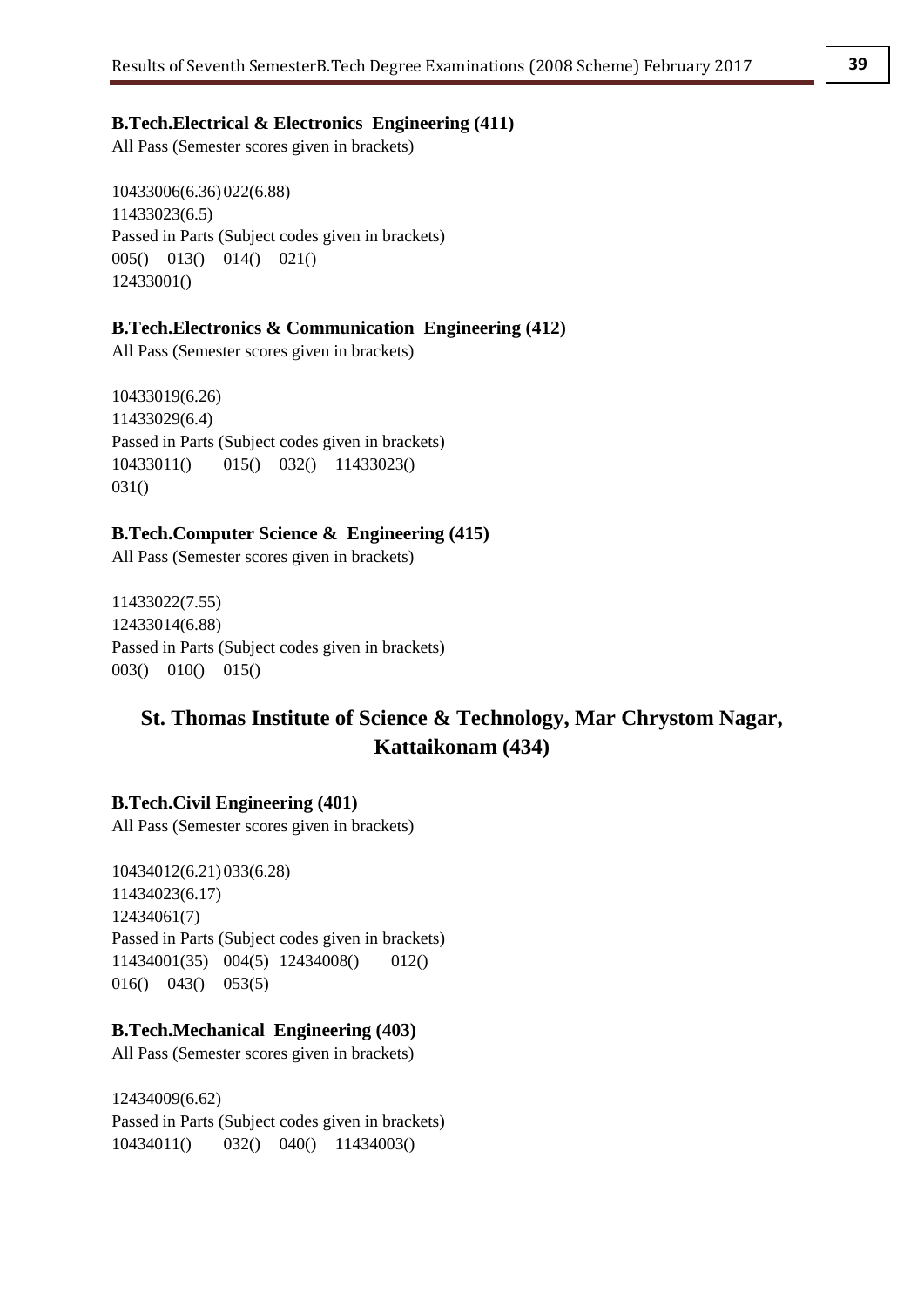All Pass (Semester scores given in brackets)

10434011(6.79) 11434002(6.72) 12434016(6.78) Passed in Parts (Subject codes given in brackets) 10434001() 002() 12434007() 009(3) 012() 015() 017() 021() 022() 023() 029(37)030() 037(4) 038() 046()

## **B.Tech.Electronics & Communication Engineering (412)**

All Pass (Semester scores given in brackets)

12434039(6.9) Passed in Parts (Subject codes given in brackets) 10434006() 11434005() 015() 12434002() 012() 018() 021() 023()

Withheld -RAL - ESA 005

## **B.Tech.Computer Science & Engineering (415)**

All Pass (Semester scores given in brackets)

12434009(6.91)027(7.16) Passed in Parts (Subject codes given in brackets) 10434004() 11434005(2) 012(47)12434005(7) 014() 017(1) 036() 038() 040()

# **Younus College of Engineering, Thalachira, Kottarakara (435)**

**B.Tech.Civil Engineering (401)** All Pass (Semester scores given in brackets)

11435016(5.97)048(6.59) Passed in Parts (Subject codes given in brackets) 10435001(35) 024(2) 039(35)12435014(4)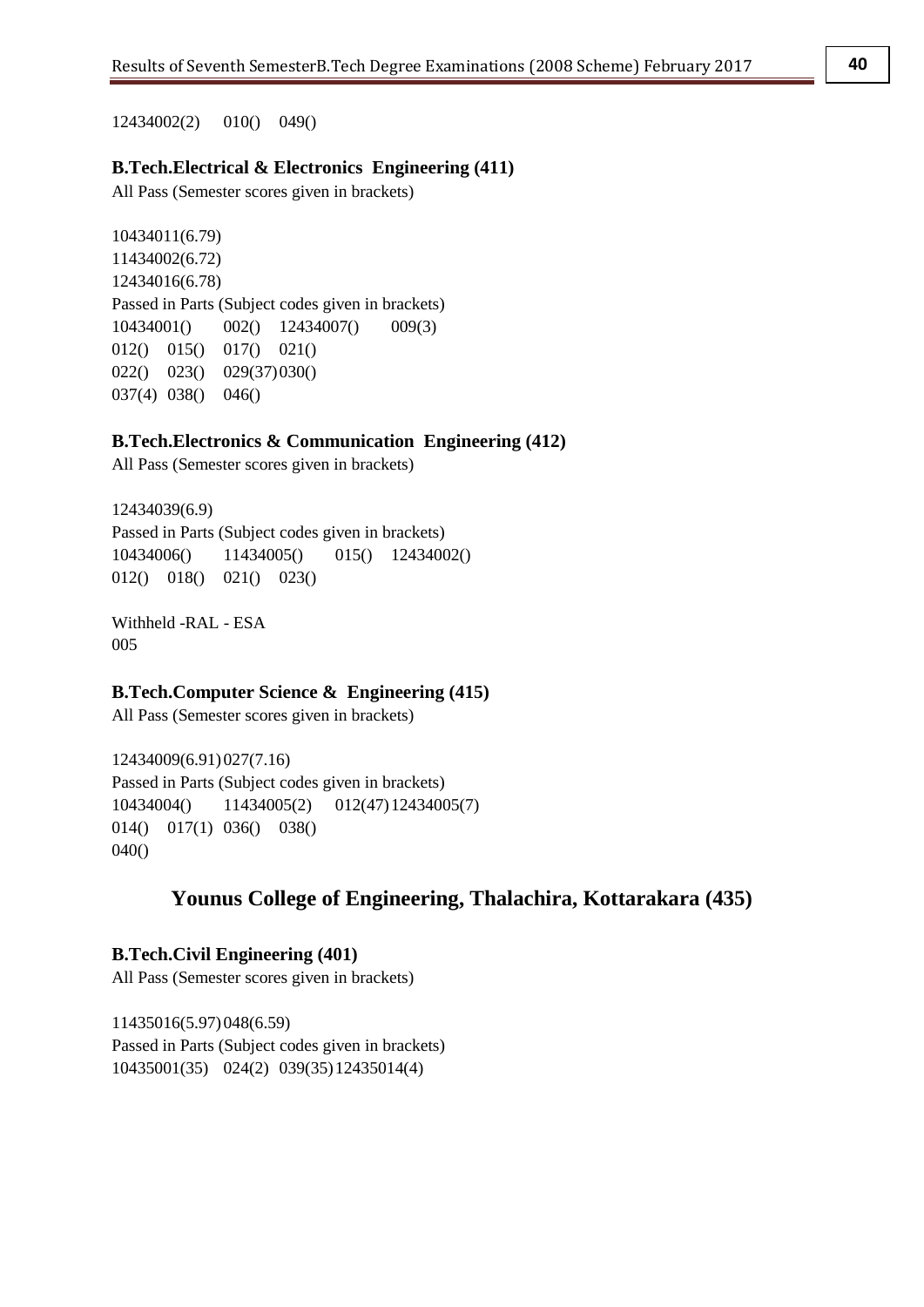All Pass (Semester scores given in brackets)

10435004(6.81)

#### **B.Tech.Electronics & Communication Engineering (412)**

All Pass (Semester scores given in brackets)

10435001(6.62) 11435006(6.67) Passed in Parts (Subject codes given in brackets) 10435007()

#### **B.Tech.Applied Electronics & Instrumentation Engineering (413)**

All Pass (Semester scores given in brackets)

10435006(6.74)008(6.29) Passed in Parts (Subject codes given in brackets) 007()

#### **B.Tech.Computer Science & Engineering (415)**

Passed in Parts (Subject codes given in brackets) 10435002() 11435001(34) 003(4) 015() 12435009(3)

# **Bishop Jerome Institute, Fathima College Road (436)**

#### **B.Tech.Civil Engineering (401)**

All Pass (Semester scores given in brackets)

10436010(6.14) 12436013(6.4) 014(6.29) 036(6.36) Passed in Parts (Subject codes given in brackets) 10436002() 009(4) 11436006() 015() 019(3) 020() 12436023() 026(3) 041(7) 042() 051() 053() 057() 059(3)

#### **B.Tech.Mechanical Engineering (403)**

All Pass (Semester scores given in brackets)

10436016(5.88) 11436026(6.05)033(6.47) 12436006(6.71)008(6.36) 026(6.41) 035(6.48) 036(6.57) Passed in Parts (Subject codes given in brackets) 10436015() 018(1) 11436027() 032()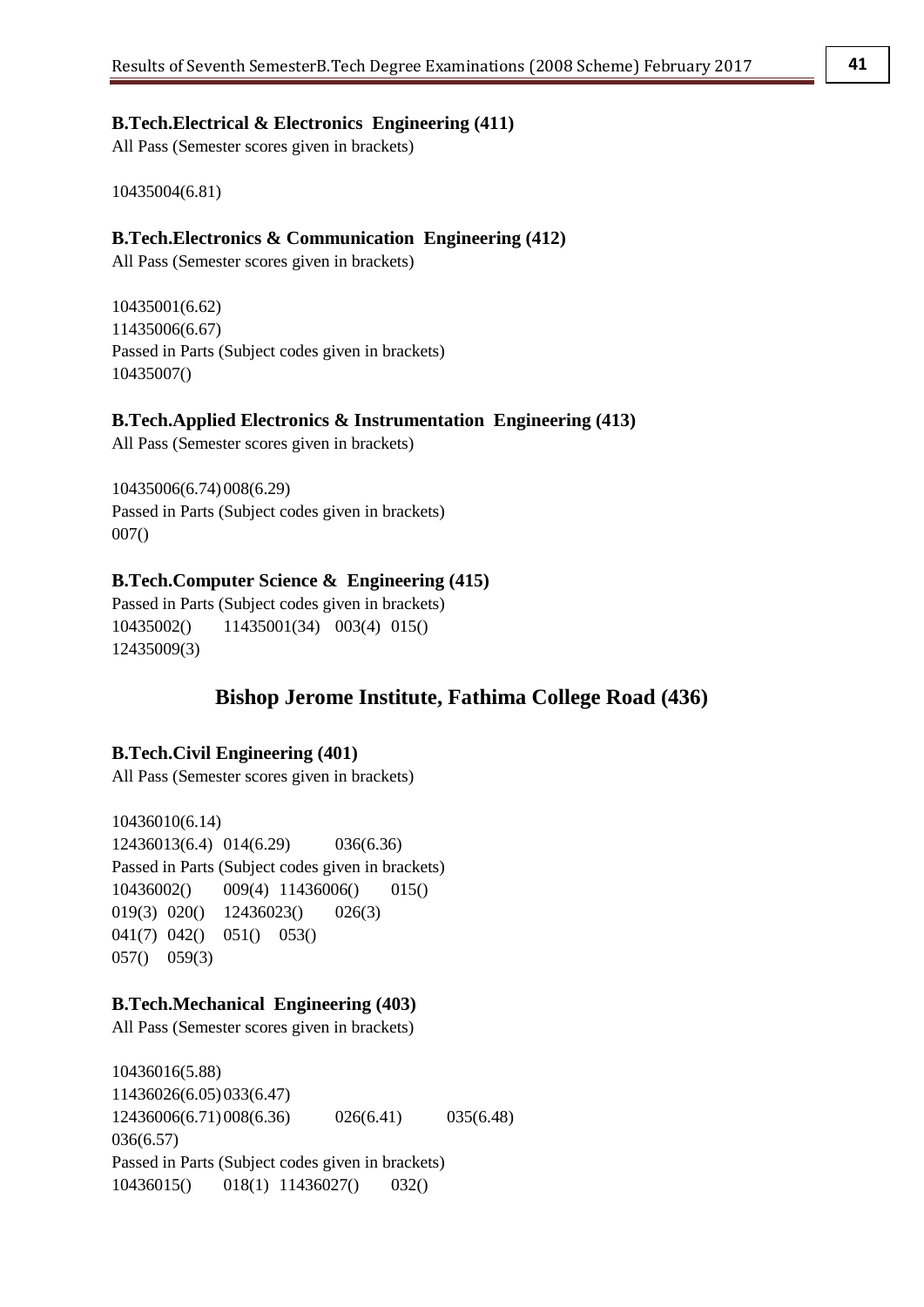12436028() 029() 030() 032() 038() 045(4) 047(4)

#### **B.Tech.Electrical & Electronics Engineering (411)**

All Pass (Semester scores given in brackets)

11436008(6.84) Passed in Parts (Subject codes given in brackets) 10436008() 11436009() 010(4) 019() 022(3) 031(4) 12436001()

### **B.Tech.Electronics & Communication Engineering (412)**

All Pass (Semester scores given in brackets)

11436012(6.81) Passed in Parts (Subject codes given in brackets) 015() 040() 12436003() 009(4)

# **Musaliar College of Engineering, Chirayinkeezhu (437)**

## **B.Tech.Civil Engineering (401)**

All Pass (Semester scores given in brackets)

11437017(5.62) 12437016(6.64)055(6.5) Passed in Parts (Subject codes given in brackets) 11437011() 038() 12437001() 009(45) 013(4) 020() 030() 037() 038() 039() 049(35)051(3) 058() 061()

#### **B.Tech.Mechanical Engineering (403)**

All Pass (Semester scores given in brackets)

11437003(6.09)020(6.05) 035(6.14) 12437006(6.19)009(6.69) 011(6.24) 018(7.24) 026(6.95) 035(6.38) 036(6.02) 049(6.69) 058(5.67) Passed in Parts (Subject codes given in brackets) 11437008(5) 011(4) 017() 033(2) 036() 038(46)046() 12437005() 012() 014() 016(6) 019(4) 024() 025(1678) 028(3) 029(12345678) 032(24)033(4) 038() 050() 051(4) 053(2) 061()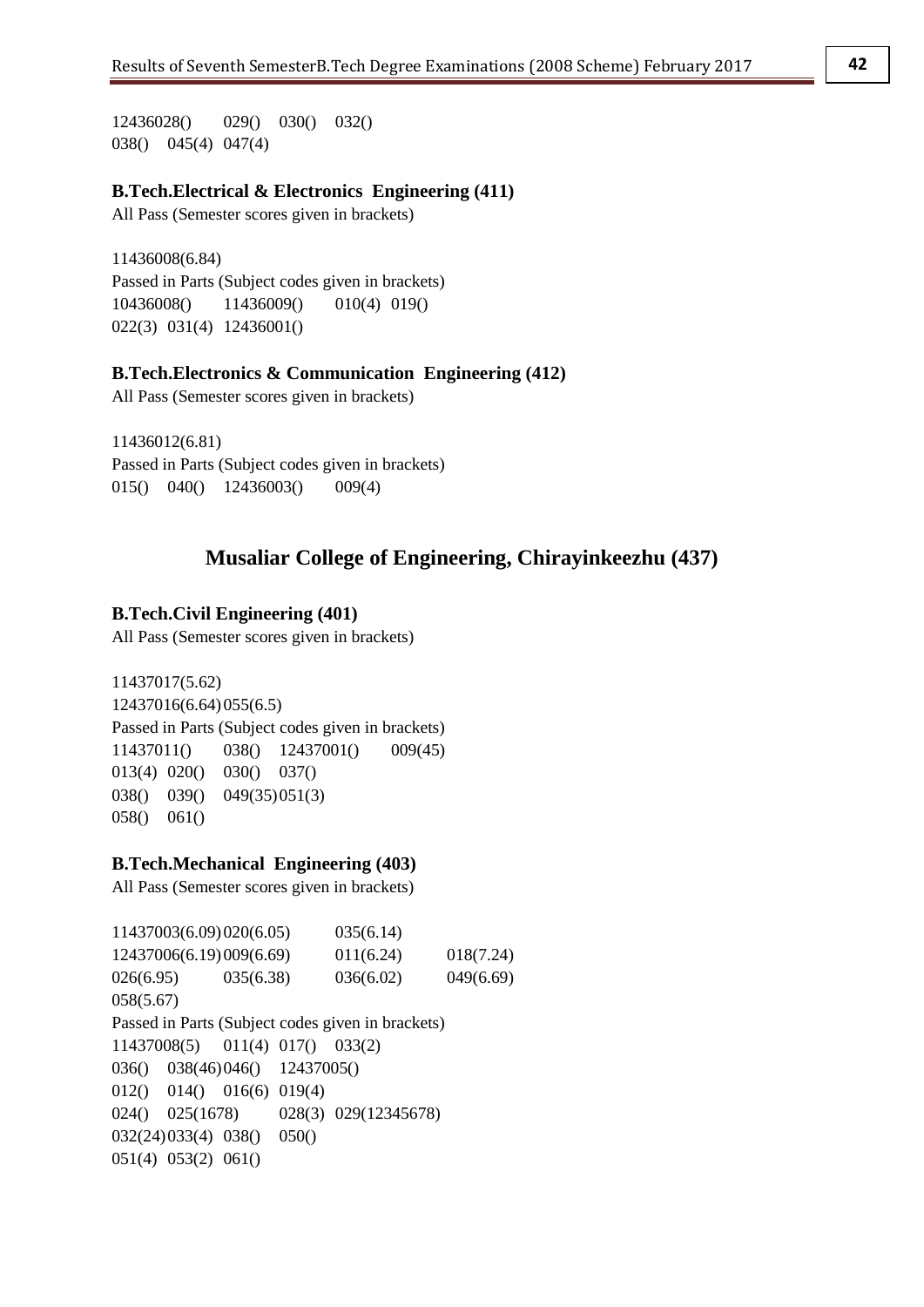**B.Tech.Electrical & Electronics Engineering (411)** Passed in Parts (Subject codes given in brackets)

11437012() 12437007() 012()

# **B.Tech.Electronics & Communication Engineering (412)**

All Pass (Semester scores given in brackets)

11437002(6.9) Passed in Parts (Subject codes given in brackets) 009(1) 12437010(4) 015() 017(2) 018(25)019(4) 021(7)

# **Sree Narayana Institute of Technology, Theppupara,Ezhamkulam (438)**

# **B.Tech.Civil Engineering (401)**

All Pass (Semester scores given in brackets)

12438008(7.21)031(6.5) 050(6.69) Passed in Parts (Subject codes given in brackets) 11438004() 005() 020() 12438026() 039(13)048(15)049()

# **B.Tech.Mechanical Engineering (403)**

All Pass (Semester scores given in brackets)

12438002(6.07)015(6.43) 022(7) 023(6.19) 027(6.66) 050(6.14) 060(6.14) Passed in Parts (Subject codes given in brackets) 11438004() 007() 025(2) 046() 12438003() 005() 007() 033(3) 040() 048() 054()

# **B.Tech.Mechanical Stream - Automobile Engineering (405)**

All Pass (Semester scores given in brackets)

12438004(6.36)007(6.28) 028(7.43) 033(6.71)

Passed in Parts (Subject codes given in brackets) 003() 019(2456) 021() 034()

# **B.Tech.Electrical & Electronics Engineering (411)**

All Pass (Semester scores given in brackets)

11438001(6.28) 12438002(6.83)004(6.1) 005(6.41) 018(6.17) 019(6.52)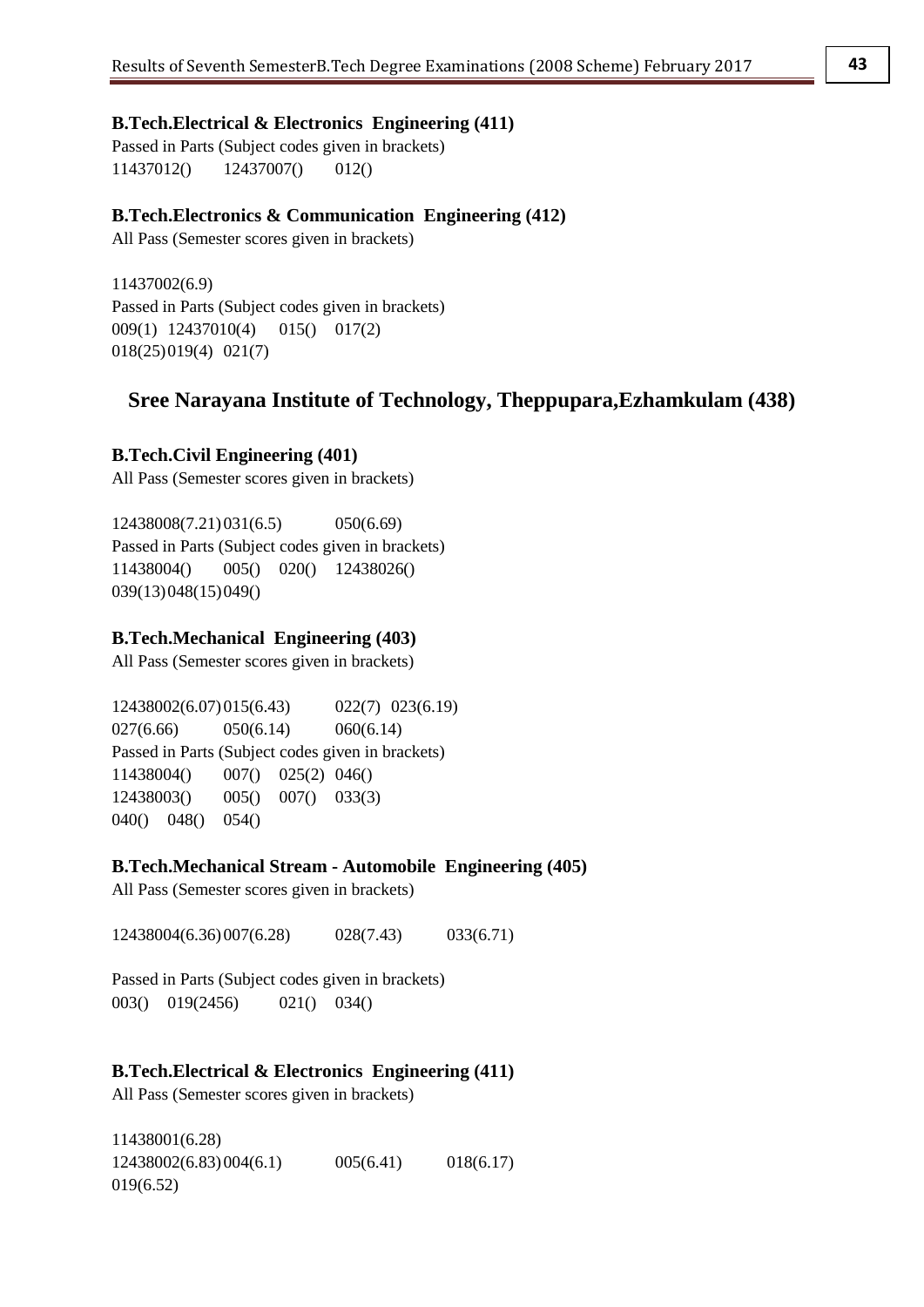Passed in Parts (Subject codes given in brackets) 11438002() 004() 12438013() 015(13) 021() 024()

**B.Tech.Electronics & Communication Engineering (412)**

All Pass (Semester scores given in brackets)

12438007(6.43)024(6.74) Passed in Parts (Subject codes given in brackets) 001() 002(2) 006() 019(235)

# **Trinity College of Engineering, Trinity Hills,Poovada,Naruvamoodu (439)**

#### **B.Tech.Mechanical Engineering (403)**

All Pass (Semester scores given in brackets)

11439035(6.38) 12439013(5.79)017(5.98) 060(6.95) 066(6.6)

Passed in Parts (Subject codes given in brackets)

11439009() 015() 016() 017() 027() 12439001(3) 003() 006(5) 007() 010(23)011(3) 012() 020() 025(5) 027(3) 029(3) 036(3) 040(2) 042(3) 044(3) 051(5) 052(2) 054() 056() 059(18)062() 063() 064() 065()

#### **B.Tech.Electrical & Electronics Engineering (411)**

All Pass (Semester scores given in brackets)

12439001(6.74) Passed in Parts (Subject codes given in brackets) 11439004() 12439006() 010(13)012(8)

## **B.Tech.Electronics & Communication Engineering (412)**

All Pass (Semester scores given in brackets)

12439003(6.03)006(6.36) 014(7.19) 022(6.62) 031(6.78) 033(6.48) 034(6.88) Passed in Parts (Subject codes given in brackets) 11439009() 12439008() 018() 029() 036(156)